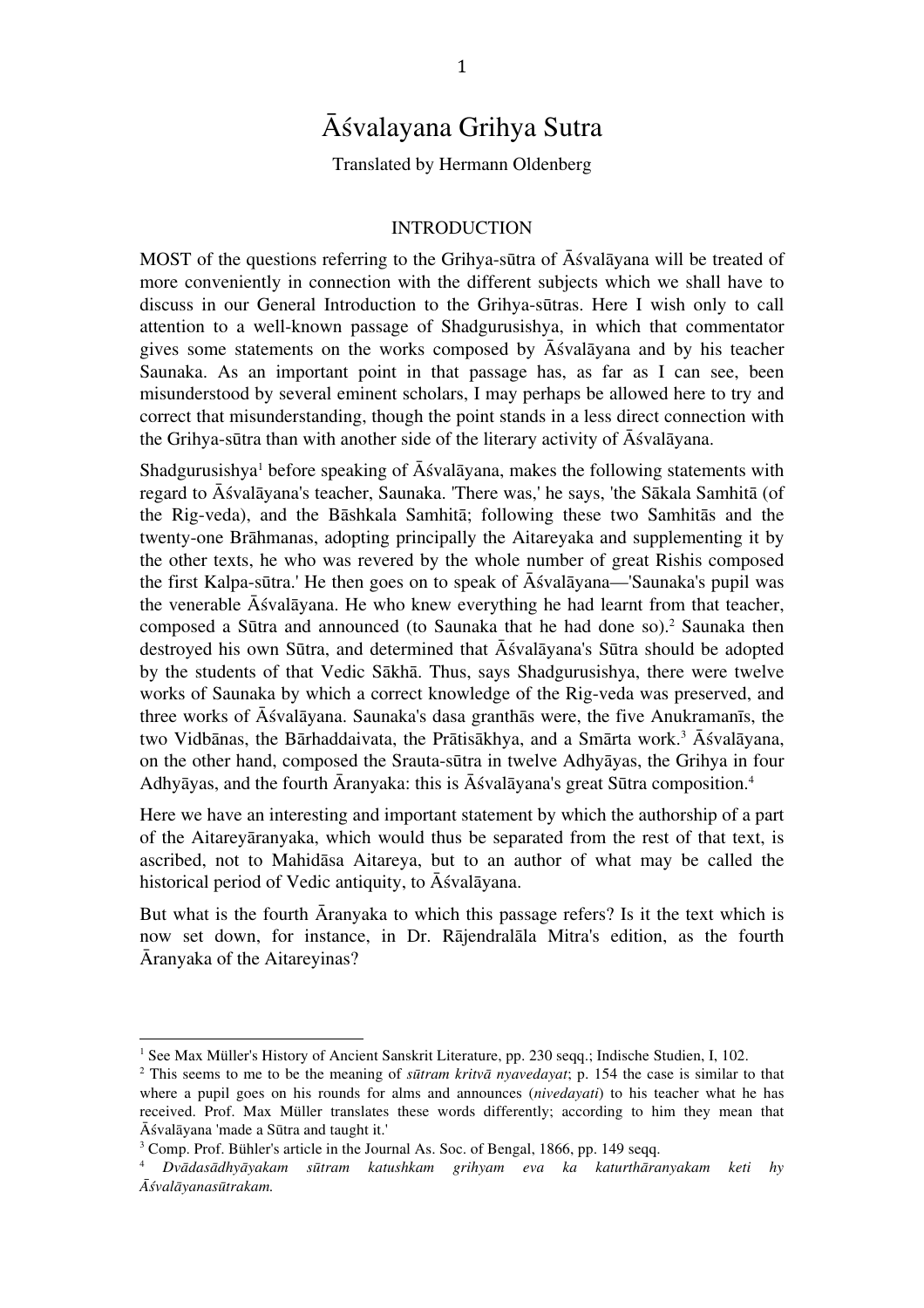Before we give an answer to this question, attention must be called to other passages referring, as it could seem, to another part, namely, the fifth part of the Āranyaka.

Sāyana, in his great commentary on the Rig-veda, very frequently quotes the pañkamāranyaka as belonging to Saunaka. Thus in vol. i, p. 112, ed. Max Müller, he says: *pañkamāranyaka aushnihatrikāsītir iti khande Saunakena sūtritam surūpakritnum ūtaya iti trīny endra sānasim rayim iti dve iti.* There is indeed in the fifth Āranyaka a chapter beginning with the words *aushnihi trikāsītih*, in which the words quoted by Sāyana occur. <sup>5</sup> Similar quotations, in which the fifth Āranyaka is assigned to Saunaka, are found in Sāyana's commentary on the Āranyaka itself; see, for instance, p. 97, line 19, p. 116, line 3.

Thus it seems that the authorship of both the fourth and the fifth Āranyaka was ascribed to teachers belonging to the Sūtra period of Vedic literature, viz. to Saunaka and to Āśvalāyana respectively. And so we find the case stated by both Professor Weber and Dr. Rāgendralāla Mitra, in the Introduction to his edition of the Aitareya Āranyaka. 6

But we must ask ourselves: Are the two books of the Āranyaka collection, ascribed to those two authors, really two different books? It is a surprising fact that Shadgurusishya, while speaking of Āśvalāyana's authorship of the fourth book, and while at the same time intending, as he evidently does, to give a complete list of Saunaka's compositions, does not mention the fifth Āranyaka among the works of that author. In order to account for this omission the conjecture seems to suggest itself that Shadgurusishya, when speaking of the fourth Āranyaka as belonging to Āśvalāyana, means the same work which Sāyana sets down as the fifth, and which he ascribes to Saunaka. At first sight this conjecture may seem perhaps rather hazardous or unnatural; however I believe that, if we compare the two texts themselves which are concerned, we shall find it very probable and even evident. What do those two Āranyaka books contain? The fourth is very short: it does not fill more than one page in the printed edition. Its contents consist exclusively of the text of the Mahānāmnī or Sakvarī verses, which seem to belong to a not less remote antiquity than the average of the Rig-veda hymns. They can indeed be considered as forming part of the Rigveda Samhitā, and it is only on account of the peculiar mystical holiness ascribed to these verses, that they were not studied in the village but in the forest, <sup>7</sup> and were consequently received not into the body of the Samhitā itself, but into the Āranyaka. They are referred to in all Brāhmana texts, and perhaps we can even go so far as to pronounce our opinion that some passages of the Rig-veda hymns themselves allude to the Sakvarī verses:

*yak khakvarīshu brihatā ravenendre sushmam adadhātā Vasiṣṭhāh*  (Rig-veda VII, 33, 4). *rikām tvah posham āste pupushvān jāyatram tvo jāyati sakvarīshu*  (Rig-veda 10:71, 11).

<sup>5</sup> See p. 448 of Dr. Rāgendralāla Mitra's edition in the Bibliotheca Indica.

<sup>&</sup>lt;sup>6</sup> P. 11: If this assumption be admitted, the proper conclusion to be arrived at would also be that the whole of the fifth Book belongs to Saunaka, and the whole of the fourth Book to Āśvalāyana. P. 12: The writings of both Āśvalāyana and Saunaka which occur in the Āranyaka, etc.

<sup>7</sup> See Sāṅkhāyana-Grihya II, 12, 13.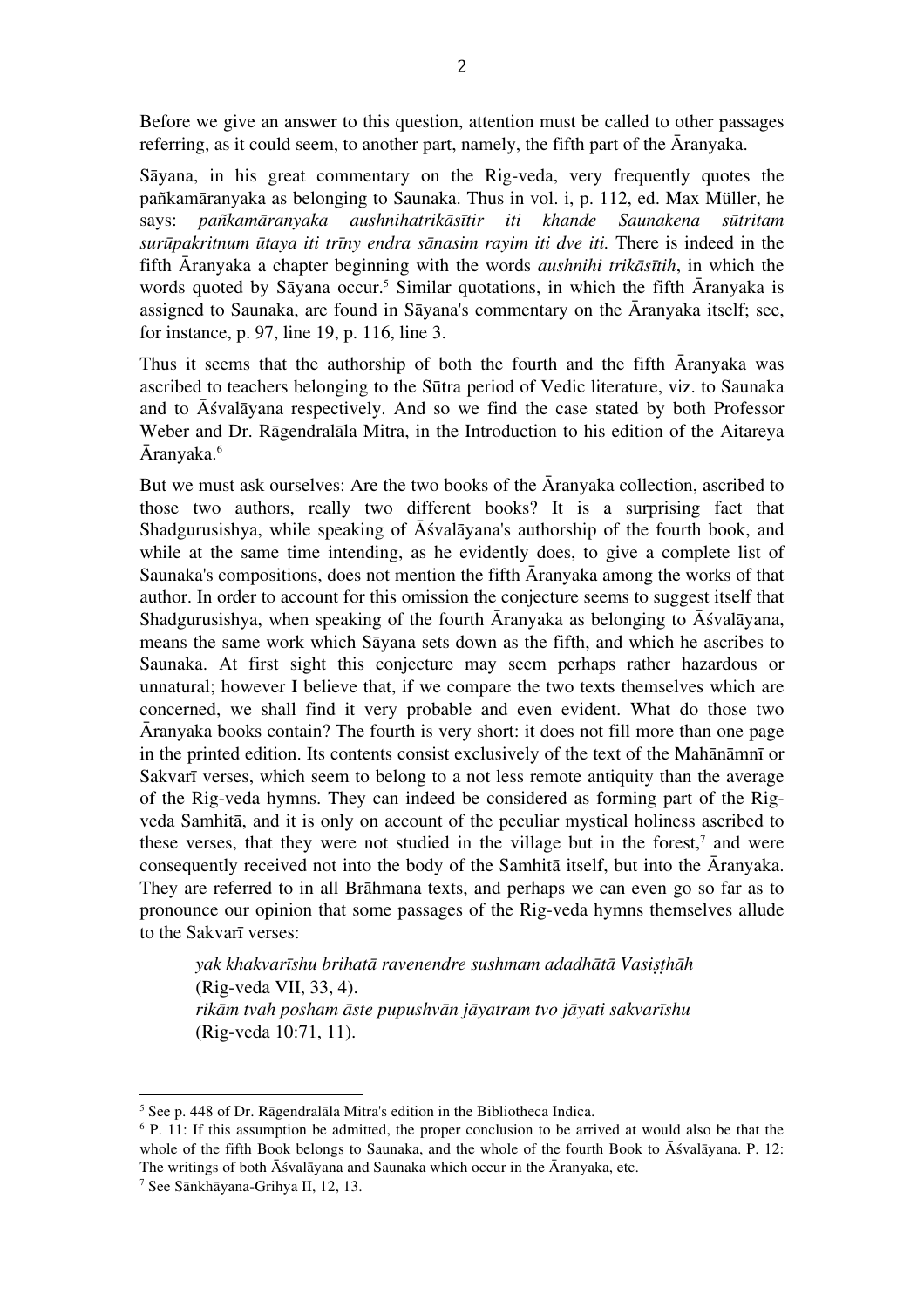So much for the fourth Āranyaka. The fifth contains a description of the Mahāvrata ceremony. To the same subject also the first book is devoted, with the difference that the first book is composed in the Brāhmana style, the fifth in the Sūtra style. 8

Now which of these two books can it be that Shadgurusishya reckons as belonging to the 'Āśvalāyanasūtraka?' It is impossible that it should be the fourth, for the Mahānāmnī verses never were considered by Indian theologians as the work of a human author; they shared in the apaurusheyatva of the Veda, and to say that they have been composed by Āśvalāyana, would be inconsistent with the most firmly established principles of the literary history of the Veda both as conceived by the Indians and by ourselves. And even if we were to admit that the Mahānāmnī verses can have been assigned, by an author like Shadgurusishya, to Āśvalāyana,—and we cannot admit this,—there is no possibility whatever that he can have used the expression 'Āśvalāyanasūtrakam' with regard to the Mahānāmnīs; to apply the designation of a Sūtra to the Mahānāmnī hymn would be no less absurd than to apply it to any Sūkta whatever of the Rik-Samhitā. On the other hand, the fifth book of the Āranyaka is a Sūtra; it is the only part of the whole body of the Āranyaka collection which is composed in the Sūtra style. And it treats of a special part of the Rig-veda ritual the rest of which is embodied in its entirety, with the omission only of that very part, in the two great Sūtras of Āśvalāyana. There seems to me, therefore, to be little doubt as to the fifth Āranyaka really being the text referred to by Shadgurusishya, though I do not know how to explain his setting down this book as the fourth. And I may add that there is a passage, hitherto, as far as I know, unnoticed, in Sāyana's Sāma-veda commentary, in which that author directly assigns the fifth Āranyaka not, as in the Rig-veda commentary, to Saunaka, but to Aśvalāyana. Sāyana there says<sup>9</sup>: *yathā bahvrikām adhyāpakā mahāvrataprayogapratipādakam Āśvalāyananirmitam kalpasūtram aranye'dhīyamānāh pañkamam āranyakam iti vedatvena vyavaharanti.*

Instead of asserting, therefore, that of the two last Āranyakas of the Aitareyinas the one is ascribed to Saunaka, the other to Āśvalāyana, we must state the case otherwise: not two Āranyakas were, according to Sāyana and Shadgurusishya, composed by those Sūtrakāras, but one, viz. the fifth, which forms a sort of supplement to the great body of the Sūtras of that Karana, and which is ascribed either to Saunaka or to Āśvalāyana. Perhaps further research will enable us to decide whether that Sūtra portion of the Āranyaka, or we may say quite as well, that Āranyaka portion of the Sūtra, belongs to the author of the Srauta-sūtra, or should be considered as a remnant of a more ancient composition, of which the portion studied in the forest has survived, while the portion which was taught in the village was superseded by the more recent Āśvalāyana-sūtra.

There would be still many questions with which an Introduction to Āśvalāyana would have to deal; thus the relation between Āśvalāyana and Saunaka, which we had intended to treat of here with reference to a special point, would have to be further

<sup>8</sup> Thus Sāyana, in his note on V, 1, 1, says: *Nanu prathamāranyake'pi atha mahāvratam Indro vai Vritram hatvetyādinā mahāvrataprayogo'bhihitah, pañkame'pi tasyaivābhidhāne punaruktih syāt. nāyam doshah, sūtrabrāhmanarūpena tayor vibhedāt. pañkamāranyakam rishiproktam sūtram, prathamāranyakan tv apaurusheyam brāhmanam. ata eva tatrārthavādaprapañkena sahitā vidhayah srūyante, pañkame tu na ko py arthavādo'sti … aranya evaitad adhyeyam ity abhipretyādhyetāra āranyakande'ntarbhāvyādhīyate.*

<sup>9</sup> Sāma-veda (Bibl. Indica), vol. i, p. 19.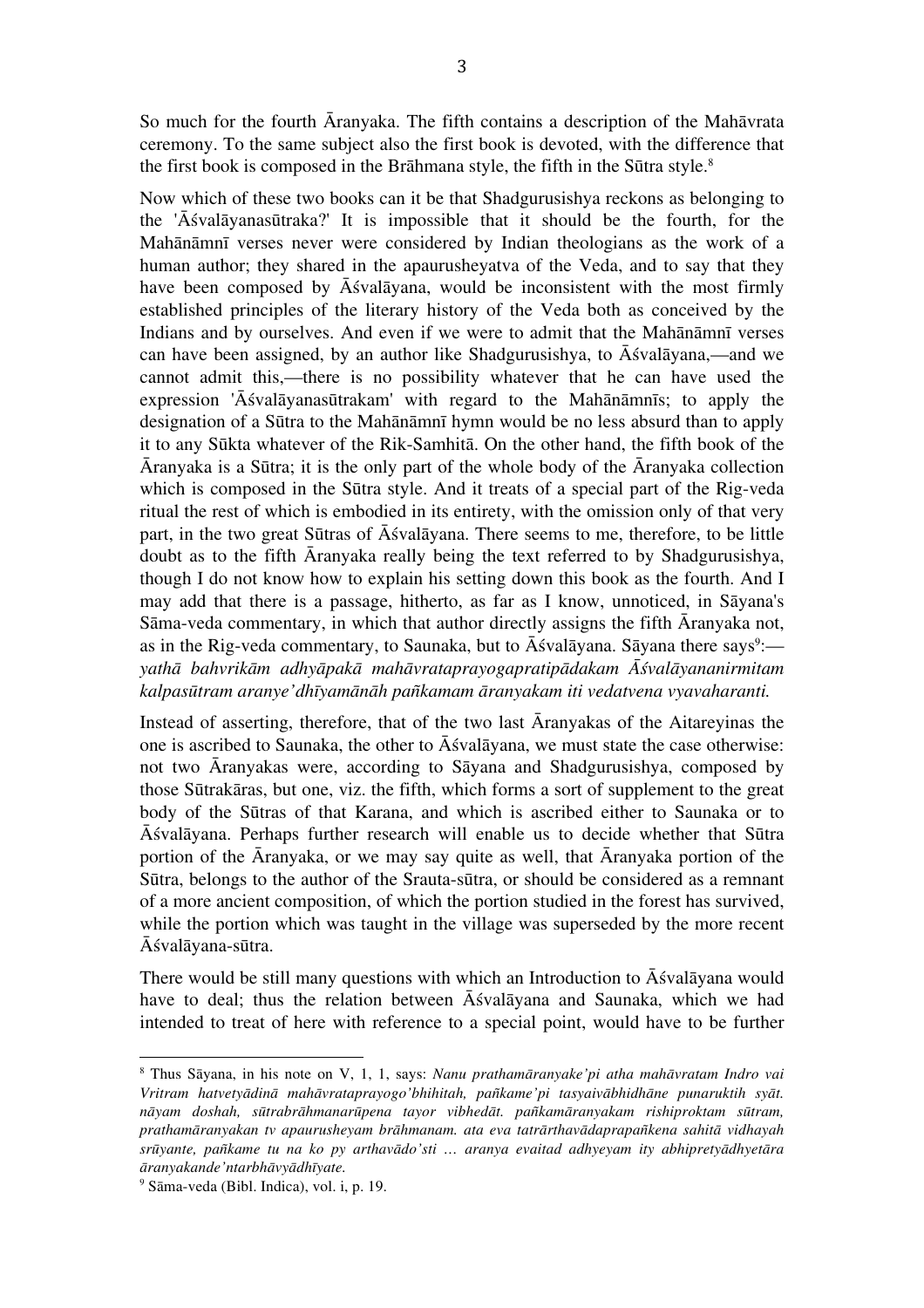discussed with regard to several other of its bearings, and the results which follow therefrom as to the position of Āśvalāyana in the history of Vedic literature would have to be stated. But we prefer to reserve the discussion of these questions for the General Introduction to the Grihya-sūtras.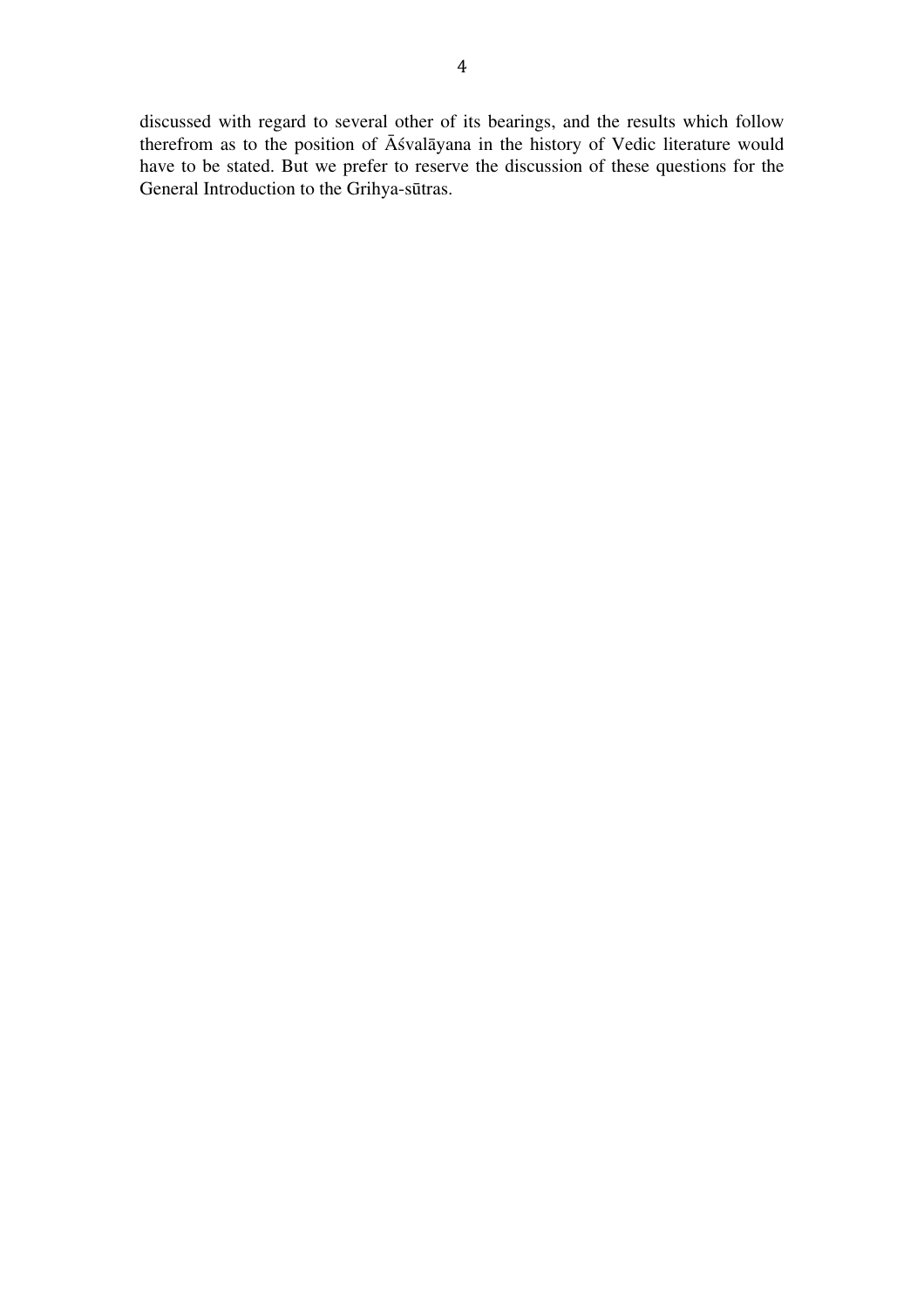# ĀSVALĀYANA-GRIHYA-SUTRA. ADHYĀYA I, KAṆḌIKĀ 1.

1. The (rites) based on the spreading (of the three sacred fires) have been declared; we shall declare the Grihya (rites). 10

2. There are three (kinds of) Pākayajñas, the *hutas*, (i.e. the sacrifices) offered over the fire; over something that is not the fire, the *prahutas*; and at the feeding of Brāhmanas, those offered in the Brahman.<sup>11</sup>

3. And they quote also Rikas, 'He who with a piece of wood or with an oblation, or with knowledge ("veda").' 12

4. Even he who only puts a piece of wood (on the fire) full of belief, should think, 'Here I offer a sacrifice; adoration to that (deity)!'<sup>13</sup>

(The Rik quoted above then says), 'He who with an oblation'—and, 'He who with knowledge;' even by learning only satisfaction is produced (in the gods).

Seeing this the Rishi has said, 'To him who does not keep away from himself the cows, to him who longs for cows, who dwells in the sky, speak a wonderful word, sweeter than ghee and honey.' Thereby he means, 'This my word, sweeter than ghee and honey, is satisfaction (to the god); may it be sweeter.'

(And another Rishi says), 'To thee, O Agni, by this Rik we offer an oblation prepared by our heart; may these be oxen, bulls, and cows.' (Thereby he means), 'They are my oxen, bulls, and cows (which I offer to the god), they who study this text, reciting it for themselves (as their Svādhyāya).'

(And further on the Rik quoted above says), 'He who (worships Agni) with adoration, offering rich sacrifices.' 'Verily also by the performing of adoration (the gods may be worshipped); for the gods are not beyond the performing of adoration; adoration verily is sacrifice'—thus runs a Brāhmana.

<sup>&</sup>lt;sup>10</sup> The spreading (vitāna or, as it is also called, vihāra or vistāra) of the sacred fires is the taking of two of the three sacrificial fires, the Āhavanīya fire and the Dakṣināgni, out of the Gārhapatya fire (see, for instance, Weber's Indische Studien, IX, 216 seq.). The rites based on, or connected with the vitāna; are the rites forming the subject of the Srauta ritual, which are to be performed with the three fires.

<sup>&</sup>lt;sup>11</sup> Comp. Sāṅkhāyana-Grihya I, 5, 1; I, 10, 7. The division here is somewhat different from that given by Sāṅkhāyana; what Sāṅkhāyana calls ahuta, is here prahuta ('sacrificed up'); the prahutas of Sāṅkhāyana form here no special category; the prāsitas of Sāṅkhāyana are the brahmani hutās of Āśvalāyana. Thus Āśvalāyana has three categories, while Sāṅkhāyana (and quite in the same way Pāraskara I, 4, 1) gives four. Nārāyana mentions as an example of prahuta sacrifices the baliharana prescribed below, I, 2, 3.

<sup>&</sup>lt;sup>12</sup> Rig-veda VIII, 19, 5, The mortal who with a piece of wood, or with an oblation, or with knowledge worships Agni, who with adoration (worships him) offering rich sacrifices,' &c.

<sup>&</sup>lt;sup>13</sup> The words of the Rik, 'with an oblation,' are here repeated, the Vedic instrumental āhutī being replaced and explained by the regular form āhutyā.

The following Rik is taken from the eighth Mandala, 24, 20. The god compared there with a rutting bull is Indra.

The following verse is Rig-veda VI, 16, 47; we may doubt as to the correctness of the explanation given in our text, by which te te is referred to the persons studying the hymns of the Rishi. All these quotations of course are meant to show that the knowledge of the Veda and the performing of *namas* (adoration) is equivalent to a real sacrifice.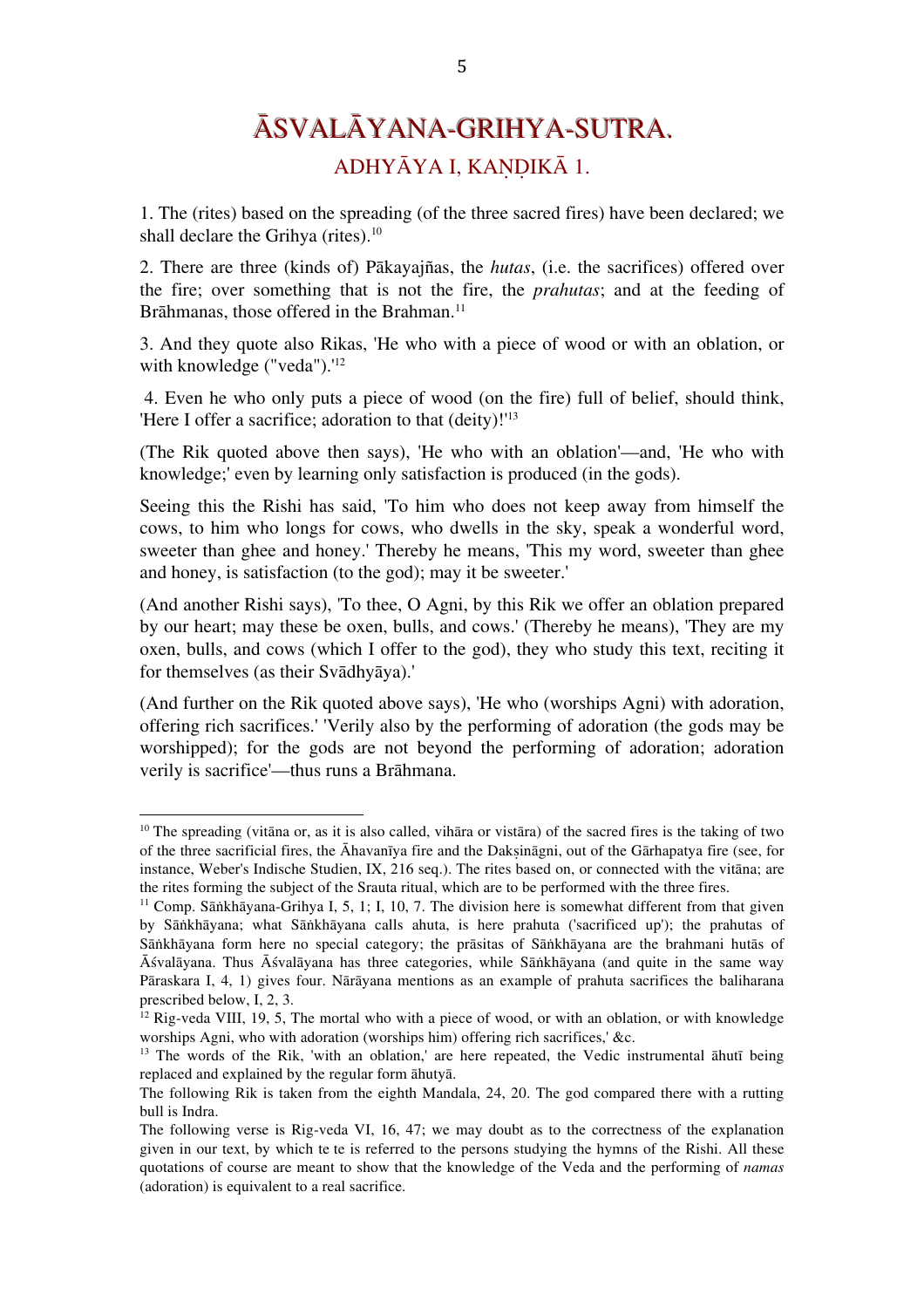## KANDIKĀ. 2.

1. Now he should make oblations in the evening and in the morning of prepared sacrificial food, 14

2. To the deities of the Agnihotra, to Soma Vanaspati, to Agni and Soma, to Indra and Agni, to Heaven and Earth, to Dhanvantari, to Indra, to the Viśve devās, to Brahman. 15

3. He says Svāhā, and then he offers the Balis<sup>16</sup>:-

4. To those same deities, to the waters, to the herbs and trees, to the house, to the domestic deities, to the deities of the ground (on which the house stands),

5. To Indra and Indra's men, to Yama and Yama's men, to Varuna and Varuna's men, to Soma and Soma's men—these (oblations he makes) to the different quarters (of the horizon, of which those are the presiding deities).<sup>17</sup>

6. To Brahman and Brahman's men in the middle,

7. To the Viśve devās, to all day-walking beings—thus by day;

8. To the night-walking (beings)—thus at night.

9. To the Rakṣas—thus to the north.

10. Svadhā to the Ancestors (i.e. Manes)'—with these words he should pour out the remnants to the south, with the sacrificial cord suspended over the right shoulder.

### KANDIKĀ 3.

1. Now wherever he intends to perform a sacrifice, let him besmear (with cowdung) a surface of the dimension at least of an arrow on each side; let him draw six lines thereon, one turned to the north, to the west (of the spot on which the fire is to be placed); two (lines) turned to the east, at the two different ends (of the line mentioned first); three (lines) in the middle (of those two); let him sprinkle that (place with water), establish the (sacred) fire (thereon), put (two or three pieces of fuel) on it, wipe (the ground) round (the fire), strew (grass) round (it), to the east, to the south, to

<sup>&</sup>lt;sup>14</sup> This is the Vaisvadeva sacrifice; comp. Sāṅkhāyana-Grihya II, 14, &C.

<sup>&</sup>lt;sup>15</sup> The deities of the Agnihotra are Sūrya, Agni, and Prajāpati. On Soma Vanaspati see the quotations given in Böhtlingk-Roth's Dictionary s. v. vanaspati, 2.

 $16$  I think the division of the Sūtras should be altered, so that svaheti would belong to Sūtra 2, and the third Sūtra would consist only of the words atha baliharanam. In this case we should have to translate,

<sup>(1)</sup> Now he should make oblations, &c.

<sup>(2)</sup> With the words, 'To the deities of the Agnihotra (i.e. to Agni, to Sūrya, to Prajāpati), to Soma Vanaspati, &c., svāhā!'

<sup>(3)</sup> Then (follows) the offering of the Balis.

Comp. Sāṅkh.-Grihya II, 14, 4. 5, which passage seems to confirm the view expressed here. <sup>17</sup> Manu III, 87.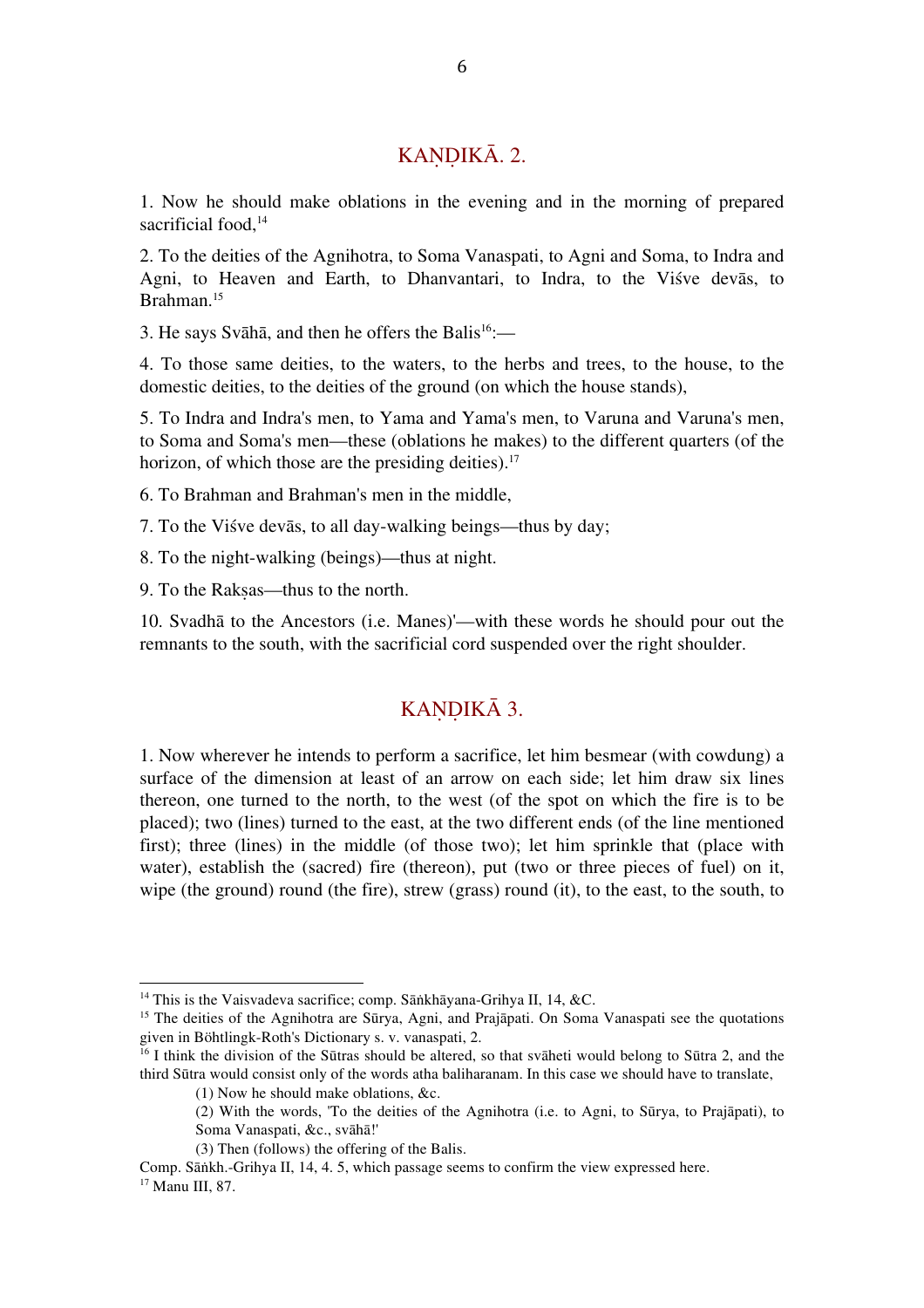the west, to the north, ending (each time) in the north. Then (follows) silently the sprinkling (of water) round (the fire).<sup>18</sup>

2. With two (Kuśa blades used as) strainers the purifying of the  $\bar{A}$ jya (is done).

3. Having taken two Kuśa blades with unbroken tops, which do not bear a young shoot in them, of the measure of a span, at their two ends with his thumbs and fourth fingers, with his hands turned with the inside upwards, he purifies (the  $\bar{A}$ jya, from the west) to the east, with (the words), 'By the impulse of Savitri I purify thee with this uninjured purifier, with the rays of the good sun'—once with this formula, twice silently. 19

4. The strewing (of grass) round (the fire) may be done or not done in the Ājya offerings. 20

5. So also the two Ājya portions (may optionally be sacrificed) in the Pākayajñas. 21

6. And the (assistance of a) Brahman (is optional), except at the sacrifice to Dhanvantari and at the sacrifice of the spit-ox (offered to Rudra).<sup>22</sup>

7. Let him sacrifice with (the words), 'To such and such a deity svāhā!' 23

8. If there is no rule (as to the deities to whom the sacrifice belongs, they are) Agni, Indra, Prajāpati, the Viśve devās, Brahman.

9. (Different Pākayajñas, when) offered at the same time, should have the same Barhis (sacrificial grass), the same fuel, the same Ājya, and the same (oblation to Agni) Sviṣṭakrit. 24

10. With reference thereto the following sacrificial stanza is sung:

'He who has to perform (different) Pākayajñas, should offer them with the same Ājya, the same Barhis, and the same Svistakrit, even if the deity (of those sacrifices) is not the same.'

### KANDIKĀ 4.

1. During the northern course of the sun, in the time of the increasing moon, under an auspicious Nakṣatra the tonsure (of the child's head), the initiation (of a Brahmacārin), the cutting of the beard, and marriage (should be celebrated).<sup>25</sup>

- 2. According to some (teachers), marriage (may be celebrated) at any time.
- 3. Before those (ceremonies) let him sacrifice four Ājya oblations—

<sup>&</sup>lt;sup>18</sup> Comp. Sāṅkh.-Grihya I, 7, 6 seq., where the statements regarding the lines to be drawn are somewhat different, and the note there.

<sup>&</sup>lt;sup>19</sup> Comp. the description of this act of purifying the Ājya, which is in some points more detailed, in Sāṅkh.-Grihya I, 8, 14-21.

<sup>20</sup> Comp. Sāṅkh.-Grihya I, 8, 12.

<sup>&</sup>lt;sup>21</sup> On the two  $\overline{A}$ jyabhāgas offered to Agni and Soma comp. below, chap. 50, 13; Sāṅkh.-Grihya I, 9, 5 seq.

<sup>&</sup>lt;sup>22</sup> Comp. on these exceptions the Sūtras below, I, 12, 7; IV, 8, 15.

<sup>23</sup> Comp. Sāṅkh.-Grihya I, 9, 18.

 $24$  On the oblation to Agni Svistakrit, see Indische Studien, IX, 257.

<sup>25</sup> . Sāṅkh.-Grihya I, 5, 2-5.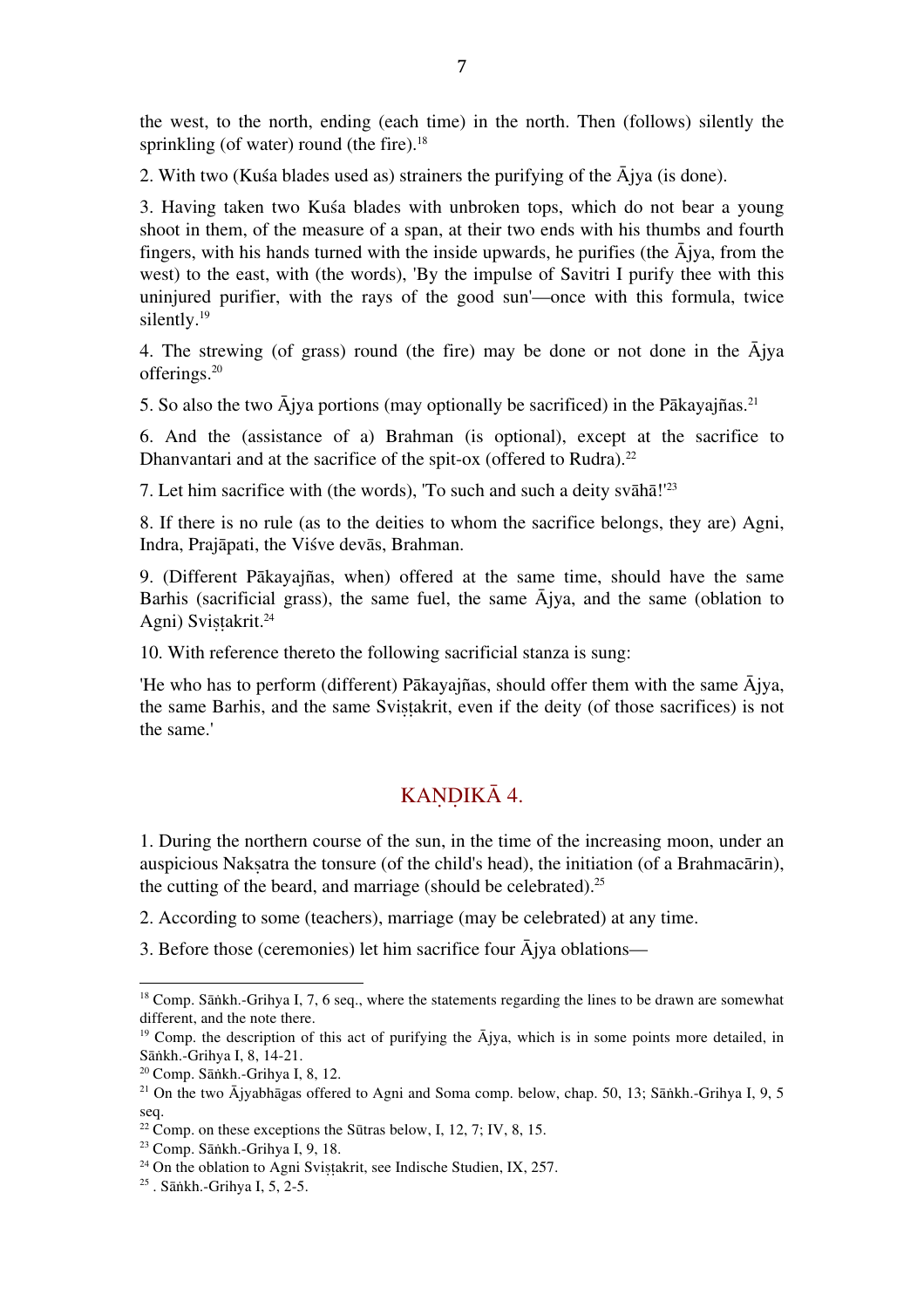4. With the three (verses), 'Agni, thou purifiest life' (Rig-veda I:10:66, 10 seq.), and with (the one verse), 'Prajāpati, no other one than thou' (Rig-Veda 10:121, 10).

5. Or with the Vyāhritis. 26

6. According to some (teachers), the one and the other. $27$ 

7. No such (oblations), according to some (teachers). 28

8. At the marriage the fourth oblation with the verse, 'Thou (O Agni) art Aryaman towards the girls' (Rig-veda V, 3, 2).

### KANDIKĀ 5.

1. Let him first examine the family (of the intended bride or bridegroom), as it has been said above, 'Those who on the mother's and on the father's side.' 29

2. Let him give the girl to a (young man) endowed with intelligence.

3. Let him marry a girl that shows the characteristics of intelligence, beauty, and moral conduct, and who is free from disease.

4. As the characteristics (mentioned in the preceding Sūtra) are difficult to discern, let him make eight lumps (of earth), recite over the lumps the following formula, 'Right has been born first, in the beginning; on the right truth is founded. For what (destiny) this girl is born, that may she attain here. What is true may that be seen,' and let him say to the girl, 'Take one of these.'<sup>30</sup>

5. If she chooses the (lump of earth taken) from a field that yields two crops (in one year), he may know, 'Her offspring will be rich in food.' If from a cow-stable, rich in cattle. If from the earth of a Vedi (altar), rich in holy lustre. If from a pool which does not dry up, rich in everything. If from a gambling-place, addicted to gambling. If from a place where four roads meet, wandering to different directions. If from a barren spot, poor. If from a burial-ground, (she will) bring death to her husband.<sup>31</sup>

### KANDIKĀ 6.

1. (The father) may give away the girl, having decked her with ornaments, pouring out a libation of water: this is the wedding (called) Brāhma. A son born by her (after a

<sup>&</sup>lt;sup>26</sup> With the words, bhūh, bhuvah, svah, and with the three words together.

 $27$  Thus eight oblations are offered, four with the four Rikas quoted in the fourth Sūtra, and four with the Vyāhritis.

<sup>&</sup>lt;sup>28</sup> Neither the oblations with the Rikas nor those with the Vyāhritis.

 $29$  Srauta-sūtra IX, 3, 20, 'Who on their mother's as well as p. 165 on their father's side through ten generations are endowed with knowledge, austerity, and meritorious works,' &c.

<sup>&</sup>lt;sup>30</sup> I prefer the reading of the Bibliotheca Indica edition, countenanced by Nārāyana's commentary, durvijñeyāni lakṣanānīti, &c. The lumps are to be taken from the eight places mentioned in Sūtra 5.

<sup>&</sup>lt;sup>31</sup> No doubt the correct reading is not that given by Nārāyana and accepted by Professor Stenzler, dvipravrāginī, but vipravrāginī, as four of Professor Stenzler's MSS. read (see his Variae Lectiones, p. 48, and the Petersburg Dictionary s. v. vipravrāgin).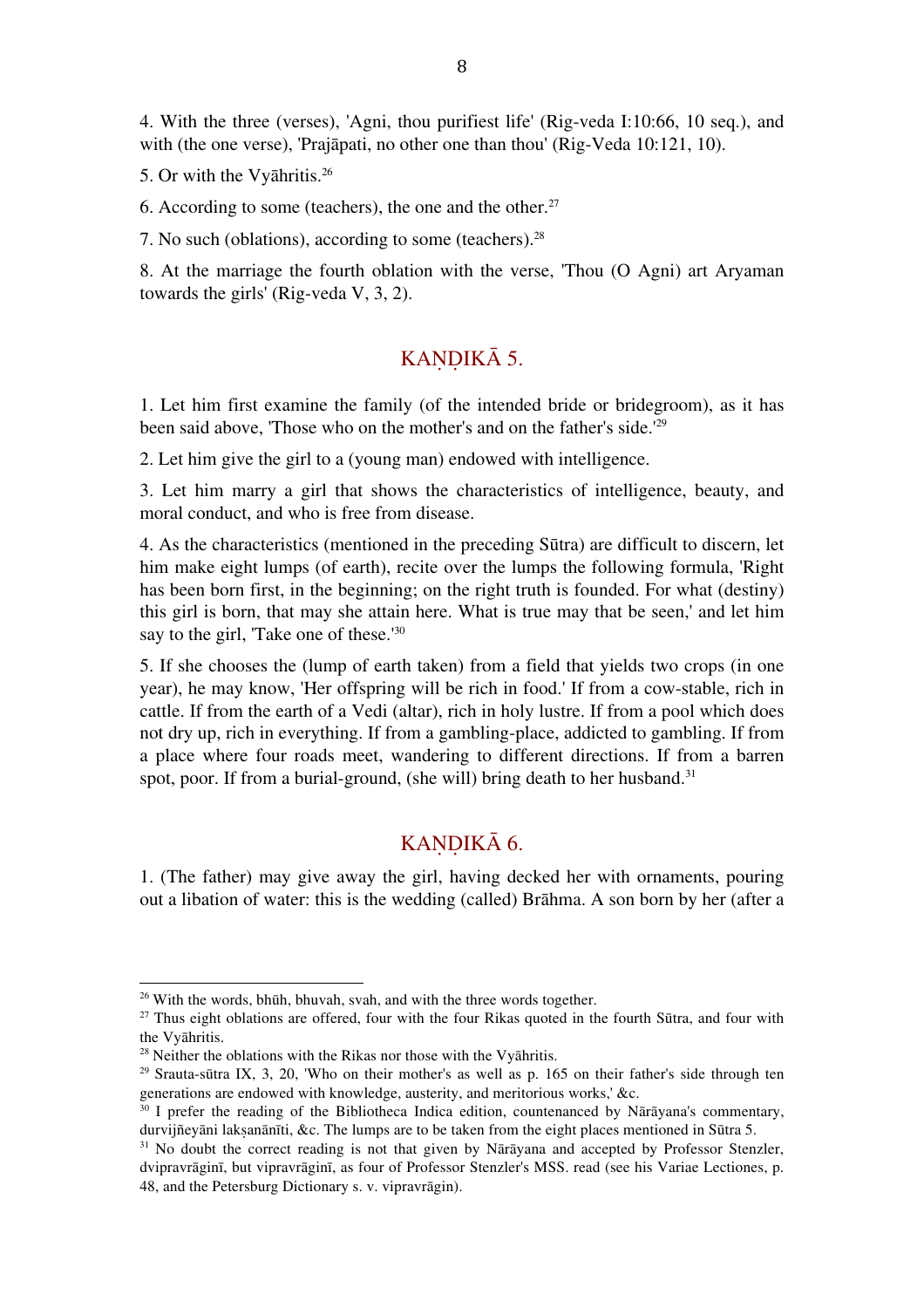wedding of this kind) brings purification to twelve descendants and to twelve ancestors on both (the husband's and the wife's) sides. 32

2. He may give her, having decked her with ornaments, to an officiating priest, whilst a sacrifice with the three (Srauta) fires is going on: this (is the wedding called) Daiva. (A son) brings purification to ten descendants and to ten ancestors on both sides. 33

3. They fulfil the law together: this (is the wedding called) Prājāpatya. (A son) brings purification to eight descendants and to eight ancestors on both sides.<sup>34</sup>

4. He may marry her after having given a bull and a cow (to the girl's father): this (is the wedding called) Ārsha. (A son) brings purification to seven descendants and to seven ancestors on both sides.<sup>35</sup>

5. He may marry her, after a mutual agreement has been made (between the lover and the damsel): this (is the wedding called) Gāndharva. 36

6. He may marry her after gladdening (her father) by money: this (is the wedding called) Āsura. 37

7. He may carry her off while (her relatives) sleep or pay no attention: this (is the wedding called) Paisāca. 38

8. He may carry her off, killing (her relatives) and cleaving (their) heads, while she weeps and they weep: this (is the wedding called) Rākṣasa.<sup>39</sup>

#### KANDIKĀ 7.

1. Now various indeed are the customs of the (different) countries and the customs of the (different) villages: those one should observe at the wedding.

2. What, however, is commonly accepted, that we shall state.

3. Having placed to the west of the fire a mill-stone, to the north-east (of the fire) a water-pot, he should sacrifice, while she takes hold of him. Standing, with his face turned to the west, while she is sitting and turns her face to the east, he should with (the formula), 'I seize thy hand for the sake of happiness seize her thumb if he desires that only male children may be born to him; 40

4. Her other fingers, (if he is) desirous of female (children);

 $32$  Comp. Vasistha I, 30; Āpastamba II, 11, 17; Baudhāyana I, 20, 2.

<sup>&</sup>lt;sup>33</sup> Vasistha I, 31; Āpastamba II, 11, 19; Baudhāyana I, 20, 5.

<sup>34</sup> Baudhāyana I, 20, 3.

<sup>35</sup> Vasiṣṭha I, 32; Āpastamba II, 11, 18; Baudhāyana I, 20, 4.

<sup>36</sup> Vasiṣṭha I, 33; Āpastamba II, II, 20; Baudhāyana I, 20, 6.

 $37$  Vasistha I, 35 (where this rite is designated as Mānusha);  $\bar{A}$ pastamba II, 12, 1; Baudhāyana I, 20, 7.

<sup>38</sup> Baudhāyana I, 20, 9.

<sup>39</sup> Vasiṣṭha I, 34 (where this rite is called Kṣātra); Āpastamba II, a 1, 2; Baudhāyana I, 20, 8. The text of this Sūtra seems to be based on a hemistich *hatvā bhittvā ka sīrshāni rudadbhyo rudatīm haret*; comp. Manu III, 33.

<sup>40</sup> Professor Stenzler is evidently right in taking asmānam as in apposition to drishadam. Nārāyana says, *drishat prasiddhā asmā tatputrakah*. *tatrobhayoh pratiṣṭhāpanam siddham*.

The sacrifice is that prescribed in Sāṅkh.-Grihya I, 12, II. 12. Regarding the rite that follows, comp. Sāṅkh.-Grihya I, 13, 2.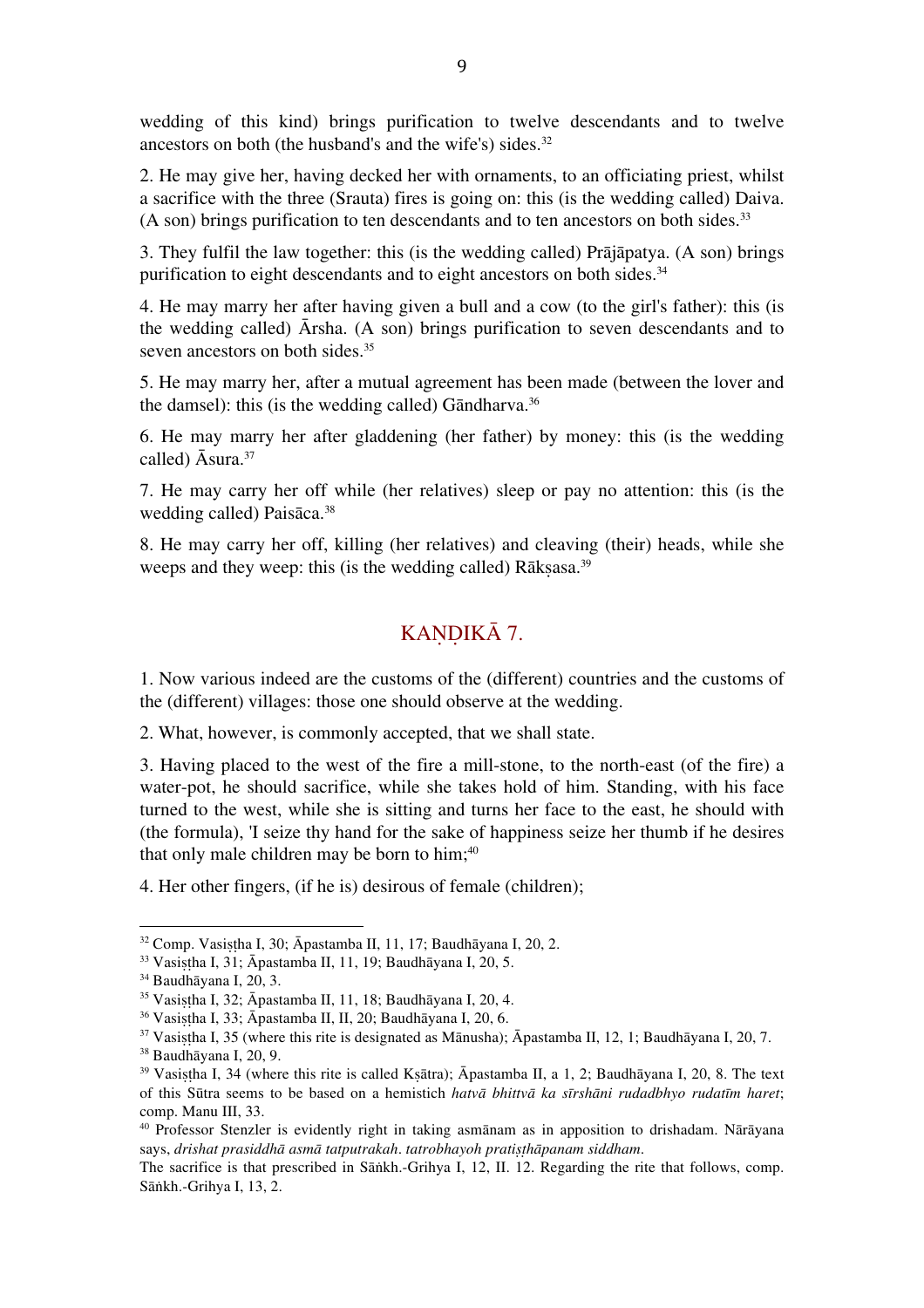5. The hand on the hair-side together with the thumb, (if) desirous of both (male and female children).

6. Leading her three times round the fire and the water-pot, so that their right sides are turned towards (the fire, &c.), he murmurs, 'This am I, that art thou; that art thou, this am I; the heaven I, the earth thou; the Sāman I, the Rik thou. Come! Let us here marry. Let us beget offspring. Loving, bright, with genial mind may we live a hundred autumns.' 41

7. Each time after he has lead her (so) round, he makes her tread on the stone with (the words), 'Tread on this stone; like a stone be firm. Overcome the enemies; tread the foes down.' 42

8. Having 'spread under' (i.e. having first poured Ājya over her hands), her brother or a person acting in her brother's place pours fried grain twice over the wife's joined hands. 43

9. Three times for descendants of Jamadagni. 44

10. He pours again  $(A$ jya) over (what has been left of) the sacrificial food,

11. And over what has been cut off.

12. This is the rule about the portions to be cut off.

13. 'To god Aryaman the girls have made sacrifice, to Agni; may he, god Aryaman, loosen her from this, and not from that place, Svāhā!<sup>45</sup>

'To god Varuna the girls have made sacrifice, to Agni; may he, god Varuna, &c.

'To god Pūṣan the girls have made sacrifice, to Agni; may he, god Pūṣan, &c.' with (these verses recited by the bridegroom) she should sacrifice (the fried grain) without opening her joined hands, as if (she did so) with the (spoon called) Sruk.

14. Without that leading round (the fire, she sacrifices grain) with the neb of a basket towards herself silently a fourth time. 46

15. Some lead the bride round each time after the fried grain has been poured out: thus the two last oblations do not follow immediately on each other.

In Sūtra 14 Nārāyana explains sūrpaputa by kona.

 <sup>41</sup> Sāṅkhāyana-Grihya I, 13, 4. 9. 13.

<sup>42</sup> Sāṅkhāyana-Grihya I, 13, 12.

<sup>43</sup> Sāṅkhāyana-Grihya I, 13, 15. 16.

<sup>44</sup> The two portions of fried grain poured over the bride's hands, together with the first (upastarana) and the second (pratyabhighārana) pouring out of Ājya, constitute the four Avattas, or portions cut off from the Havis. The descendants of Jamadagni were pañkāvattinas, i.e. they used to cut off five such portions (see Kātyāyana I, 9, 3; Weber, Indische Studien, X, 95); so they had to pour out the fried grain three times.

<sup>45</sup> Sāṅkhāyana-Grihya I, 18, 3; 13, 17; 14, 1.

<sup>46</sup> According to those teachers whose opinion is related in Sūtras 6-14, the leading round the fire, the treading on the stone, and the offering of fried grain (with the three parts of the Mantra, Sūtra 1 3) are repeated thrice; then follows the offering prescribed in Sūtra 14, so that the last two offerings follow immediately on each other. This is not the case, if in the first three instances the order of the different rites is inverted, as stated in Sūtra 15.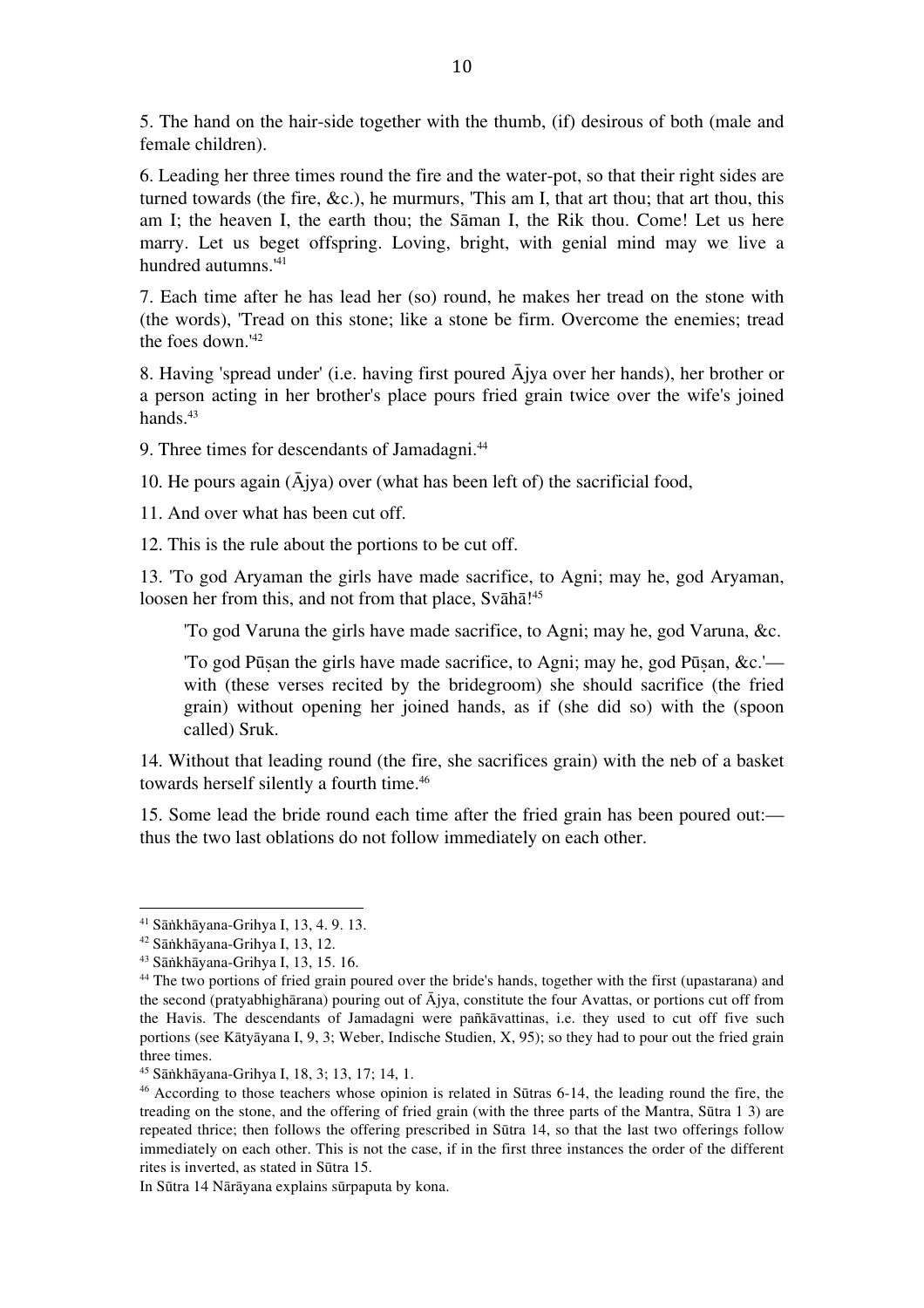16. He then loosens her two locks of hair, if they are made, (i.e. if) two tufts of wool are bound round her hair on the two sides,

17. With (the Rik),'I release thee from the band of Varuna' (Rig-veda 10:85, 24).

18. The left one with the following (Rik).

19. He then causes her to step forward in a northeastern direction seven steps with (the words), 'For nourishment with one step, for health with two steps, for thriving of wealth with three steps, for consummate bliss with four steps, for offspring with five steps, for the seasons with six steps. Be friend with seven steps. So be thou devoted to me. Let us acquire many sons who may reach old age!' 47

20. Joining together their two heads, (the bridegroom? the Ācārya?) sprinkles them (with water) from the water-pot.<sup>48</sup>

21. And she should dwell that night in the house of an old Brāhmana woman whose husband is alive and whose children are alive.

22. When she sees the polar-star, the star Arundhatī, and the seven Rishis (ursa major), let her break the silence (and say), 'May my husband live and I get offspring.' 49

### KANDIKĀ 8.

1. If (the newly-married couple) have to make a journey (to their new home), let him cause her to mount the chariot with the (verse), 'May Pūṣan lead thee from here holding thy hand' (Rig-veda 10:85, 26).<sup>50</sup>

2. With the hemistich, 'Carrying stones (the river) streams; hold fast each other' (Rigveda 10:53, 8) let him cause her to ascend a ship. 51

3. With the following (hemistich) let him make her descend (from it).

4. (He pronounces the verse), 'The living one they bewail' (Rig-veda 10:40, 10), if she weeps.<sup>52</sup>

5. They constantly carry the nuptial fire in front.

6. At lovely places, trees, and cross-ways let him murmur (the verse), 'May no waylayers meet us' (Rig-veda 10:85, 32). 53

7. At every dwelling-place (on their way) let him look at the lookers on, with (the verse), 'Good luck brings this woman' (Rig-veda 10:85, 33).

8. With (the verse), 'Here may delight fulfil itself to thee through offspring' (Rig-veda 10:85, 27) he should make her enter the house. 54

<sup>47</sup> Sāṅkhāyana-Grihya I, 14, 5. 6; 13, 2; Pāraskara I, 8, 1.

<sup>48</sup> Sāṅkhāyana-Grihya I, 14, 9; Pāraskara I, 8, 5.

<sup>49</sup> Sāṅkhāyana-Grihya I, 17, 2 seq.; Pāraskara I, 8, 19.

<sup>50</sup> Sāṅkhāyana-Grihya I, 15, 13.

<sup>51</sup> Sāṅkhāyana-Grihya I, 15, try. 18.

<sup>52</sup> Sāṅkhāyana-Grihya I, 15, 2.

<sup>53</sup> Sāṅkhāyana-Grihya I, 15, 24.

<sup>54</sup> Sāṅkhāyana-Grihya I, 15, 22; 16, 12.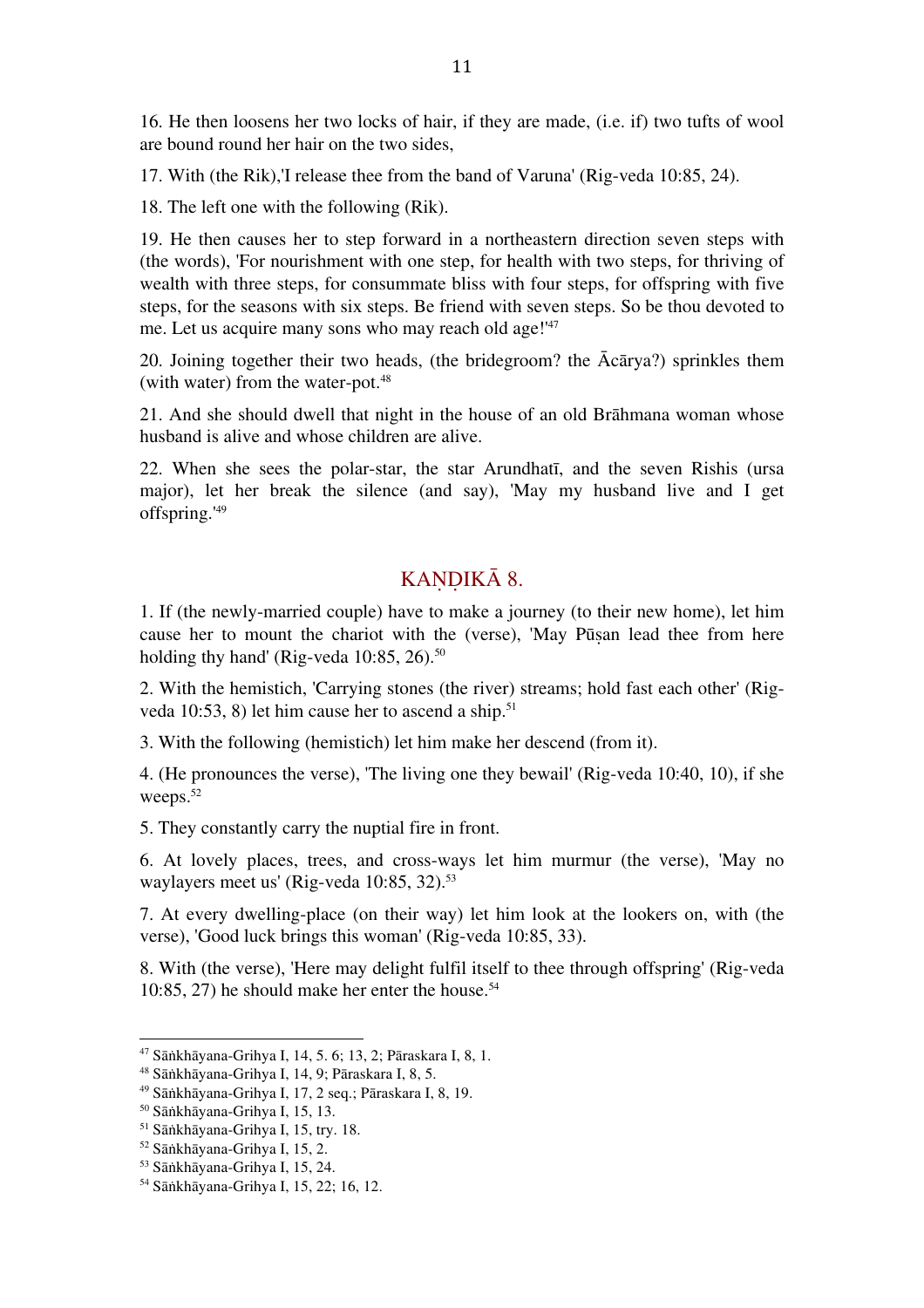9. Having given its place to the nuptial fire, and having spread to the west of it a bull's hide with the neck to the east, with the hair outside, he makes oblations, while she is sitting on that (hide) and takes hold of him, with the four (verses), 'May Prajāpati create offspring to us' (Rig-veda 10:85, 43 seq.), verse by verse, and with (the verse), 'May all the gods unite' (Rig-veda 10:85, 47), he partakes of curds and gives (thereof) to her, or he besmears their two hearts with the rest of the Ājya (of which he has sacrificed). 55

10. From that time they should eat no saline food, they should be chaste, wear ornaments, sleep on the ground three nights or twelve nights;

11. Or one year, (according to) some (teachers); thus, they say, a Rishi will be born (as their son).

12. When he has fulfilled (this) observance (and has had intercourse with his wife), he should give the bride's shift to (the Brāhmana) who knows the Sūryā hymn (Rig-veda 10:85); 56

- 13. 'Food to the Brāhmanas;
- 14. Then he should cause them to pronounce auspicious words.

## KANDIKĀ 9.

1. Beginning from the seizing of (the bride's) hand (i.e. from the wedding), he should worship the domestic (fire) himself, or his wife, or also his son, or his daughter, or a pupil. 57

2. (The fire) should be kept constantly.

3. When it goes out, however, the wife should fast: thus (say) some (teachers).

4. The time for setting it in a blaze and for sacrificing in it has been explained by (the rules given with regard to) the Agnihotra, 58

5. And the sacrificial food, except meat. 59

6. But if he likes he may (perform the sacrifice) with rice, barley, or sesamum.

7. He should sacrifice in the evening with (the formula), 'To Agni svāhā!' in the morning with (the formula), 'To Sūrya svāhā!' Silently the second (oblations) both times.

 <sup>55</sup> Sāṅkhāyana-Grihya I, 16, 1. 2.

<sup>56</sup> Sāṅkhāyana-Grihya I, 14, 12.

<sup>57</sup> Comp. Sāṅkhāyana-Grihya II, 17, 3.

<sup>58</sup> Sāṅkhāyana-Grihya I, I, 12; Āśvalāyana-Srauta II, 2.

 $59$   $\overline{\text{A}}$ śvalāyana-Srauta II, 3, 1 seq. Nārāyana: By the prohibition of meat which is expressed in the words 'Except meat,' it is to be understood that the food to be sacrificed, as stated in other Sāstras, may likewise be chosen.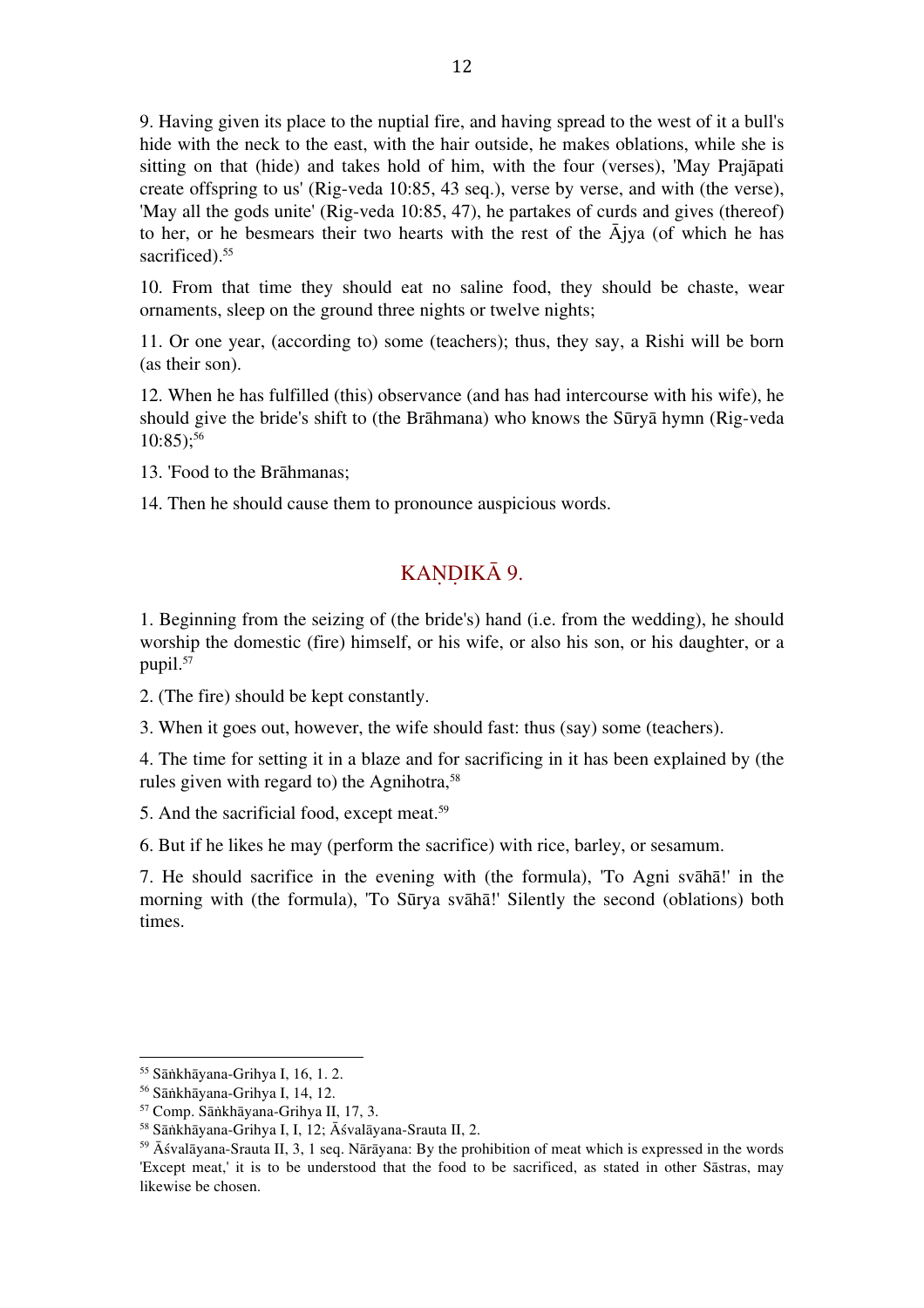### KANDIKĀ 10.

1. Now the oblations of cooked food on the (two) Parvan (i.e. the new and full moon) days.

2. The fasting (which takes place) thereat has been declared by (the corresponding rules regarding) the Darsapūrnamāsa sacrifices.

3. And (so has been declared) the binding together of the fuel and of the Barhis, 60

4. And the deities (to whom those oblations belong), with the exception of the Upāmsuyāja (offerings at which the formulas are repeated with low voice), and of Indra and Mahendra. 61

5. Other deities (may be worshipped) according to the wishes (which the sacrificer connects with his offerings).

6. For each single deity he pours out four handsful (of rice, barley, &c.), placing two purifiers (i.e. Kuśa blades, on the vessel), with (the formula), 'Agreeable to such and such (a deity) I pour thee out.'

7. He then sprinkles them (those four portions of Havis with water) in the same way as he had poured them out, with (the formula), 'Agreeable to such and such (a deity) I sprinkle thee.'

8. When (the rice or barley grains) have been husked and cleansed from the husks three times, let him cook (the four portions) separately,

9. Or throwing (them) together.

10. If he cooks them separately, let him touch the grains, after he has separated them, (and say,) 'This to this god; this to this god.'

11. But if he (cooks the portions) throwing (them) together, he should (touch and) sacrifice them, after he has put (the single portions) into different vessels.

12. The portions of sacrificial food, when they have been cooked, he sprinkles (with Ājya, takes them from the fire towards the north, places them on the Barhis, and sprinkles the fuel with Ājya with the formula, 'This fuel is thy self, Jātavedas; thereby burn thou and increase, and, O burning One, make us increase and through offspring, cattle, holy lustre, and nourishment make us prosper. Svāhā!' 62

13. Having silently poured out the two Āghāras (or Ājya oblations poured out with the Sruva, the one from north-west to south-east, the other from south-west to north-east), he should sacrifice the two Ājya portions with (the formulas), 'To Agni svāhā! To Soma svāhā!' 63—

14. The northern one belonging to Agni, the southern one to Soma. 64

<sup>60</sup> See Āśvalāyana-Srauta I, 3, 28 Scholion; Kāty.-Srauta II, 7, 22.

<sup>61</sup> See my note on Sāṅkhāyana-Grihya I, 3, 3.

 $62$  In the Mantra we have a similar play upon words (iddha, p. 174 lit, or burning, and samedhaya, make us prosper) as in Sāṅkh.-Grihya II, 10, 4.

<sup>63</sup> Pāraskara I, 5, 3; Sāṅkh.-Grihya I, 9, 5 seq.

<sup>64</sup> Sāṅkh.-Grihya I, 9, 7.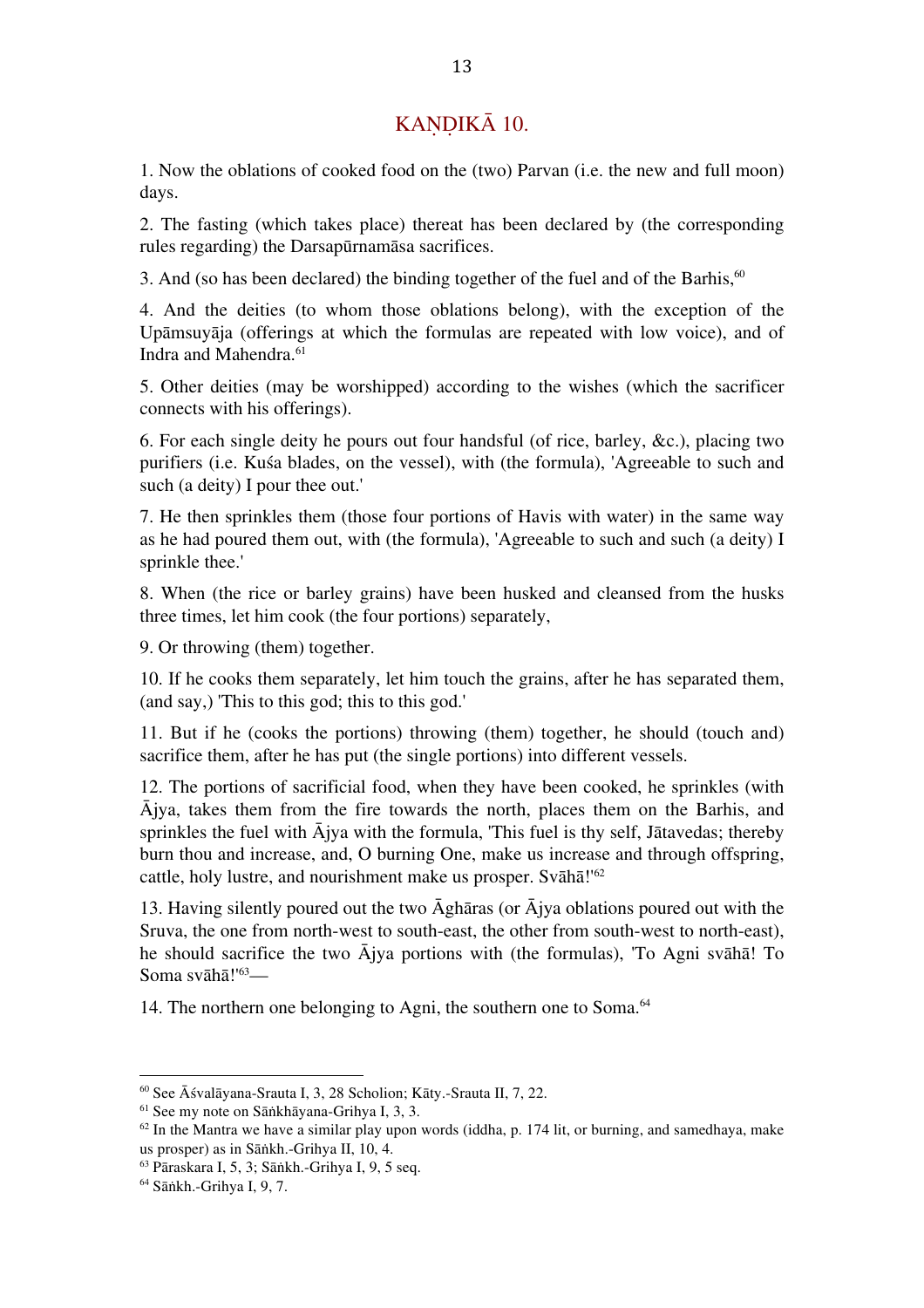15. It is understood (in the Sruti), The two eyes indeed of the sacrifice are the  $\overline{A}$ jya portions, 65

16. 'Therefore of a man who is sitting with his face to the west the southern (i.e. right) eye is northern, the northern (i.e. left) eye is southern.' 66

17. In the middle (of the two  $\bar{A}$ jya portions he sacrifices the other) Havis, or more to the west, finishing (the oblations) in the east or in the north. 67

18. To the north-east the oblation to (Agni) Svistakrit.

19. He cuts off (the Avadāna portions) from the Havis from the middle and from the eastern part;

20. From the middle, the eastern part and the western part (the portions have to be cut off) by those who make five Avadānas; 68

21. From the northern side the portion for Svistakrit.

22. Here he omits the second pouring (of  $\overline{A}$ jya) over (what is left of) the sacrificial food. 69

23. 'What I have done too much in this ceremony, or what I have done here too little, all that may Agni Svistakrit, he who knows it, make well sacrificed and well offered for me. To Agni Sviṣṭakrit, to him who offers the oblations for general expiation, so that they are well offered, to him who makes us succeed in what we desire! Make us in all that we desire successful! Svāhā!' 70

24. He pours out the full vessel on the Barhis. 71

25. This is the *Avabhritha*. 72

 

26. This is the standard form of the Pākayajñas.

27. What has been left of the Havis is the fee for the sacrifice.

### KAŅDIKĀ 11.

1. Now (follows) the ritual of the animal sacrifice.

2. Having prepared to the north of the fire the place for the Sāmitra fire, having given drink (to the animal which he is going to sacrifice), having washed the animal, having

<sup>&</sup>lt;sup>65</sup> Professor Stenzler here very pertinently refers to Satapatha Brāhmana I, 6, 3, 38.

<sup>&</sup>lt;sup>66</sup> It is doubtful whether this paragraph should be considered as forming part of the quotation from the Sruti. The object of this passage is, in my opinion, to explain why the southern  $\overline{A}$ jyabhāga belongs to Soma, who is the presiding deity of the north, and the northern Ājyabhāga to Agni, the presiding deity of the south-east. Professor Stenzler's opinion about this paragraph is somewhat different.

<sup>67</sup> Sāṅkh.-Grihya I, 9, 8.

<sup>&</sup>lt;sup>68</sup> See above, the note on I, 7, 9 about the Avadāna portions and the peculiar custom of the descendants of Jamadagni with regard to them.

<sup>69</sup> Comp. above, I, 7, 10. 'Here' means, at the Sviṣṭakrit oblation.

<sup>70</sup> Comp. Pāraskara I, 2, 11; Satapatha Brāhmana XIV, 9, 4, 24. On the oblations for general expiation (sarvaprāyaskittāhuti) comp. Sāṅkh.-Grihya I, 9, 12, and the note.

 $71$ <sup>'</sup>A full vessel which has been put down before, he should now pour out on the Barhis.' Nārāyana.

<sup>&</sup>lt;sup>72</sup> This pouring out of the vessel holds here the place of the Avabhritha bath at the end of the Soma sacrifice. See Weber, Indische Studien, X, 393 seq.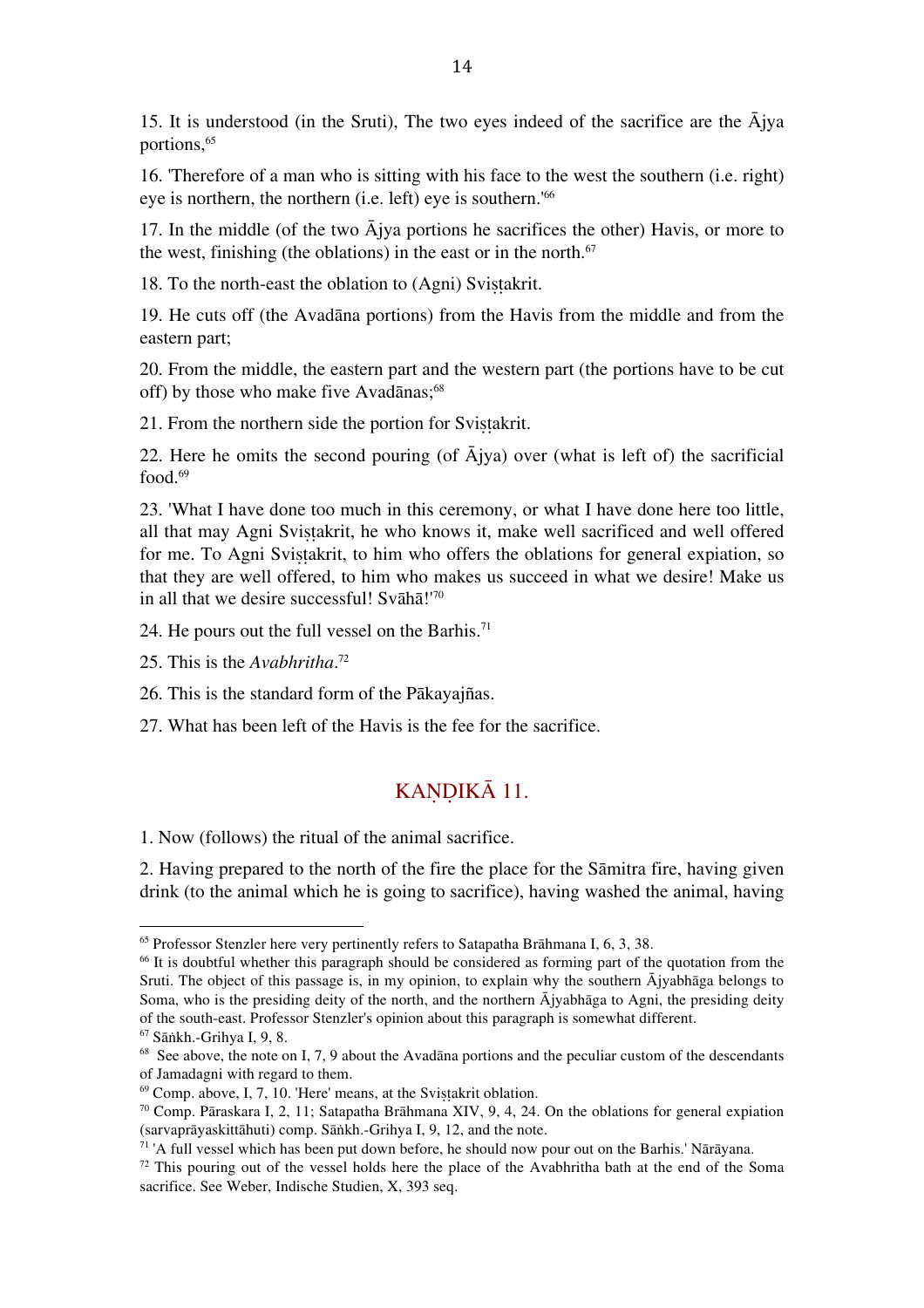placed it to the east (of the fire) with its face to the west, having made oblations with the two Rikas, 'Agni as our messenger' (Rig-veda I, 12, 1 seq.), let him touch (the animal) from behind with a fresh branch on which there are leaves, with (the formula), 'Agreeable to such and such (a deity) I touch thee.' 73

3. He sprinkles it from before with water in which rice and barley are, with (the formula), 'Agreeable to such and such (a deity) I sprinkle thee.'

4. Having given (to the animal) to drink of that (water), he should pour out the rest (of it) along its right fore-foot.

5. Having carried fire round (it), performing that act only (without repeating a corresponding Mantra), they lead it to the north.

6. In front of it they carry a fire-brand. 74

7. This is the Sāmitra (fire). 75

8. With the two Vapāsrapanī ladles<sup>76</sup> the 'performer' touches the animal.

9. The sacrificer (touches) the performer.

10. To the west of the Sāmitra (fire) he (the Samitri) kills<sup>77</sup> (the animal), the head of which is turned to the east or to the west, the feet to the north; and having placed a grass-blade on his side of the (animal's) navel, (the 'performer') draws out the omentum, cuts off the omentum, seizes it with the two Agnisrapanīs, sprinkles it with water, warms it at the Sāmitra (fire), takes it before that fire, roasts it, being seated to the south, goes round (the two fires), and sacrifices it.

11. At the same fire<sup>78</sup> they cook a mess of food.

12. Having cut off the eleven Avadānas<sup>79</sup> (or portions which have to be cut off) from the animal, from all its limbs, having boiled them at the Sāmitra (fire), and having warmed the heart on a spit, let him sacrifice first from the mess of cooked food (mentioned in Sūtra 11);

13. Or together with the Avadāna portions.

<sup>&</sup>lt;sup>73</sup> The Sāmitra fire (literally, the fire of the Samitri, who prepares the flesh of the immolated animal) is the one mentioned below in Sūtras 7 and 10. Comp. Indische Studien, X, 345. 'I touch thee' is upākaromi; comp. Kātyāyana-Srauta-sūtra VI, 3, 19. 26.

<sup>&</sup>lt;sup>74</sup> It seems that this fire-brand is the same which had been carried round the animal, according to Sūtra 5. Comp. Kātyāyana-Srauta-sūtra VI, 5, 2-5.

<sup>75</sup> Comp. Sūtra 2.

<sup>76</sup> On the two Vapāsrapanīs, comp. Kātyāyana-Srauta-sūtra VI, 5, 7; Indische Studien, X, 345. The act which is here attributed to the kartri ('performer'), belongs in the Srauta ritual to the incumbencies of the Pratiprasthātri.

<sup>77</sup> On the way in which animals had to be killed at sacrifices, see Weber's Indische Studien, IX, 222 seq. On the position of the head and the feet of the victim, comp. Kātyāyana-Srauta-sūtra VI, 5, 16. 17. According to Kātyāyana VI, 6, 8 seq. a grass-blade is placed on the dead animal's body before the navel (agrena nābhim); through that grass-blade he cuts into the body and draws out the omentum.

<sup>&#</sup>x27;That fire' is, according to Nārāyana, not the Sāmitra but the Aupāsana fire. In the same way in the Srauta ritual the warming of the omentum is performed at the Sāmitra, the boiling at the Āhavanīya fire. Kātyāyana VI, 6, 13. 16.

<sup>78</sup> The Aupāsana fire is referred to.

<sup>79</sup> The eleven portions are indicated by Kātyāyana, Srauta-sūtra VI, 7, 6.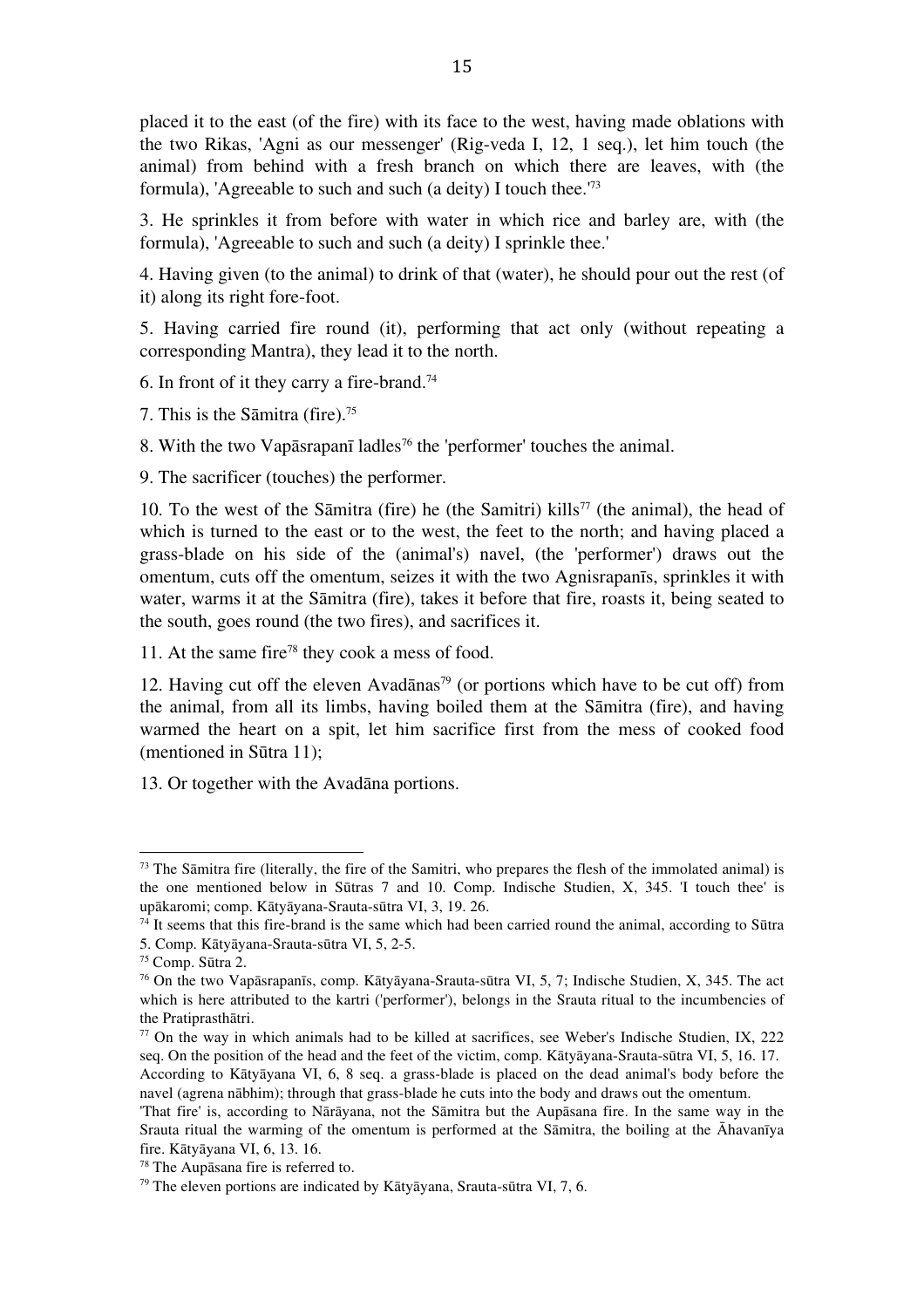14. From each of the (eleven) Avadānas he cuts off two portions. 80

15. They perform the rites only (without corresponding Mantras) with the heart's spit $81$ (i.e. the spit on which the heart had been; see Sūtra 12).

### KANDIKĀ 12.

1. At a Caitya sacrifice he should before the Svistakrit (offering) offer a Bali to the Caitya. 82

2. If, however, (the Caitya) is distant, (he should send his Bali) through a leafmessenger. 83

3. With the Rik, 'Where thou knowest, O tree' (Rig-veda V, 5, 10), let him make two lumps (of food), put them on a carrying-pole, hand them over to the messenger, and say to him, 'Carry this Bali to that (Caitya).' 84

4. (He gives him the lump) which is destined for the messenger, with (the words), 'This to thee.'

5. If there is anything dangerous between (them and the Caitya), (he gives him) some weapon also.

6. If a navigable river is between (them and the Caitya, he gives him) also something like a raft with (the words), 'Hereby thou shalt cross.' 85

7. At the Dhanvantari sacrifice let him offer first a Bali to the Purohita, between the Brahman and the fire. 86

#### KANDIKĀ 13.

1. The Upanishad (treats of) the *Garbhalambhana*, the *Pumsavana*, and the *Anavalobhana* (i.e. the ceremonies for securing the conception of a child, the male

<sup>80 &#</sup>x27;A Pañcāvattin cuts off three portions. Having performed the Upastarana and the Pratyabhighārana (the first and second pouring out of Ājya) he sacrifices (the cut-off portions).' Nārāyana.

<sup>81</sup> On the rites regarding the spit, see Kātyāyana VI, 10, 1 seq.; Indische Studien, X, 346.

<sup>&</sup>lt;sup>82</sup> There seems to be no doubt that Professor Stenzler is right in giving to caitya in this chapter its ordinary meaning of religious shrine ('Denkmal'). The text shows that the Caitya sacrifice was not offered like other sacrifices at the sacrificer's home, but that in some cases the offering would have to be sent, at least symbolically, to distant places. This confirms Professor Stenzler's translation of caitya. Nārāyana explains caitya by citte bhava, and says, 'If he makes a vow to a certain deity, saying, "If I obtain such and such a desire, I shall offer to thee an Ājya sacrifice, or a Sthālīpāka, or an animal" and if he then obtains what he had wished for and 'performs that sacrifice to that deity: this is a caitya sacrifice.' I do not know anything that supports this statement as to the meaning of caitya.

<sup>83</sup> 'He should make of a leaf a messenger and a carrying-pole.' Nārāyana.

It is not clear whether besides this image of a messenger there was also a real messenger who had to carry the Bali to the Caitya, p. 179 or whether the whole rite was purely symbolical, and based on the principle: *In sacris ficta pro veris accipiuntur*.

<sup>84</sup> Comp. Pāraskara III, 11, 10.

<sup>85</sup> Pāraskara III, 11, 11,

<sup>86</sup> Comp. above, chap. 3, 6.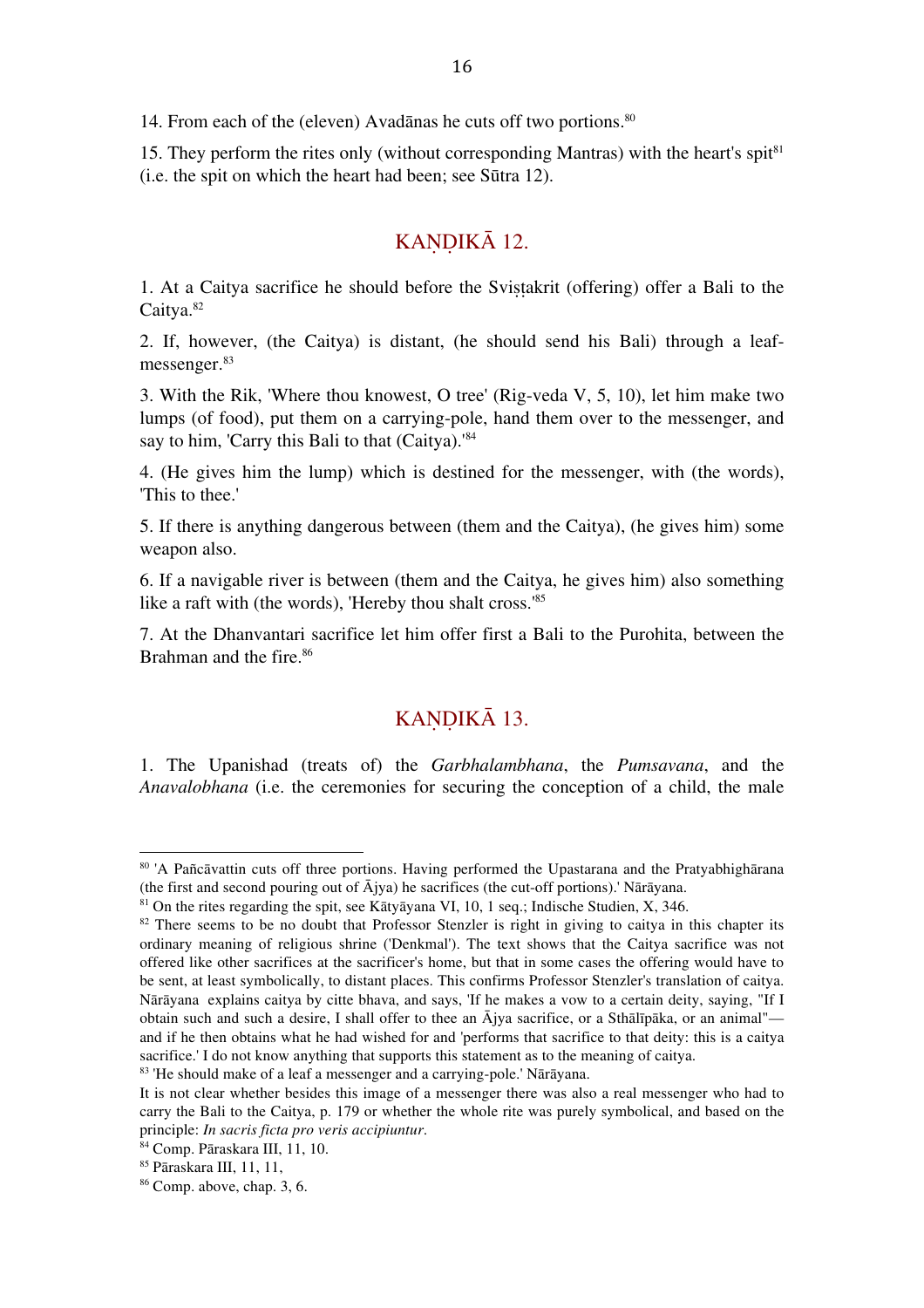gender of the child, and for preventing disturbances which could endanger the embryo). 87

2. If he does not study (that Upanishad), he should in the third month of her pregnancy, under (the Naksatra) Tishya, give to eat (to the wife), after she has fasted, in curds from a cow which has a calf of the same colour (with herself), two beans and one barley grain for each handful of curds. 88

3. To his question, 'What dost thou drink? What dost thou drink?' she should thrice reply, 'Generation of a male child! Generation of a male child!'

4. Thus three handfuls (of curds).

 

5. He then inserts into her right nostril, in the shadow of a round apartment, (the sap of) an herb which is not faded, 89

6. According to some (teachers) with the Prajāvat and Jīvaputra hymns. $90$ 

7. Having sacrificed of a mess of cooked food sacred to Prajāpati, he should touch the place of her heart with the (verse,) 'What is hidden, O thou whose hair is well parted, in thy heart, in Prajāpati, that I know; such is my belief. May I not fall into distress that comes from sons.'

## KANDIKĀ 14.

1. In the fourth month of pregnancy the *Sīmantonnayana* (or parting of the hair, is performed).

2. In the fortnight of the increasing moon, when the moon stands in conjunction with a Nakṣatra (that has a name) of masculine gender—

3. Then he gives its place to the fire, and having spread to the west of it a bull's hide with the neck to the east, with the hair outside, (he makes oblations,) while (his wife) is sitting on that (hide) and takes hold of him, with the two (verses), 'May Dhātri give to his worshipper,' with the two verses, 'I invoke Rākā' (Rig-veda II, 32, 4 seq.), and with (the texts), 'Negamesha,' and, 'Prajāpati, no other one than thou' (Rig-Veda 10:121, 10). 91

<sup>&</sup>lt;sup>87</sup> Nārāyana evidently did not know the Upanishad here referred to; he states that it belongs to another Sākhā. Comp. Professor Max Müller's note on Brihad Āranyaka VI, 4, 24 (S.B.E., vol. xv, p. 222).

<sup>88</sup> 'He should give her the two beans as a symbol of the testicles, and the barley grain as a symbol of the penis.' Nārāyana.

<sup>&</sup>lt;sup>89</sup> Nārāyana (comp. also the Prayogaratna, folio 40;  $\overline{A}$ śvalāyanīya-Grihya-Parisista I, 25; NIS. Chambers 667) separates this rite from the ceremony described in Sūtras 2-4. He says that Sūtras 2-4 as indeed is evidently the case—refer to the Pumsavana, and in Sūtra 5 begins the Anavalobhana (comp. garbharakṣana, Sāṅkh. I, 21). To me it seems more probable that the text describes one continuous ceremony. There is no difficulty in supposing that of the Anavalobhana, though it is mentioned in Sūtra 1, no description is given in the following Sūtras, the same being the case undoubtedly with regard to the Garbhalambhana, of which a description is found in the  $\bar{A}$ śv.-Parisișta I, 25.

<sup>90</sup> Two texts commencing *ā te garbho yonim etu and Agnir etu prathamah.* See Stenzler's Various Readings, p. 48, and the Bibliotheca Indica edition, p. 61.

<sup>91</sup> Comp. above, chap. 8, 9. Regarding the two verses *Dhātā dadātu dāsushe*, see Sāṅkh.-Grihya I, 22, 7. The Nejamesha hymn is Rig-veda Khailika sūkta, vol. vi, p. 31, ed. Max Muller.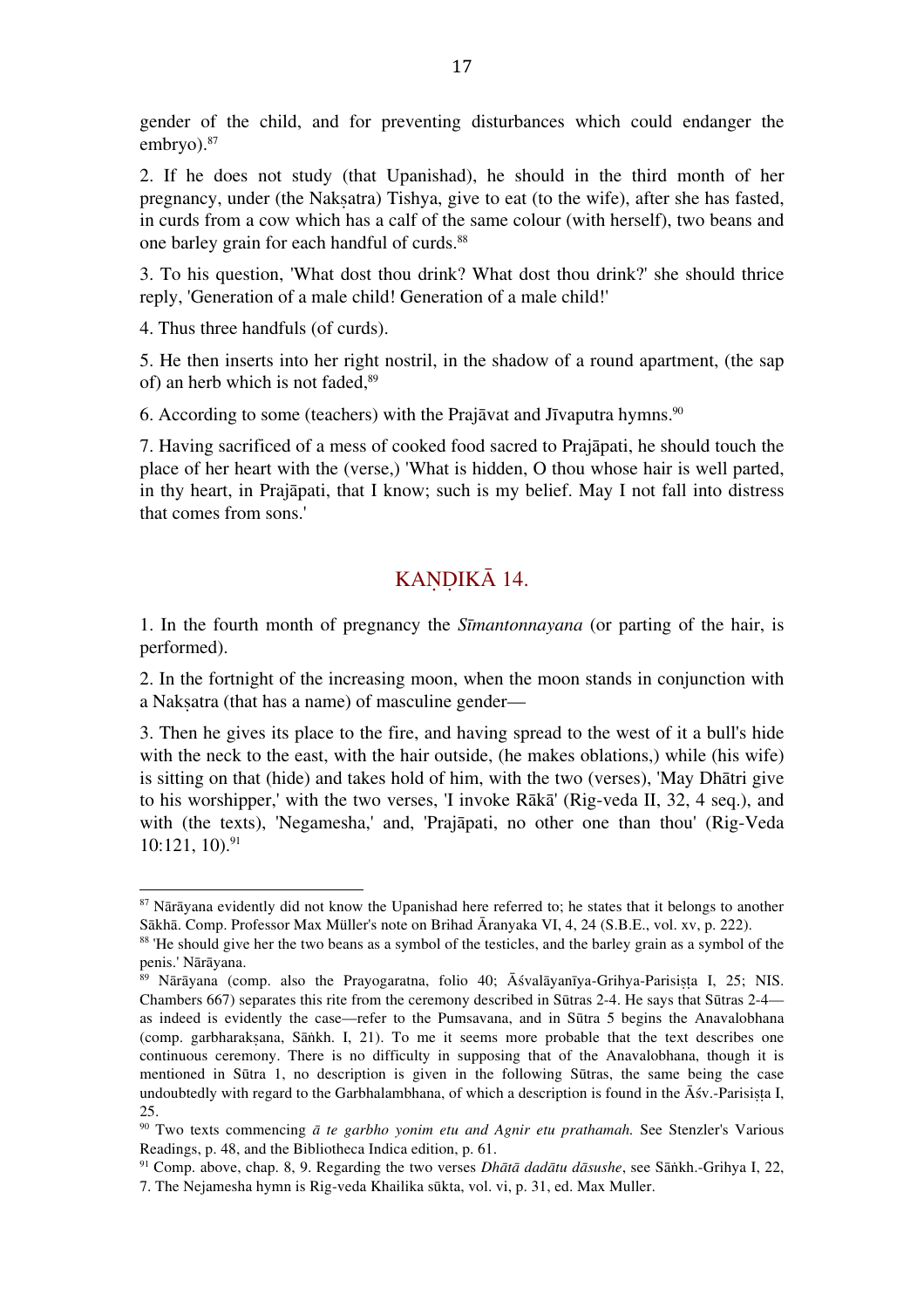4. He then three times parts her hair upwards (i.e. beginning from the front) with a bunch containing an even number of unripe fruits, and with a porcupine's quill that has three white spots, and with three bunches of Kuśa grass, with (the words), 'Bhūr bhuvah, svar, om!'

5. Or four times.

6. He gives orders to two lute-players, 'Sing king Soma.'

7. (They sing) 'May Soma our king bless the human race. Settled is the wheel of soand-so.'—(here they name) the river near which they dwell.<sup>92</sup>

8. And whatever aged Brāhmana woman, whose husbands and children are alive, tell them, that let them do.

9. A bull is the fee for the sacrifice.

### KANDIKĀ 15.

1. When a son has been born, (the father) should, before other people touch him, give him to eat from gold (i.e. from a golden vessel or with a golden spoon) butter and honey with which he has ground gold(-dust), with (the verse), 'I administer to thee the wisdom ('veda') of honey, of ghee, raised by Savitri the bountiful. Long-living, protected by the gods, live a hundred autumns in this world!' 93

2. Approaching (his mouth) to (the child's) two ears he murmurs the 'production of intelligence:' 'Intelligence may give to thee god Savitri, intelligence may goddess Sarasvatī, intelligence may give to thee the two divine Asvins, wreathed with lotus.'

3. He touches (the child's) two shoulders with (the verse), 'Be a stone, be an axe, be insuperable gold. Thou indeed art the Veda, called son; so live a hundred autumns' and with (the verses), 'Indra, give the best treasures' (Rig-veda 2:21, 6), Bestow on us, O bountiful one, O speedy one' (Rig-veda 3: 36, 10). 94

4. And let them give him a name beginning with a sonant, with a semivowel in it, with the Visarga at its end, consisting of two syllables,

5. Or of four syllables;

 

6. Of two syllables, if he is desirous of firm position; of four syllables, if he is desirous of holy lustre;

7. But in every case with an even number (of syllables) for men, an uneven for women.

8. And let him also find out (for the child) a name to be used at respectful salutations (such as that due to the Ācārya at the ceremony of the initiation); that his mother and his father (alone) should know till his initiation.

 $92$  Comp. Pāraskara I, 15, 8. The Gāthā there is somewhat different. I cannot see why in the  $\overline{A}$ śvalāyana redaction of it nivistacakrāsau should not be explained, conformably to the p. 182 regular Sandhi laws, as nivistakakrā asau. The wheel of course means the dominion.

<sup>93</sup> Comp. Āśv.-Grihya-Parisisṭa I, 26. I follow Professor Stenzler, who corrects maghonām into maghonā; comp. Sāṅkh.-Grihya I, 24, 4.

 $94$  Vedo may as well be the nominative of veda as that of vedas ('property').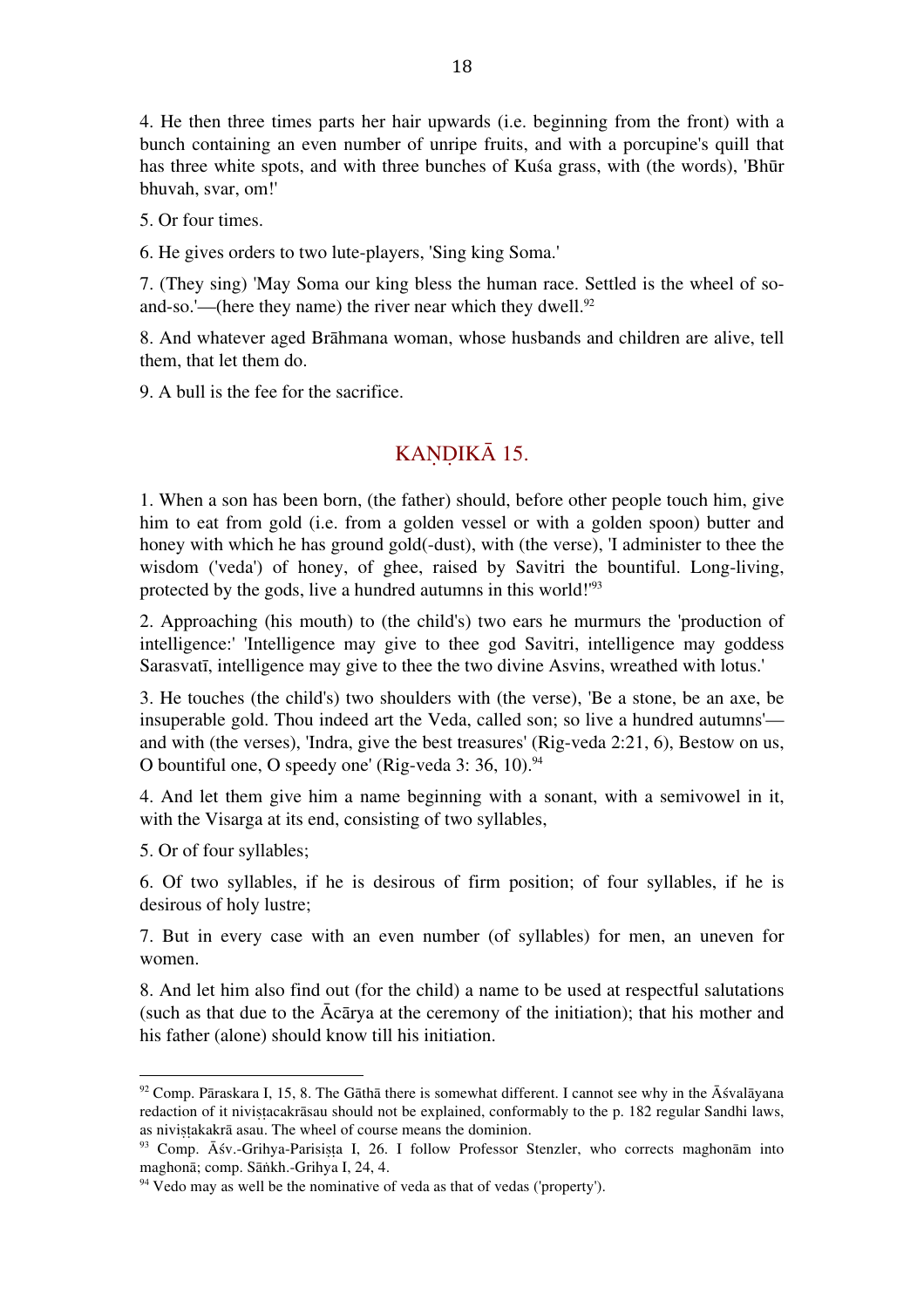9. When he returns from a journey, he embraces his son's head and murmurs, 'From limb by limb thou art produced; out of the heart thou art born. Thou indeed art the self called son; so live a hundred autumns!'—(thus) he kisses him three times on his head.

10. The rite only (without the Mantra is performed) for a girl.

### KANDIKĀ 16.

1. In the sixth month the Annaprāsana (i.e. the first feeding with solid food). 95

2. Goat's flesh, if he is desirous of nourishment,

3. Flesh of partridge, if desirous of holy lustre,

4. Boiled rice with ghee, if desirous of splendour:

5. (Such) food, mixed with curds, honey and ghee he should give (to the child) to eat with (the verse), 'Lord of food, give us food painless and strong; bring forward the giver; bestow power on us, on men and animals.'

6. The rite only (without the Mantra) for a girl.

### KANDIKĀ 17.

1. In the third year the *Caula* (i.e. the tonsure of the child's head), or according to the custom of the family.

2. To the north of the fire he places vessels which are filled respectively, with rice, barley, beans, and sesamum seeds;

3. To the west (the boy) for whom the ceremony shall be performed, in his mother's lap, bull-dung in a new vessel, and Samī leaves are placed.

4. To the south of the mother the father (is seated) holding twenty-one bunches of Kuśa grass. 96

5. Or the Brahman should hold them.

 

6. To the west of (the boy) for whom the ceremony is to be performed, (the father) stations himself and pours cold and warm water together with (the words), 'With warm water, O Vāyu, come hither!'

7. Taking of that (water), (and) fresh butter, or (some) drops of curds, he three times moistens (the boy's) head, from the left to the right, with (the formula), 'May Aditi cut thy hair; may the waters moisten thee for vigour!'

8. Into the right part (of the hair) he puts each time three Kuśa bunches, with the points towards (the boy) himself, with (the words), 'Herb! protect him!' 97

<sup>&</sup>lt;sup>95</sup> Comp. Sāṅkh.-Grihya I, 27, 1 seq. The two texts are nearly word for word identical.

<sup>&</sup>lt;sup>96</sup> He cuts off the hair four times on the right side (Sūtras 10-14), three times on the left side (Sūtra 15); each time three Kuśa bunches are required. This is the reason why twenty-one bunches are prescribed.

<sup>&</sup>lt;sup>97</sup> Each of the four times and of the three times respectively that he cuts off the hair; see the preceding note.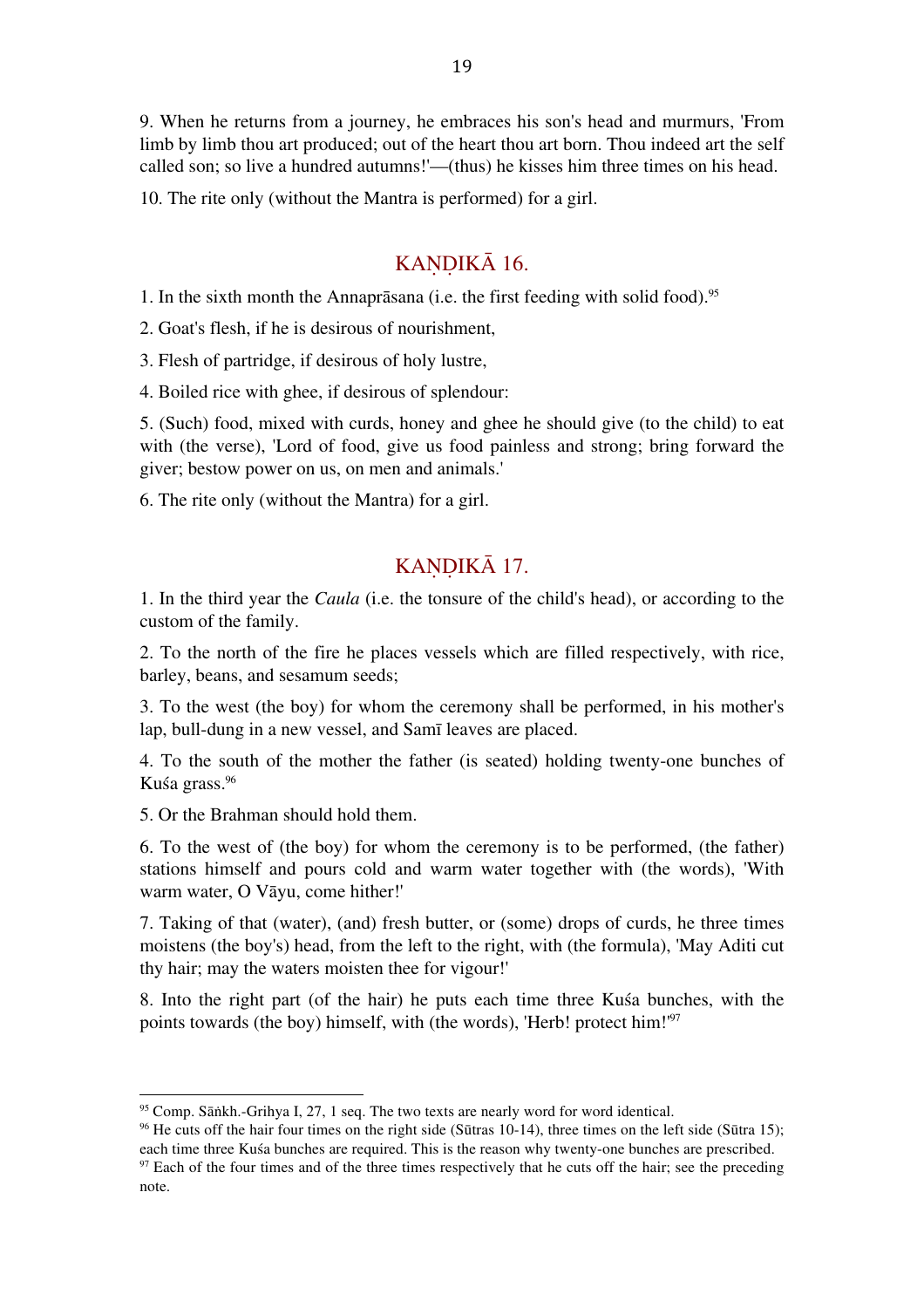9. (With the words,) 'Axe! do no harm to him!' he presses a copper razor (on the Kuśa blades),

10. And cuts (the hair) with (the verse), 'The razor with which in the beginning Savitri the knowing one has shaved (the beard) of king Soma and of Varuna, with that, ye Brāhmanas, shave now his (hair), that he may be blessed with long life, with old age.'

11. Each time that he has cut, he gives (the hairs) with their points to the east, together with Samī leaves, to the mother. She puts them down on the bull-dung.

12. 'With what Dhātri has shaven (the head) of Brihaspati, Agni and Indra, for the sake of long life, with that I shave thy (head) for the sake of long life, of glory, and of welfare'—thus a second time.

13. 'By what he may at night further see the sun, and see it long, with that I shave thy (head) for the sake of long life, of glory, and of welfare'—thus a third time. 98

14. With all (the indicated) Mantras a fourth time.

15. Thus three times on the left side (of the head).

16. Let him wipe off the edge of the razor with (the words), 'If thou shavest, as a shaver, his hair with the razor, the wounding, the well-shaped, purify his head, but do not take away his life.' 99

17. Let him give orders to the barber, 'With lukewarm water doing what has to be done with water, without doing harm to him, arrange (his hair) well.'

18. Let him have the arrangement of the hair made according to the custom of his family. 100

19. The rite only (without the Mantras) for a girl.

### KANDIKĀ 18.

1. Thereby the *Go-dāna-karman* (i.e. the ceremony of shaving the beard, is declared).

2. In the sixteenth year.

3. Instead of the word 'hair' he should (each time that it occurs in the Mantras) put the word 'beard.'

4. Here they moisten the beard. 101

 

5. (The Mantra is), 'Purify his head and his face, but do not take away his life.' 102

6. He gives orders (to the barber with the words), 'Arrange his hair, his beard, the hair of his body, and his nails, ending in the north.' 103

<sup>99</sup> Comp. Pāraskara II, I, 19; Atharva-veda VIII, 2, 17.

<sup>98</sup> Instead of *yena bhūyas ca rātryām*, Pāraskara (II, 1, 16) has, *yena bhūris carā divam.*

<sup>&</sup>lt;sup>100</sup> On these family customs, see Grihya-samgraha-parisista II, 40; Roth, Zur Literatur and Geschichte des Weda, p. 120; Max Müller, History of A. S. L., p. 54 seq.; Weber, Indische Studien, X, 95.  $101$  See above, chap. 17, 7.

<sup>102</sup> See chap. 17, 16.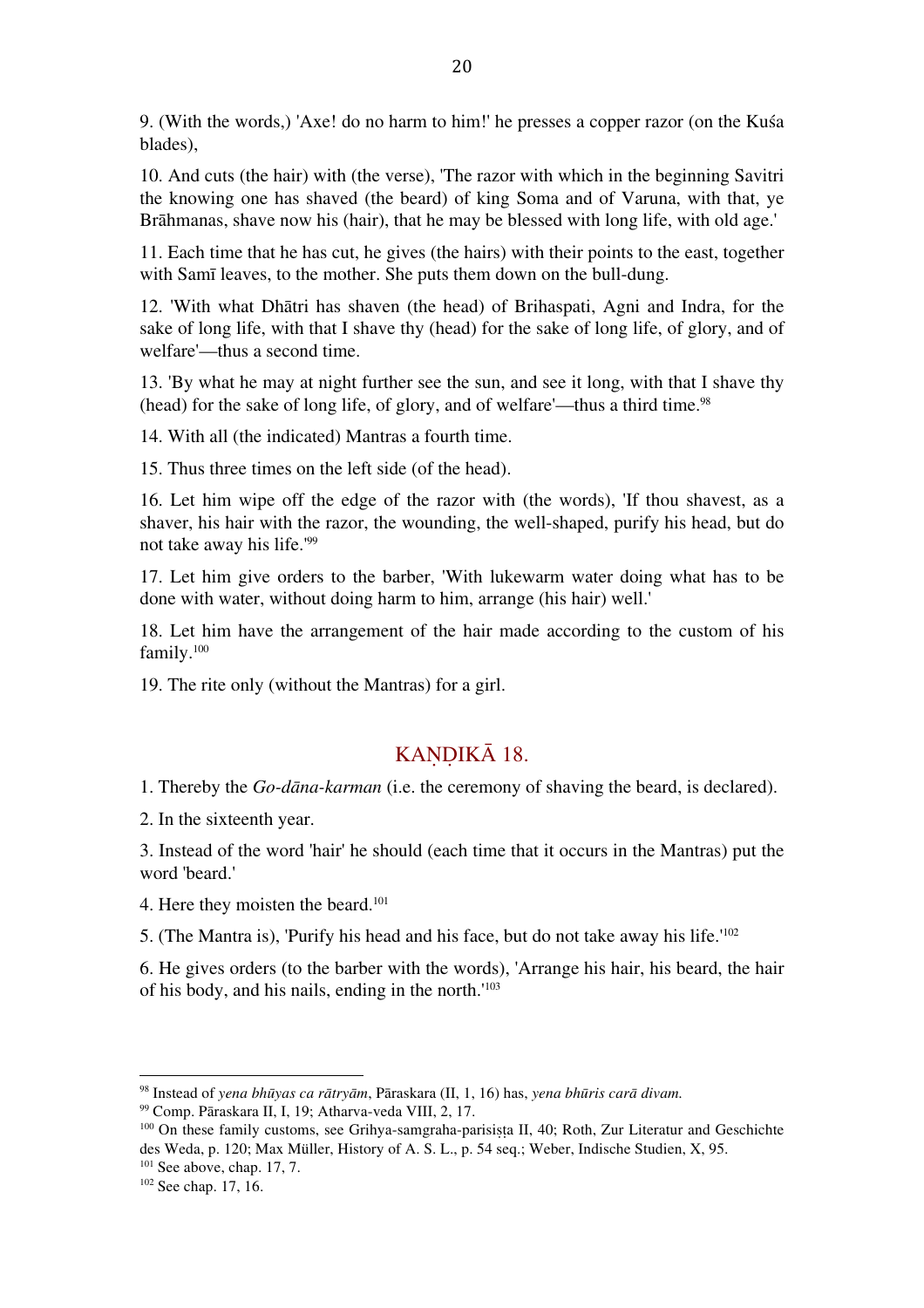7. Having bathed and silently stood during the rest of the day, let him break his silence in the presence of his teacher, (saying to him,) 'I give an optional gift (to thee).' 104

8. An ox and a cow is the sacrificial fee.

9. Let (the teacher) impose (on the youth the observances declared below) for one year. 105

### KANDIKĀ 19.

1. In the eighth year let him initiate a Brāhmana,

2. Or in the eighth year after the conception;

- 3. In the eleventh a Kṣatriya;
- 4. In the twelfth a Vaiśya.

5. Until the sixteenth (year) the time has not passed for a Brāhmana;

6. Until the twenty-second for a Kṣatriya;

7. Until the twenty-fourth for a Vaiśya.

8. After that (time has passed), they become patitasāvitrīka (i.e. they have lost their right of learning the Sāvitrī).

9. No one should initiate such men, nor teach them, nor perform sacrifices for them, nor have intercourse with them.

10. (Let him initiate) the youth who is adorned and whose (hair on the) head is arranged, 106 who wears a (new) garment that has not yet been washed, or an antelopeskin, if he is a Brāhmana, the skin of a spotted deer, if a Ksatriya, a goat's skin, if a Vaiśya.

11. If they put on garments, they should put on dyed (garments): the Brāhmana a reddish yellow one, the Kṣatriya a light red one, the Vaiśya a yellow one.

12. Their girdles are: that of a Brāhmana made of Muñja grass, that of a Kṣatriya a bow-string, that of a Vaiśya woollen.

13. Their staffs are: that of a Brāhmana of Palāsa wood, that of a Kṣatriya of Udumbara wood, that of a Vaiśya of Bilva wood.

### KANDIKĀ 20.

1. Or all (sorts of staffs are to be used) by (lads of) all (castes).

<sup>&</sup>lt;sup>103</sup> According to Nārāyana, he says to the barber (chap. 17, 17), 'With lukewarm water doing what has to be done with water, without doing harm to him, arrange his hair, his beard, the hair of his body, and his nails, ending in the north.'

<sup>&</sup>lt;sup>104</sup> On restrictions like that contained in the eighth Sūtra as to the object in which the vara (optional gift) had to consist, see Weber, Indische Studien, V, 343.

<sup>105</sup> See below, chap. 22, 22

<sup>&</sup>lt;sup>106</sup> By the 'arranging of the hair' the cutting of the hair is implied, as is seen from chap. 22, 22.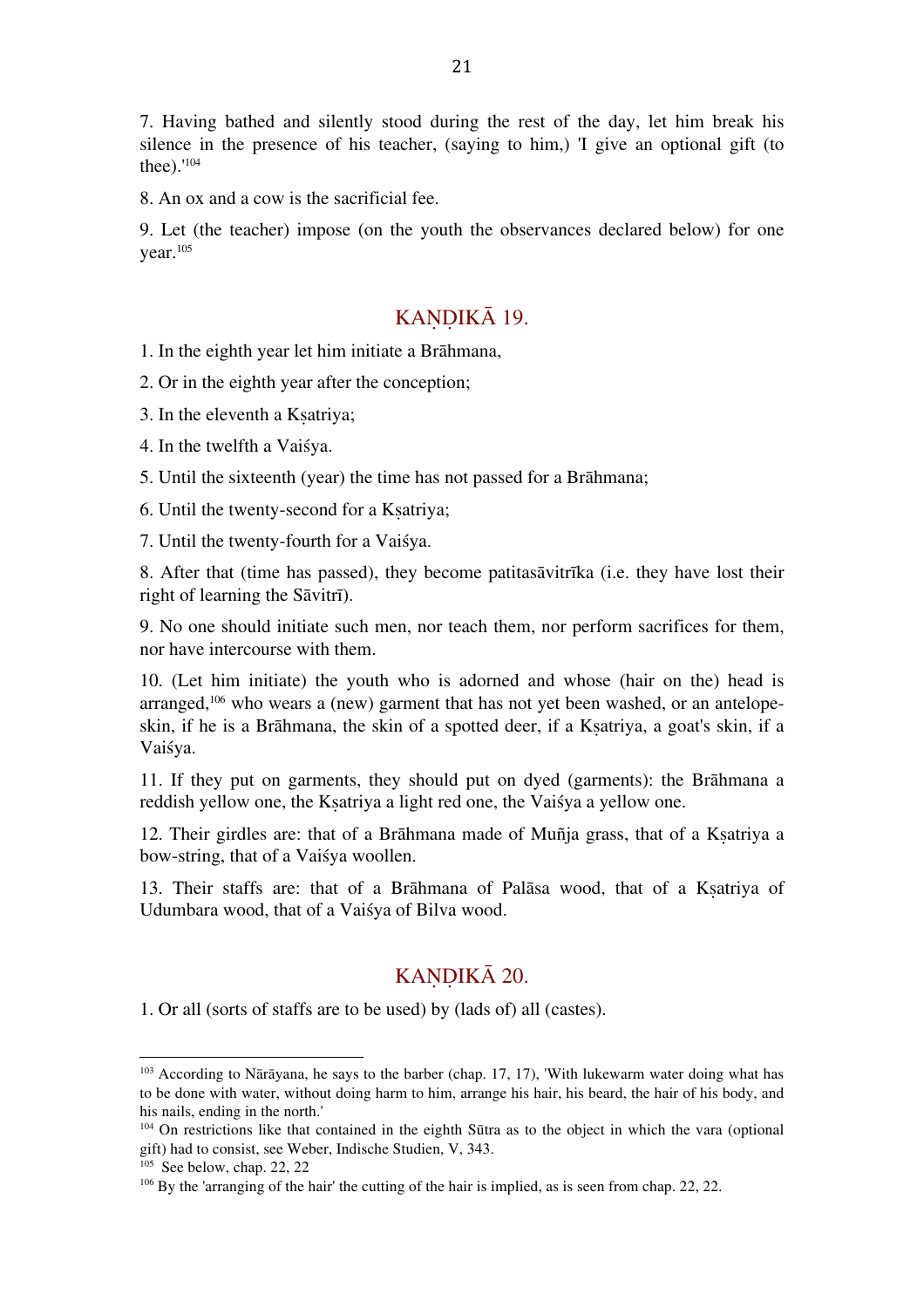2. While (the student) takes hold of him, the teacher sacrifices<sup>107</sup> and then stations himself to the north of the fire, with his face turned to the east.

3. To the east (of the fire) with his face to the west the other one.

4. (The teacher then) fills the two hollows of (his own and the student's) joined hands with water, and with the verse, 'That we choose of Savitri' (Rig-veda V, 82, 1) he makes with the full (hollow of his own hands the water) flow down on the full (hollow of) his, (i.e. the student's hands.) Having (thus) poured (the water over his hands) he should with his (own) hand seize his (i.e. the student's) hand together with the thumb, with (the formula), 'By the impulse of the god Savitri, with the arms of the two Asvins, with Pūṣan's hands I seize thy hand, so-and-so.!'

5. With (the words), 'Savitri has seized thy hand, so-and-so.!' a second time.

6. With (the words), 'Agni is thy teacher, so-and-so.!' a third time.

7. He should cause him to look at the sun while the teacher says, 'God Savitri, this is thy Brahmacārin; protect him; may he not die.'

8. (And further the teacher says), 'Whose Brahmacārin art thou? The breath's Brahmacārin art thou. Who does initiate thee, and whom (does he initiate)? To whom shall I give thee in charge?'

9. With the half verse, 'A youth, well attired, dressed came hither' (Rig-veda III, 8, 4) he should cause him to turn round from the left to the right.

10. Reaching with his two hands over his (i.e. the student's) shoulders (the teacher) should touch the place of his heart with the following (half verse).

11. Having wiped the ground round the fire, 108 the student should put on a piece of wood silently. 'Silence indeed is what belongs to Prajāpati. The student becomes belonging to Prajāpati'—this is understood (in the Sruti).

### KANDIKĀ 21.

1. Some (do this) with a Mantra:— 'To Agni I have brought a piece of wood, to the great Jātavedas. Through that piece of wood increase thou, O Agni; through the Brahman (may) we (increase). Svāhā!'

2. Having put the fuel (on the fire) and having touched the fire, he three times wipes off his face with (the words), 'With splendour I anoint myself.'

3. 'For with splendour does he anoint himself'—this is understood (in the Sruti).

4. 'On me may Agni bestow insight, on me offspring, on me splendour.

<sup>&</sup>lt;sup>107</sup> He offers the oblations prescribed above, chap. 1, 4, 3 seq.

<sup>108</sup> On the wiping of the ground round the fire, comp. above, chap. 3, 1; Sāṅkhāyana-Grihya I, 7, 11. Nārāyana here has the following remarks, which I can scarcely believe to express the real meaning of this Sūtra: 'Here the wiping of the ground round the fire is out of place, because the Samskāras for the fire have already been performed. As to that, it should be observed that the wiping is mentioned here in order that, when fuel is put on the fire in the evening and in the morning, the sprinkling of water and the wiping may be performed. But on this occasion (at the Upanayana) the student does not perform the wiping, &c., and silently puts a piece of wood on that fire.'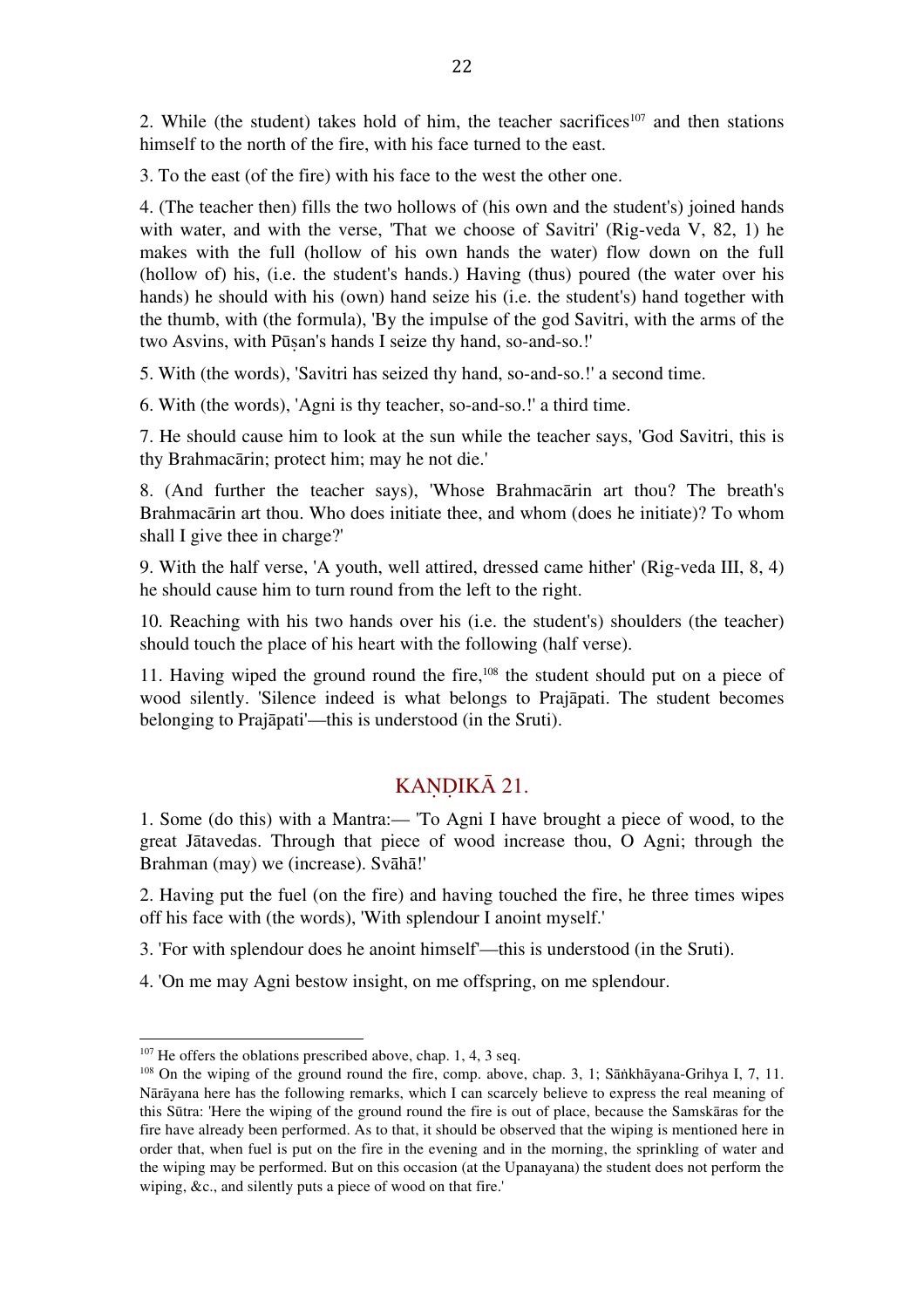'On me may Indra bestow insight, on me offspring, on me strength (indriya).

'On me may Sūrya bestow insight, on me offspring, on me radiance.

'What thy splendour is, Agni, may I thereby become resplendent.

'What thy vigour is, Agni, may I thereby become vigorous.

'What thy consuming power is, Agni, may I thereby obtain consuming power'—with (these formulas) he should approach the fire, bend his knee, embrace (the teacher's feet), and say to him, 'Recite, sir! The Sāvitrī, sir, recite!'

5. Seizing with his (i.e. the student's) garment and with (his own) hands (the student's) hands (the teacher) recites the Sāvitrī, (firstly) Pāda by Pāda, (then) hemistich by hemistich, (and finally) the whole (verse).

6. He should make him recite (the Sāvitrī) as far as he is able.

7. On the place of his (i.e. the student's) heart (the teacher) lays his hand with the fingers upwards, with (the formula), 'Into my will I take thy heart; after my mind shall thy mind follow; in my word thou shalt rejoice with all thy will; may Brihaspati join thee to me.'

### KANDIKĀ 22.

1. Having tied the girdle round him and given him the staff, he should impose the (observances of the) Brahmacarya on him—

2. (With the words), 'A Brahmacārin thou art. Eat water. Do the service. Do not sleep in the day-time. Devoted to the teacher study the Veda.'

3. Twelve years lasts the Brahmakarya for (each) Veda, or until he has learnt it.

4. Let him beg (food) in the evening and in the morning.

5. Let him put fuel on (the fire) in the evening and in the morning.

6. Let him beg first of a man who will not refuse,

7. Or of a woman who will not refuse.

8. (In begging he should use the words), 'Sir, give food!'

9. Or, '(Sir, give) Anupravakanīya (food).' 109

10. That (which he has received) he should announce to his teacher. 110

11. He should stand the rest of the day.

12. After sunset (the student) should cook the Brāhmaudana (or boiled rice with which the Brāhmanas are to be fed) for the Anupravakanīya sacrifice (the sacrifice to be performed after a part of the Veda has been studied), and should announce to the teacher (that it is ready). 111

<sup>109</sup> Food for the Anupravacanīya offering; see Sūtra 12.

<sup>110</sup> Sāṅkhāyana-Grihya II, 6, 7; Pāraskara II, 5, 8.

<sup>&</sup>lt;sup>111</sup> The student should, according to the rules for the Pākayajñas, cook the Anupravakanīya food and announce it to the teacher in the words, "The food is cooked."' Nārāyana.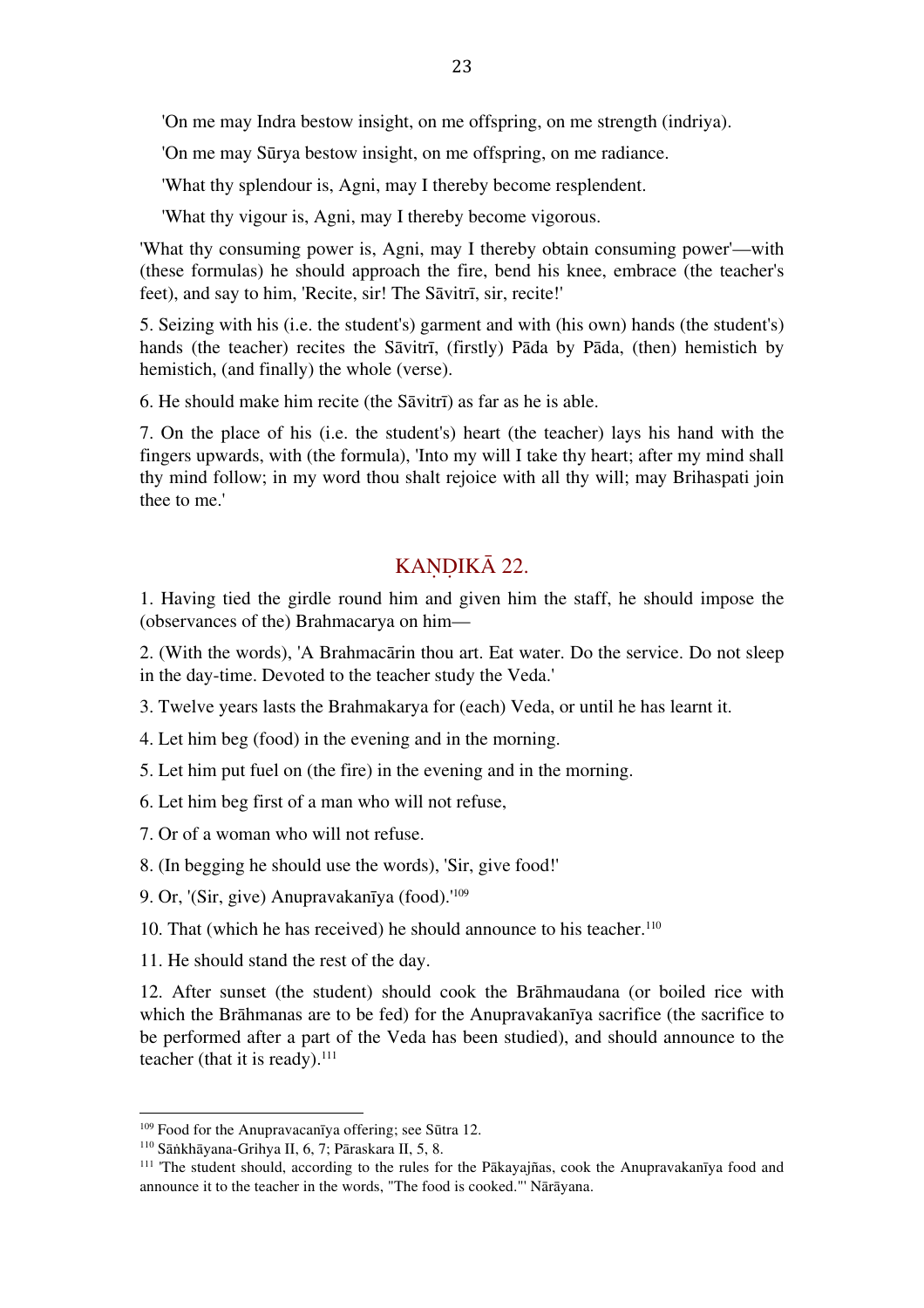13. The teacher should sacrifice, while the student takes hold of him, with the verse, 'The wonderful lord of the abode' (Rig-Veda I, 18, 6).

14. A second time with the Sāvitrī—

15. And whatever else has been studied afterwards. 112

16. A third time to the Rishis.

17. A fourth time (the oblation) to (Agni) Svistakrit.

18. Having given food to the Brāhmanas he should cause them to pronounce the end of the Veda (study). 113

19. From that time (the student) should eat no saline food; he should observe chastity, and should sleep on the ground through three nights, or twelve nights, or one year.

20. When he has fulfilled those observances, (the teacher) performs (for him) the 'production of intelligence,' (in the following way): 114

21. While (the student) towards an unobjectionable direction<sup>115</sup> (of the horizon) sprinkles thrice (water) from the left to the right with a water-pot round a Palāsa (tree) with one root, or round a Kuśa bunch, if there is no Palāsa, (the teacher) causes him to say, 'O glorious one, thou art glorious.<sup>116</sup> As thou, O glorious one, art glorious, thus, O glorious one, lead me to glory. As thou art the preserver of the treasure of sacrifice for the gods, thus may I become the preserver of the treasure of the Veda for men.'

22. Thereby, beginning with his having the hair cut, and ending with the giving in charge, the imposing of observances has been declared. 117

- 23. Thus for one who has not been initiated before.
- 24. Now as regards one who has been initiated before:
- 25. The cutting of the hair is optional, 118
- 26. And the 'production of intelligence.' 119
- 27. On the giving in charge there are no express rules (in this case); $^{120}$
- 28. And on the time. 121

<sup>112</sup> Nārāyana mentions as such texts especially those belonging to the Āranyaka, viz. the Mahānāmnyas, the Mahāvrata, and the Upanishad. But there is no reason why we should not think quite as well of the Rig-veda Samhitā itself.

<sup>113</sup> 'He should say, "Sirs! Pronounce the end of the Veda (study)." And they should reply, "May an end of the Veda (study) be made."' Nārāyana.

 $114$  Comp. above, chap. 15, 2.

<sup>115</sup> 'The objectionable directions are three, the south, the southeast, the south-west.' Nārāyana.

<sup>116</sup> *Susravas*, which I have translated by 'glorious,' at the same time means, 'endowed with good hearing,' i.e. successful in study. The student therefore by the same word prays for glory and for success in Vedic learning.

<sup>&</sup>lt;sup>117</sup> The rules stated above for the Upanayana, beginning with the prescription regarding the cutting of the hair (given chap. 19, so in the words, 'whose [hair on the] head is arranged;' see the note there), and ending with the ceremony prescribed chap. 20, 8, are to be extended also to other cases of the imposing of a vow, such, for instance, as that mentioned chap. 18, 9.

<sup>118</sup> See chap. 79, 10.

<sup>119</sup> See above, Sūtra 20.

<sup>120</sup> See chap. 20, 8.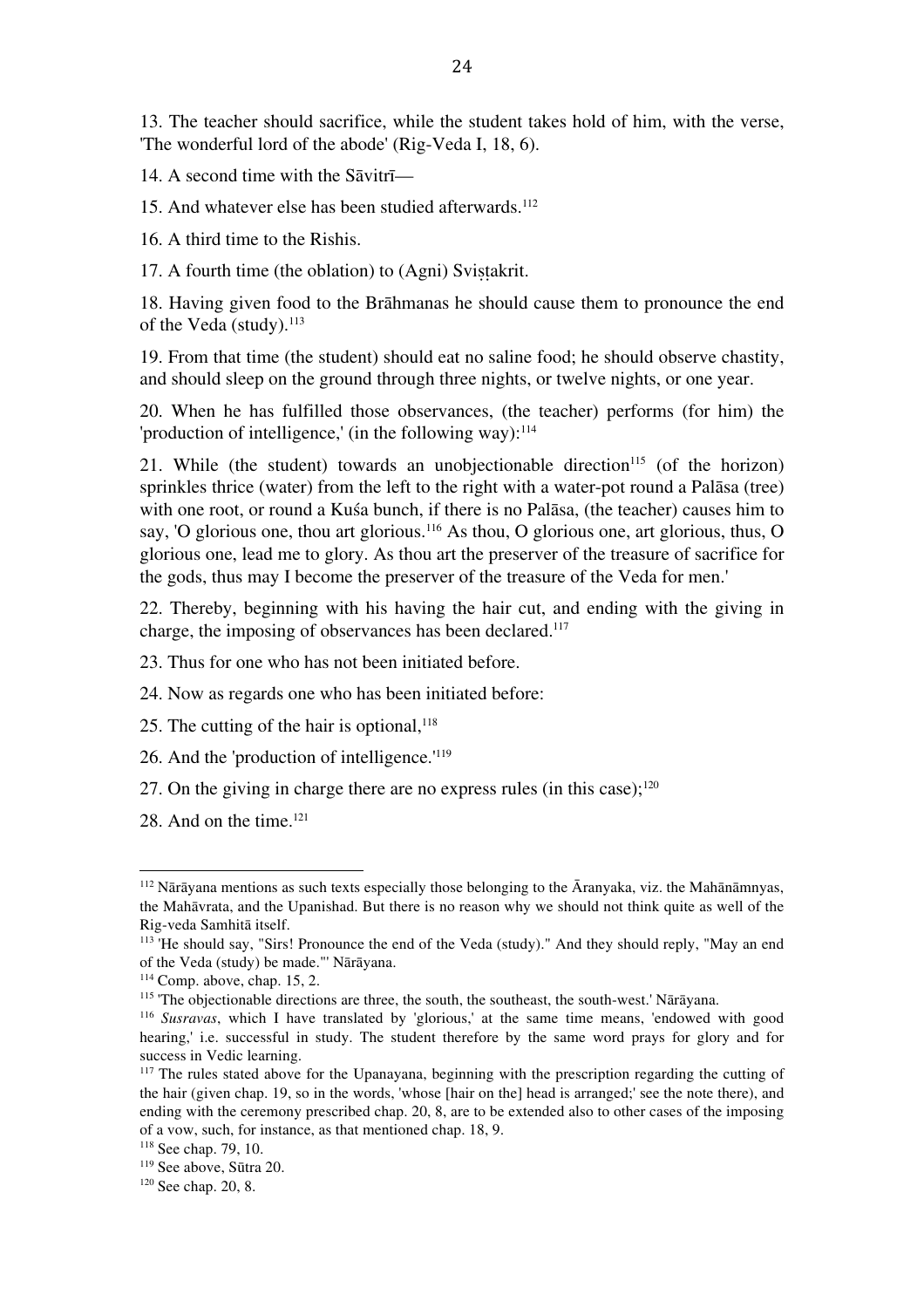29. (He should recite to him) as the Sāvitrī (the Rik),'That we choose of god Savitri' (Rig-veda V, 82, 1). 122

### KANDIKĀ 23.

1. He chooses priests (for officiating at a sacrifice) with neither deficient nor superfluous limbs, 'who on the mother's and on the father's side  $(\&c.)$ ,' as it has been said above. 123

2. Let him choose young men as officiating priests: thus (declare) some (teachers).

3. He chooses first the Brahman, then the Hotri, then the Adhvaryu, then the Udgātri.

4. Or all who officiate at the Ahina sacrifices<sup>124</sup> and at those lasting one day.

5. The Kauśītakinas prescribe the Sadasya125 as the seventeenth, saying, 'He is the looker-on at the performances.'

6. This has been said in the two Rikas<sup>126</sup>, 'He whom the officiating priests, performing (the sacrifice) in many ways' (Rig-veda VIII, 58, I. 2).

7. He chooses the Hotri first. 127

8. With (the formula), 'Agni is my Hotri; he is my Hotri; I choose thee so-and-so. as my Hotri' (he chooses) the Hotri.

9. With (the formula), 'Candramas (the moon) is my Brahman; he is my Brahman; I choose thee so-and-so. as my Brahman' (he chooses) the Brahman.

10. With (the formula), 'Āditya (the sun) is my Adhvaryu; (he is my Adhvaryu, &c.)'—the Adhvaryu.

11. With (the formula), 'Parjanya is my Udgātri; (he is my Udgātri, &c.)'—the Udgātri.

12. With (the formula), 'The waters are my reciters of what belongs to the Hotrakas' the Hotrakas. 128

13. With (the formula), 'The rays are my camasādhvaryus'—the camasādhvaryus. 129

 $121$  See chap. 4, 1.

<sup>122</sup> Instead of the ordinary Sāvitrī, Rig-veda III, 62, 10.

<sup>123</sup> Comp. Srauta-sūtra IX, 3, 20; Grihya-sūtra I, 5, 1.

<sup>&</sup>lt;sup>124</sup> The Ahīna sacrifices are those which last more than one day, but not more than twelve days. The priests officiating at such sacrifices are the sixteen stated in the Srauta-sūtra IV, 1, 6. 7. Those besides the sixteen, though they are chosen (*saty api varane*) for taking part in the sacred performances, have not the rank of ritvigas (officiating priests); such are the Sadasya, the Samitri, and the *Kamasādhvaryavah* (schol. Srautas. loc. cit.) As to the Sadasya, however, there was some difference of opinion (see the next Sūtra).

 $125$  On the office of the Sadasya, see Indische Studien, X, 136, 144.

 $126$  The two Rikas quoted here belong to the tenth among the Vālakhilya hymns, a hymn omitted in many of the Rig-veda MSS. They give no special confirmation to the rules stated in our text, but contain only a general allusion to the unity of the sacrifice, which the various priests perform in many various ways.

<sup>&</sup>lt;sup>127</sup> 'If the four (chief) priests have to be chosen, the choosing of the Brāhmana stands first in order (see above, Sūtra 3); if all (the sixteen), then the choosing of the Hotri stands first in order.' Nārāyana.

<sup>&</sup>lt;sup>128</sup> The twelve priests of the sixteen (see  $\S$  4 note) who do not stand at the head of one of the four categories. Those at the head are enumerated in the Sutras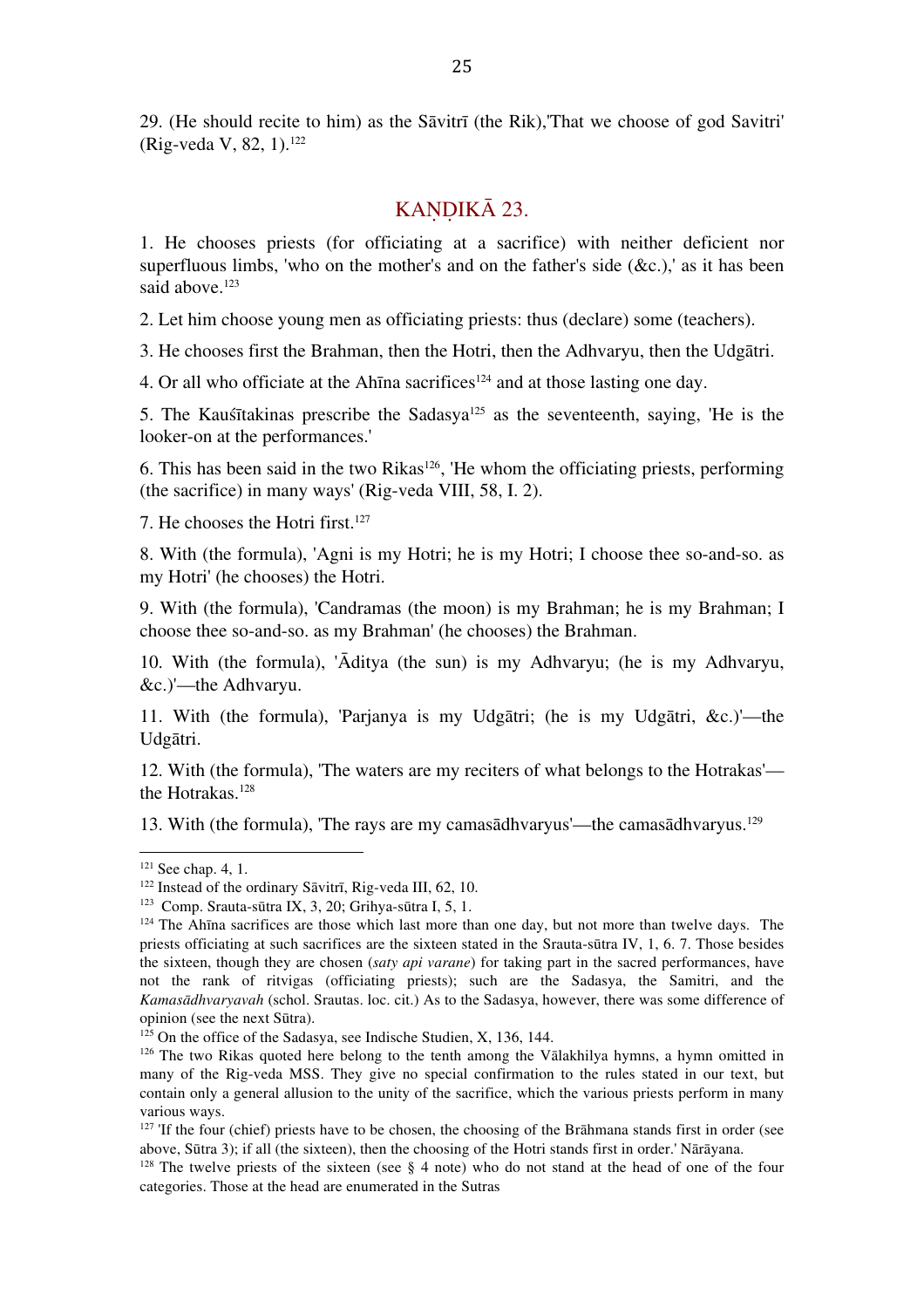14. With (the formula), 'The ether is my Sadasya'—the Sadasya.

15. He whom he has chosen should murmur, 'A great thing thou hast told me; splendour thou hast told me; fortune thou hast told me; glory thou hast told me; praise thou hast told me; success thou hast told me; enjoyment thou hast told me; satiating thou hast told me; everything thou hast told me.'

16. Having murmured (this formula), the Hotri declares his assent (in the words), 'Agni is thy Hotri; he is thy Hotri; thy human Hotri am I.'

17. 'Candramas (the moon) is thy Brahman; he is thy Brahman (&c.)'—thus the Brahman.

18. In the same way the others according to the prescriptions (given above).

19. And if (the priest who accepts the invitation) is going to perform the sacrifice (for the inviting person, he should add), 'May that bless me; may that enter upon me; may I thereby enjoy (bliss).' 130

20. The functions of an officiating priest are not to be exercised, if abandoned (by another priest), or at an Ahīna sacrifice with small sacrificial fee, 131 or for a person that is sick, or suffering, or affected with consumption, or decried among the people in his village, or of despised extraction: 132 for such persons (the functions of a Ritvig should not be exercised).

21. He (who is chosen as a Ritvig) should ask the Somapravāka, 'What sacrifice is it? Who are the priests officiating? What is the fee for the sacrifice?'<sup>133</sup>

22. If (all the conditions) are favourable, he should accept.

23. Let (the officiating priests) eat no flesh nor have intercourse with a wife until the completion of the sacrifice.

24. 'By this prayer, O Agni, increase' (Rig-veda I, 31, 18)—with (this verse) let him offer (at the end of the sacrifice) an oblation of  $\overline{A}$ jya in (his own) Daksināgni, and go away where he likes;

 $129$  See above, § 4 note.

<sup>130</sup> Priests who only perform the Agnyādheya for a person, are, according to Nārāyana's note on this Sūtra, not considered as p. 196 performing a sacrifice for him; consequently the formula given here is only to be used by priests who are elected for a Soma sacrifice. Stenzler translates, 'So spricht er, wenn er das Opfer durch sie vollziehen lassen will.' But this would be *yakṣyamānah*, not *yājayishyan*.

<sup>131</sup> The tradition takes *nīca-dakṣinasya* as in apposition to *ahīnasya*, and I have translated accordingly. But I cannot help thinking that the two words should be separated, so that we should have to translate, 'or at an Ahīna, or for a person that gives small sacrificial fee.' Thus the Brāhmana quoted by Āpastamba (see the commentary on the Pañcavimsa Brāhmana, vol. i, p. 6, ed. Bibl. Indica) gives the following questions which the Ritvig to be chosen should ask, 'Is it no Ahīna sacrifice? Is the Ritvig office not abandoned by others? Is the sacrificial fee plentiful?' It is a very singular fact, that on the one hand the assistance of a number of Ritvigas was unanimously declared necessary for the performance of an Ahīna sacrifice, while on the other hand it was considered objectionable, at least among some of the Vedic schools, to officiate at such a sacrifice. See Weber's Indische Studien, X, 150, 151.

<sup>132</sup> On *anudesyabhisasta* Nārāyana says, *sadesinābhisastasyaivam eke. anye tu srāddhe pratishiddhasyety āhuh*. It seems to me that *anudesya* (or rather ānudesya?) in Sāṅkhāyana-Sraut. V, 1, 10 (Indische Studien, X, 147) means the same, though the commentary on that Sūtra ascribes a different meaning to that word.

<sup>&</sup>lt;sup>133</sup> The Somapravāka is the messenger who invites the priests on behalf of the sacrificer to officiate at his intended Soma sacrifice. Comp. Indische Studien, IX, 308.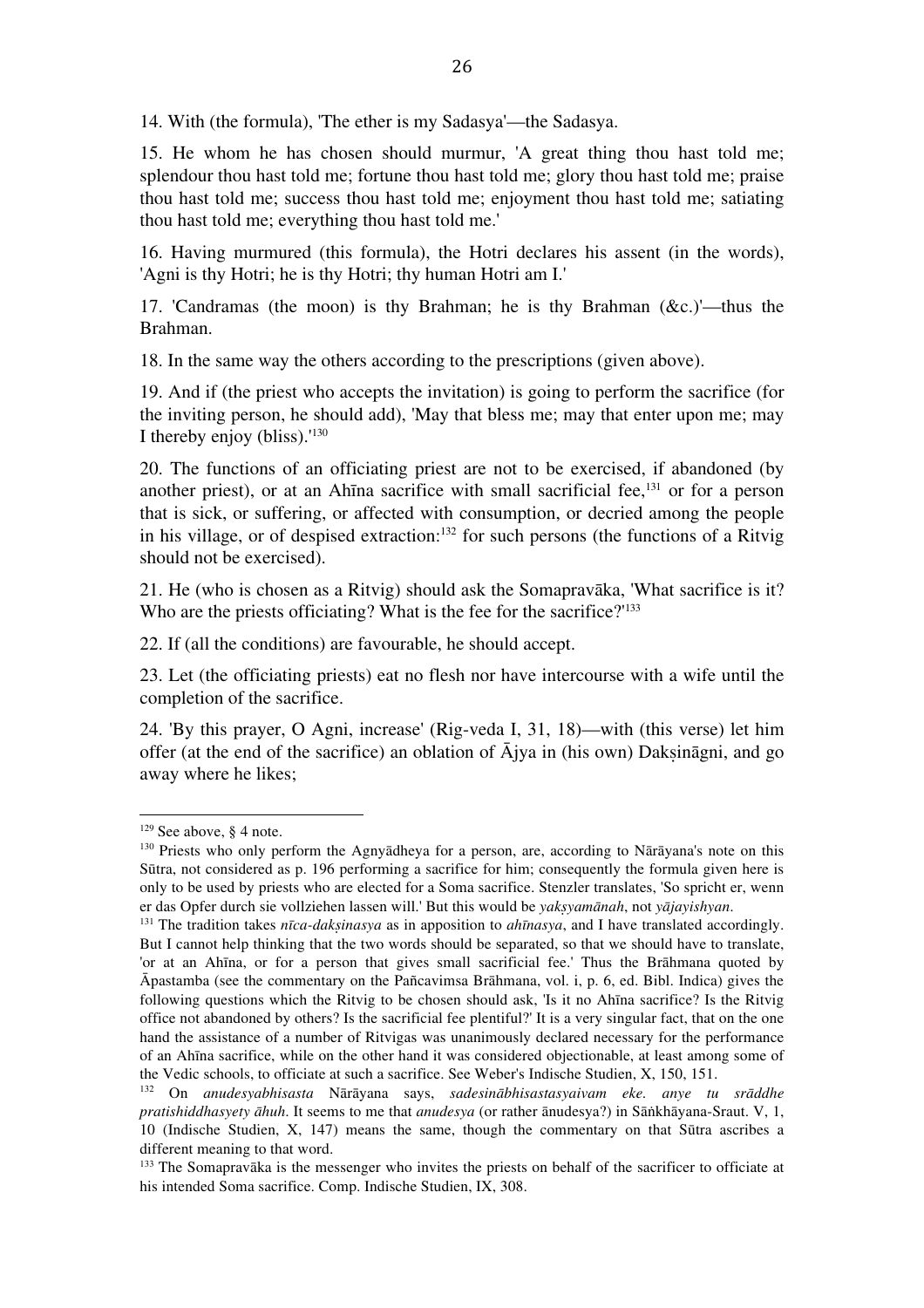25. In the same way one who has not set up the (Srauta) fires, in his (sacred) domestic fire with this Rik, 'Forgive us, O Agni, this sin' (Rig-veda I, 31, 16).

### KANDIKĀ 24.

1. When he has chosen the Ritviks, he should offer the Madhuparka134 (i.e. honeymixture) to them (in the way described in Sūtras 5 and following);

2. To a Snātaka, when he comes to his house;

3. And to a king;

4. And for a teacher, the father-in-law, a paternal uncle, and a maternal uncle.

5. He pours honey into curds,

6. Or butter, if he can get no honey.

7. A seat, the water for washing the feet, the Arghya water (i.e. perfumed water into which flowers have been thrown), the water for sipping, the honey-mixture, a cow: every one of these things they announce three times (to the guest).

8. With (the verse), 'I am the highest one among my people, as the sun among the thunderbolts. Here I tread on him whosoever infests me'—he should sit down on the seat (made of) northward-pointed (grass).

9. Or (he should do so) after he has trodden on it.

10. He should make (his host) wash his feet.

11. The right foot he should stretch out first to a Brāhmana,

12. The left to a Sūdra.

 

13. When his feet have been washed, he receives the Arghya water in the hollow of his joined hands and then sips the water destined thereto, with (the formula), 'Thou art the first layer for Ambrosia.'

14. He looks at the Madhuparka when it is brought to him, with (the formula), 'I look at thee with Mitra's eye.'

15. He accepts it with his joined hands with (the formula), 'By the impulse of the god Sāvitrī, with the arms of the two Asvins, with the hands of Pūṣan I accept thee.' He then takes it into his left hand, looks at it with the three verses, 'Honey the winds to the righteous one' (Rig-veda I, 90, 6 seqq.), stirs it about three times from left to right with the fourth finger and the thumb, and wipes (his fingers) with (the formula), 'May the Vasus eat thee with the Gāyatrī metre'—to the east;

16. With (the formula), 'May the Rudras eat thee with the Trishtubh metre'—to the south;

<sup>134</sup> Comp. Sāṅkhāyana-Grihya II, 15. The second Sūtra is paraphrased by Nārāyana thus, 'To a person that has performed the Samāvartana (see below, III, 8), when he comes on that day to his house with the intention of forming a matrimonial alliance.'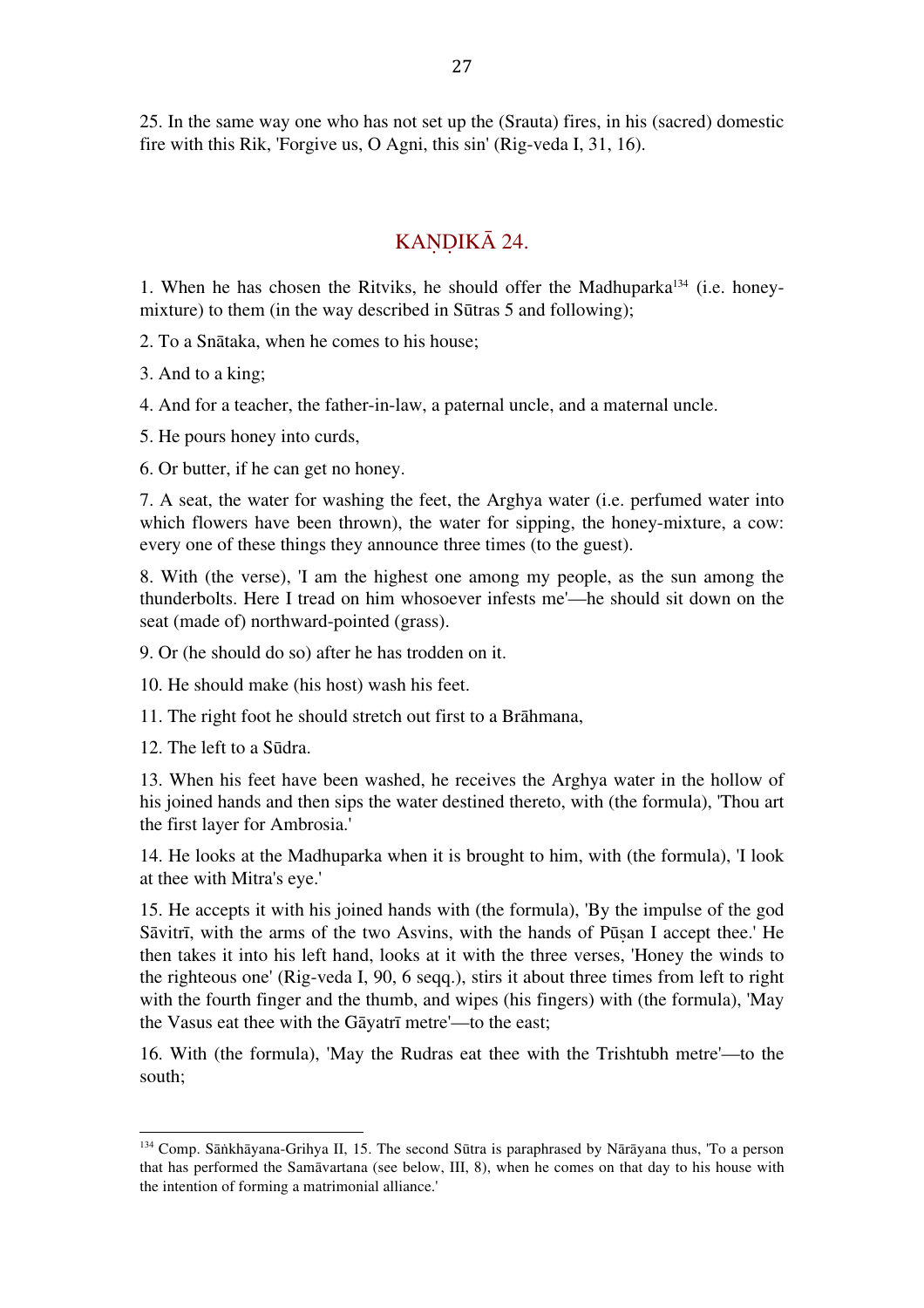17. With (the formula), 'May the Ādityas eat thee with the Jagatī metre'—to the west;

18. With (the formula), 'May the Viśve devās eat thee with the Anushtubh metre'—to the north.

19. With (the formula), 'To the beings thee'—he three times takes (some of the Madhuparka substance) out of the middle of it.

20. With (the formula), 'The milk of Virāj art thou'—he should partake thereof the first time,

21. With, 'The milk of Virāj may I obtain'—the second time,

22. With, 'In me (may) the milk of Padyā Virāj 135 (dwell)'—the third time.

23. (He should) not (eat) the whole (Madhuparka).

24. He should not satiate himself.

25. To a Brāhmana, to the north, he should give the remainder.

26. If that cannot be done, (he should throw it) into water.

27. Or (he may eat) the whole (Madhuparka).

28. He then makes a rinsing of his mouth follow (on the eating of the Madhuparka) with the water destined thereto, with (the formula), 'Thou art the covering of Ambrosia.' 136

29. With (the formula), 'Truth! Glory! Fortune! May fortune rest on me!'—a second time.

30. When he has sipped water, they announce to him the cow.

31. Having murmured, 'Destroyed is my sin; my sin is destroyed,' (he says,) 'Om, do it,' if he chooses to have her killed.

32. Having murmured, 'The mother of the Rudras, the daughter of the Vasus' (Rigveda VIII, 101, 15), (he says,) 'Om, let her loose,' if he chooses to let her loose.

33. The Madhuparka should not be without flesh, without flesh. 137

End of the First Adhyāya.

<sup>135</sup> On Padyā Virāj, see the note on Sāṅkhāyana-Grihya III, 7, 5.

<sup>136</sup> Comp. above, Sūtra 13.

<sup>&</sup>lt;sup>137</sup> Comp. Sāṅkhāyana-Grihya II, 15, 2. The phrase 'without flesh' is repeated twice for stress.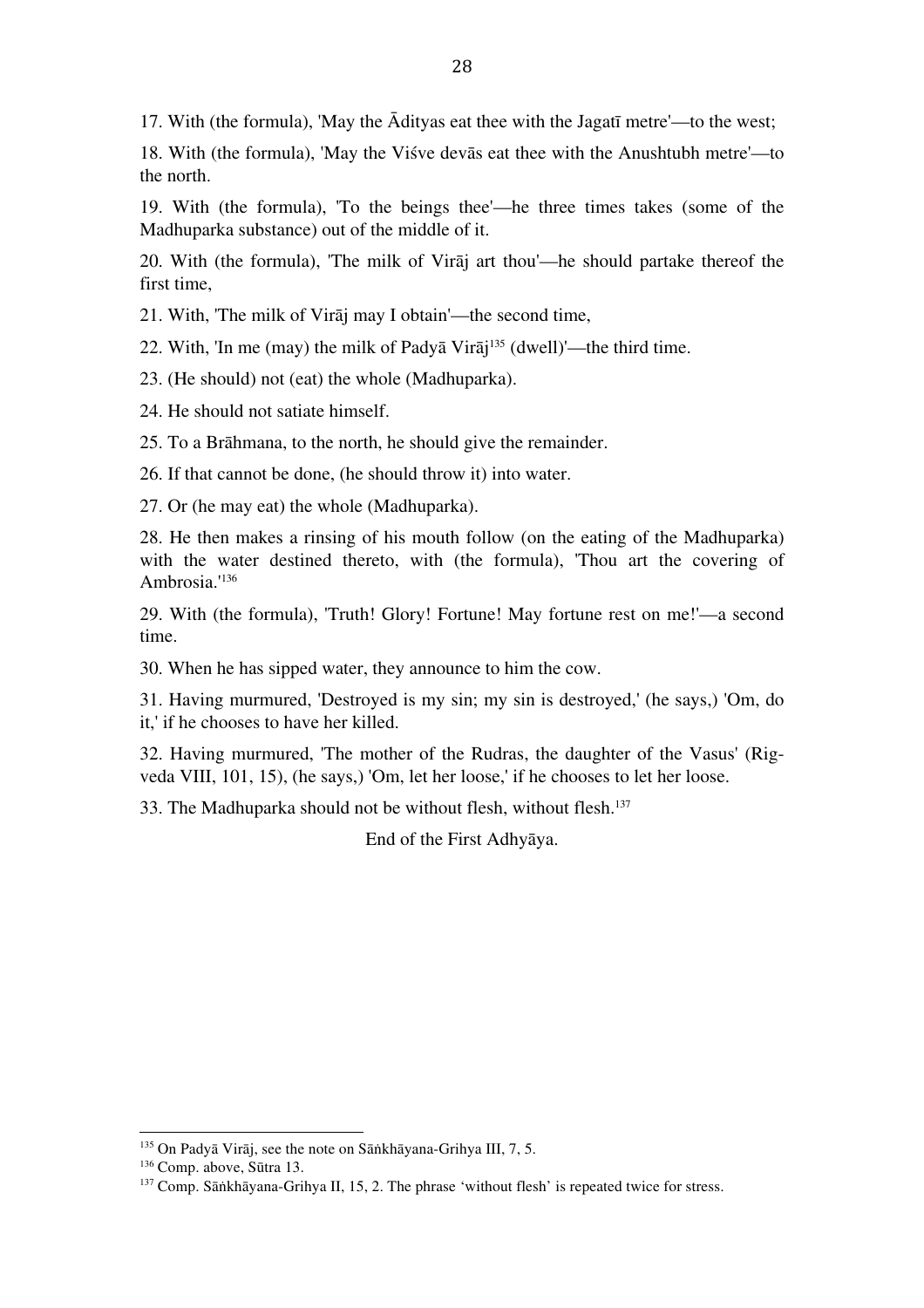# ADHYĀYA 2 KANDIKĀ 1.

1. On the full moon day of the Śrāvana month<sup>138</sup> the Śrāvana ceremony (is performed).

2. Having filled a new jug with flour of fried barley, he lays (this jug) and a spoon for offering the Balis on new strings of a carrying pole (and thus suspends them).

3. Having prepared fried barley grains, he smears half of them with butter.

4. After sunset he prepares a mess of cooked food and a cake in one dish and sacrifices (the cooked food) with the four verses, 'Agni, lead us on a good path to wealth' (Rig-veda I, 189, 1 seqq.), verse by verse, and with his hand the (cake) in one dish with (the formula), 'To the steady One, the earth-demon, svāhā!'

5. (The cake) should be (entirely) immersed (into the butter), or its back should be visible.

6. With (the verse), 'Agni, do not deliver us to evil' (Rig-veda I, 189, 5) he sacrifices over it (the butter) in which it had lain.

7. With (the verse), 'May the steeds at our invocation be for a blessing to us' (Rigveda 7: 38, 7) (he sacrifices) the besmeared grains with his joined hands,

8. The other (grains) he should give to his people. 139

9. Out of the jug he fills the spoon with flour, goes out (of the house) to the east, pours water on the ground on a clean spot, sacrifices with (the formula), 'To the divine hosts of the serpents svāhā!' and does reverence to them with (the formula), 'The serpents which are terrestrial, which are aerial, which are celestial, which dwell in the directions (of the horizon)—to them I have brought this Bali; to them I give over this Bali.'

10. Having gone round (the Bali) from left to right, he sits down to the west of the Bali with (the words), 'The serpent art thou; the lord of the creeping serpents art thou; by food thou protectest men, by cake the serpents, by sacrifice the gods. To me, being in thee, the serpents being in thee should do no harm. I give over the firm one (i.e. the spoon) to thee.'

11. 'Firm one, (I give) so-and-so. (in charge) to thee! Firm one, (I give) so-and-so. (in charge) to thee!'—with (these words he gives) his people, man by man, (in charge to the serpent god);

12. 'Firm one, I give myself in charge to thee!'—with these words himself at the end.

13. Let no one step between it (i.e. the Bali, and the sacrificer), until the giving in charge has been performed.

<sup>138</sup> Nārāyana's observation that the Srāvana full moon can fall also under certain other Nakṣatras than Sravana itself, furnishes no reason why we should think here of solar months, as Prof. Stenzler proposes.

<sup>139</sup> See above, Sūtra 3. 9. See above, Sūtra 1.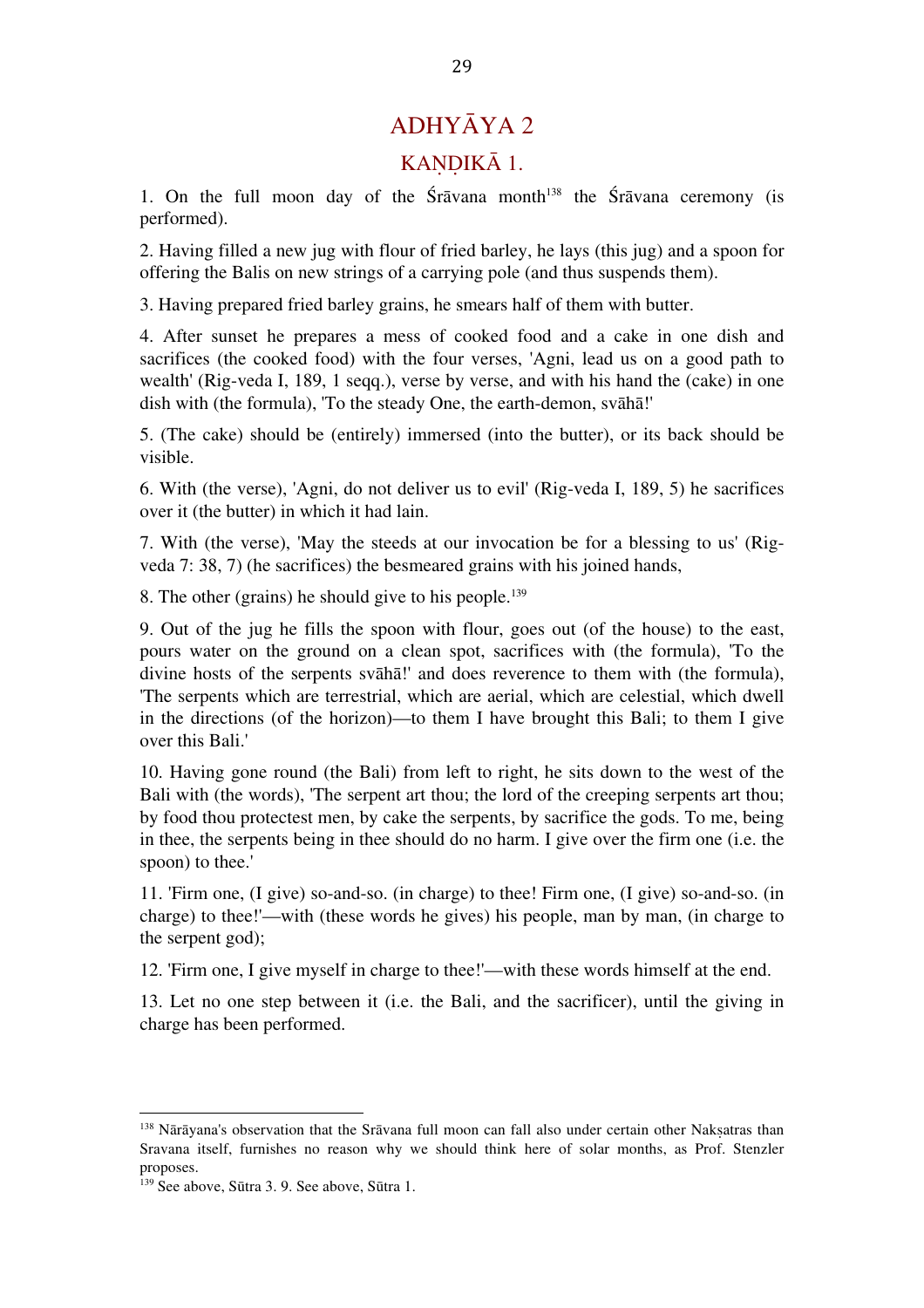14. With (the formula), 'To the divine hosts of the serpents svāhā!'—let him offer the Bali in the evening and in the morning, till the *Pratyavarohana* (i.e. the ceremony of the 'redescent'). 140

15. Some count (the days till the *Pratyavarohana*) and offer the corresponding number of Balis already on that day (on which the Sravana ceremony is performed).<sup>141</sup>

#### KANDIKĀ 2.

1. On the full moon day of Āśvayuja the Āśvayujī ceremony (is performed).

2. Having decorated the house, having bathed and put on clean garments, they $142$ should pour out a mess of cooked food for Paśupati, and should sacrifice it with (the formula), To Paśupati, to Siva, to Samkara, to Prishātaka svāhā!'

3. He should sacrifice with his joined hands a mixture of curds and butter (prishātaka) with (the formula), 'May what is deficient be made full to me; may what is full not decay to me. To Prishātaka svāhā!'

4. 'United with the seasons, united with the manners, united with Indra and Agni, svāhā!<sup>143</sup>

'United with the seasons, united with the manners, united with the Viśve devās, svāhā!

'United with the seasons, united with the manners, united with Heaven and Earth, svāhā!'—with (these formulas) a mess of cooked food is offered at the Āgrayana sacrifice by one who has set up the (sacred Srauta) fires.

5. Also by one who has not set up the (Srauta) fires (the same offering is performed) in the (sacred) domestic fire.

## KANDIKĀ 3.

1. On the full moon of Mārgasīrsha the 'redescent' (is performed)—on the fourteenth  $(Tithi),<sup>144</sup>$ 

2. Or on (the Tithi of) the full moon (itself).

 

3. Having again<sup>145</sup> renovated the house by (giving a new) coating (to the walls), by spreading out (a new roof), and by levelling (the floor), they should sacrifice after

<sup>140</sup> On the *Pratyavarohana*, see the third chapter of this Adhyāya.

<sup>&</sup>lt;sup>141</sup> I.e. two Bali offerings for each day, one for the morning and one for the evening.

<sup>&</sup>lt;sup>142</sup> 'The plural "They should sacrifice it" means, that while the sacrifice is performed by the householder, his sons and the other persons belonging to the house should touch him.' Nārāyana.

<sup>&</sup>lt;sup>143</sup> The Āgrayana sacrifice, which is offered when the sacrificer is going to partake of the first-fruits of the harvest, is treated of, with relation to a sacrificer who keeps the Srauta fires, in the Srauta-sūtra II, q. This Sūtra in my opinion should be understood as a supplementary addition to that chapter. Nārāyana refers the rule here given to the case of any incident or danger (āpad) which prevents the sacrificer from performing the ceremony in its fuller form, as prescribed in the Srauta-sūtra.

<sup>&</sup>lt;sup>144</sup> On the ceremony of 'redescent,' comp. Sāṅkhāyana-Grihya IV, 17; Pāraskara III, 2. The fourteenth Tithi of the bright fortnight, preceding the full moon, is referred to.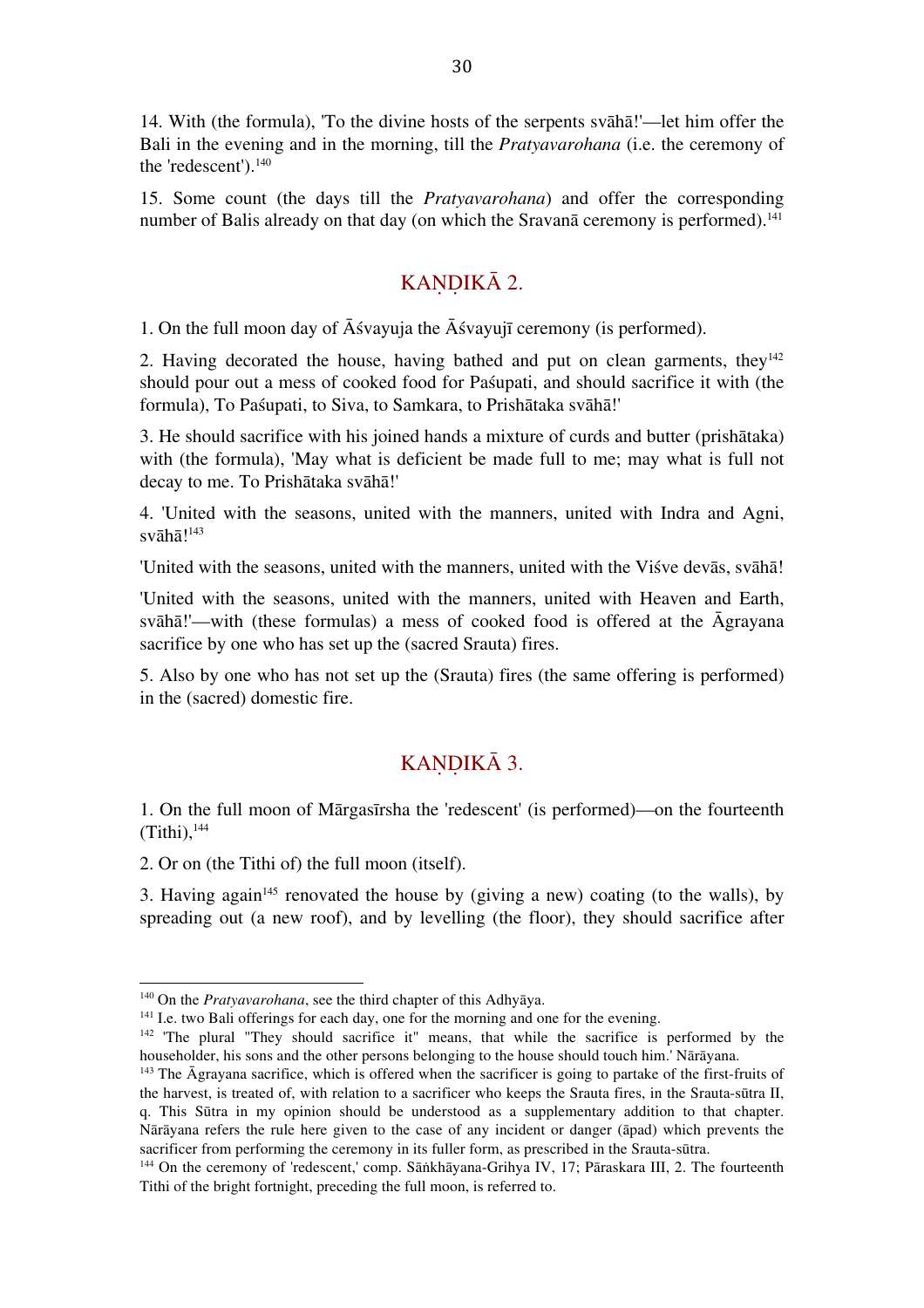sunset (oblations) of milk-rice with (the texts), 'Beat away, O white one, with thy foot, with the forefoot and with the hind-foot, these seven daughters of Varuna and all that belong to the king's tribe. Svāhā!

'Within the dominion of the white one no serpent has killed anything. To the white one, the son of Vidārva, adoration! Svāhā!'

4. Here no oblation to (Agni) Svistakrit (is made).

5. 'May we be secure from Prajāpati's sons' 146—thus he murmurs while looking at the fire.

6. (Saying), 'Be happy and friendly to us'—he should think in his mind of the winter.

7. To the west of the fire is a well-spread layer (of straw); on that he should sit down, murmur (the verse), 'Be soft, O earth' (Rig-veda I, 22, 15), and lie down (on that layer) with his people, with the head to the east and the face to the north.

8. The others, as there is room.

9. Or following on each other from the eldest to the youngest.

10. Those who know the Mantras, should murmur the Mantras. 147

11. Arising (they should) three times (murmur the verse), 'From that place may the gods bless us' (Rig-veda I, 22, 16). 148

12. The same (verse) a fourth time with their faces to the south, to the west, and to the north. 149

13. Having arisen, having murmured the hymns sacred to the Sun and the auspicious hymns, having prepared food and given to the Brāhmanas to eat, he should cause (them) to pronounce auspicious words.

### KANDIKĀ 4.

1. On the eighth days of the four dark fortnights of (the two seasons of) winter and Sisira the Aṣṭakās (are celebrated). 150

2. Or on one (of these days). 151

 

3. The day before, he should offer to the Ancestors (i.e. Manes)—

<sup>145</sup> 'Again' refers to chap. 2, 2. As to the words 'they should sacrifice,' comp. the note on the same Sūtra. The first Mantra reoccurs in Sāṅkhāyana-Grihya IV, 18, 1. The text of the second should be, na vai śvetasyādhyācāre, &c.; comp. Pāraskara II, 14, 5.

<sup>146</sup> The serpents are the children of Kasyapa (i.e. Prajāpati) and Kadrū; see Mahābhārata I, 1074 seqq. <sup>147</sup> 'The Mantras beginning from "Be soft, O earth" (Sūtra 7) down to the auspicious hymns (Sūtra 13).'

Nārāyana.

<sup>&</sup>lt;sup>148</sup> It follows from Sūtra 12 that they are to turn here their faces to the east.

<sup>&</sup>lt;sup>149</sup> They mutter one Pāda of that verse, which is in the Gāyatrī metre, turned towards each of the three directions.

<sup>150</sup> Comp. Sāṅkhāyana-Grihya III, 12 seqq. The four p. 206 months of Hemanta and Sisira are Mārgasīrsha, Pausha, Māgha, and Phālguna.

<sup>&</sup>lt;sup>151</sup> The statement of the Prayogaratna that in case the sacrificer should celebrate only one Astaka festival, the Aṣṭakā of the Māgha month is to be selected, well agrees with the designation of this Aṣṭakā as 'the one Aṣṭakā' (ekāṣṭakā); see Weber, Naxatra II, 341 seq.; Indische Studien, XV, 145.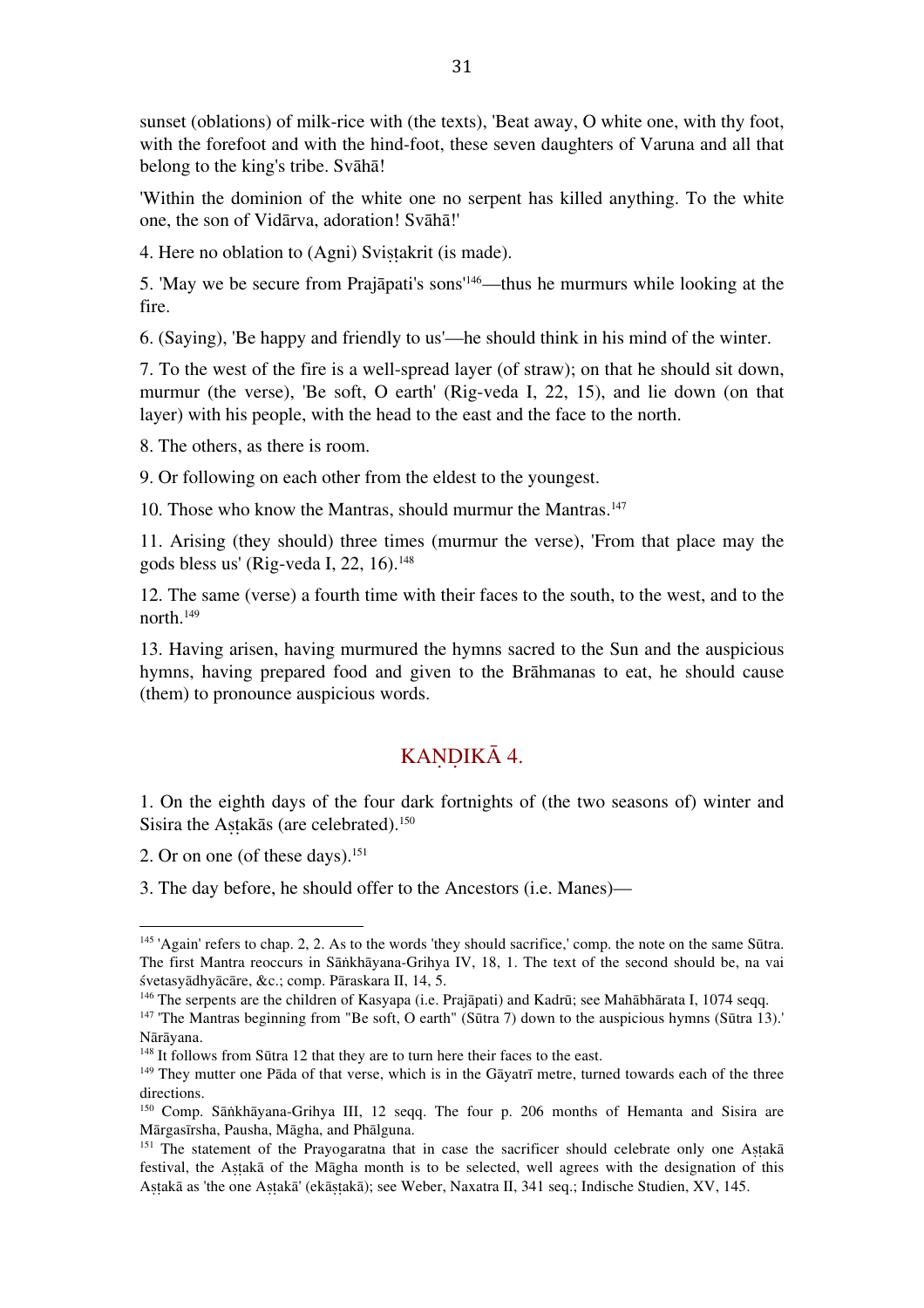4. Boiled rice, boiled rice with sesamum seeds, rice-milk—

5. Or cakes made of four Sarāvas (of ground grain)—

6. Sacrificing with the eight (verses), 'May the lower (Ancestors) and the higher arise' (Rig-veda 10:15, 1 seqq.), or with as many (verses) as he likes.

7. Then on the next day the Aṣṭakās (are celebrated) with an animal (sacrifice) and with a mess of cooked food. 152

8. He may also give grass to an ox,

9. Or he may burn down brushwood with fire—

10. With (the words), 'This is my Astakā.'

11. But he should not omit celebrating the Aṣṭakā.

12. This (Aṣṭakā) some state to be sacred to the Viśve devās, some to Agni, some to the Sun, some to Prajāpati, some state that the Night is its deity, some that the Nakṣatras are, some that the Seasons are, some that the Ancestors are, some that cattle is.

13. Having killed the animal according to the ritual of the animal sacrifice, omitting the sprinkling (with water) and the touching of the animal with a fresh branch, he should draw out the omentum and sacrifice it with (the verse), 'Carry the omentum, Jātavedas, to the Ancestors, where thou knowest them resting afar. May streams of fat flow to them; may all these wishes be fulfilled. Svāhā!'<sup>153</sup>

14. Then (follow oblations) of the Avadāna portions and the cooked food, two with (the two verses), 'Agni, lead us on a good path to wealth' (Rig-veda I, 189, 1 seq.), (and other oblations with the texts), 'May summer, winter, the seasons be happy to us, happy the rainy season, safe to us the autumn. The year be our lord who gives breath to us; may days and nights produce long life. Svāhā!<sup>154</sup>

'Peaceful be the earth, happy the air, may the goddess Heaven give us safety. Happy be the quarters (of the horizon), the intermediate quarters, the upper quarters; may the waters, the lightnings protect us from all sides. Svāhā!

'May the waters, the rays carry our prayers (to the gods); may the creator, may the ocean turn away evil; may the past and the future, (may) all be safe to me. Protected by Brahman may I pour forth songs. Svāhā!

'May all the Ādityas and the divine Vasus, the Rudras, the protectors, the Maruts sit down (here). May Prajāpati, the abounding one, the highest ruler, bestow vigour, offspring, immortality on me. Svāhā!

'Prajāpati, no other one than Thou (Rig-veda 10:121, 10).'

15. The eighth (oblation) is that to (Agni) Svistakrit.

16. He should give to the Brāhmanas to eat: this has been said. 155

<sup>152</sup> Comp. the nearly identical passage in Sāṅkhāyana-Grihya III, 14, 3 seqq. and the note there. Āśvalāyana evidently gives these rules not as regarding one special Aṣṭakā but all of them.

 $153$  Comp. above, I, 11, 1. 2. 10. As to the Mantra, comp. Sāṅkhāyana III, 13, 3.

<sup>&</sup>lt;sup>154</sup> I read, as Prof. Stenzler and the Petersburg Dictionary do, svārā kṣarāni. Comp. Pāraskara III, 3, 6.

 $155$  See above, chap. 3, 13.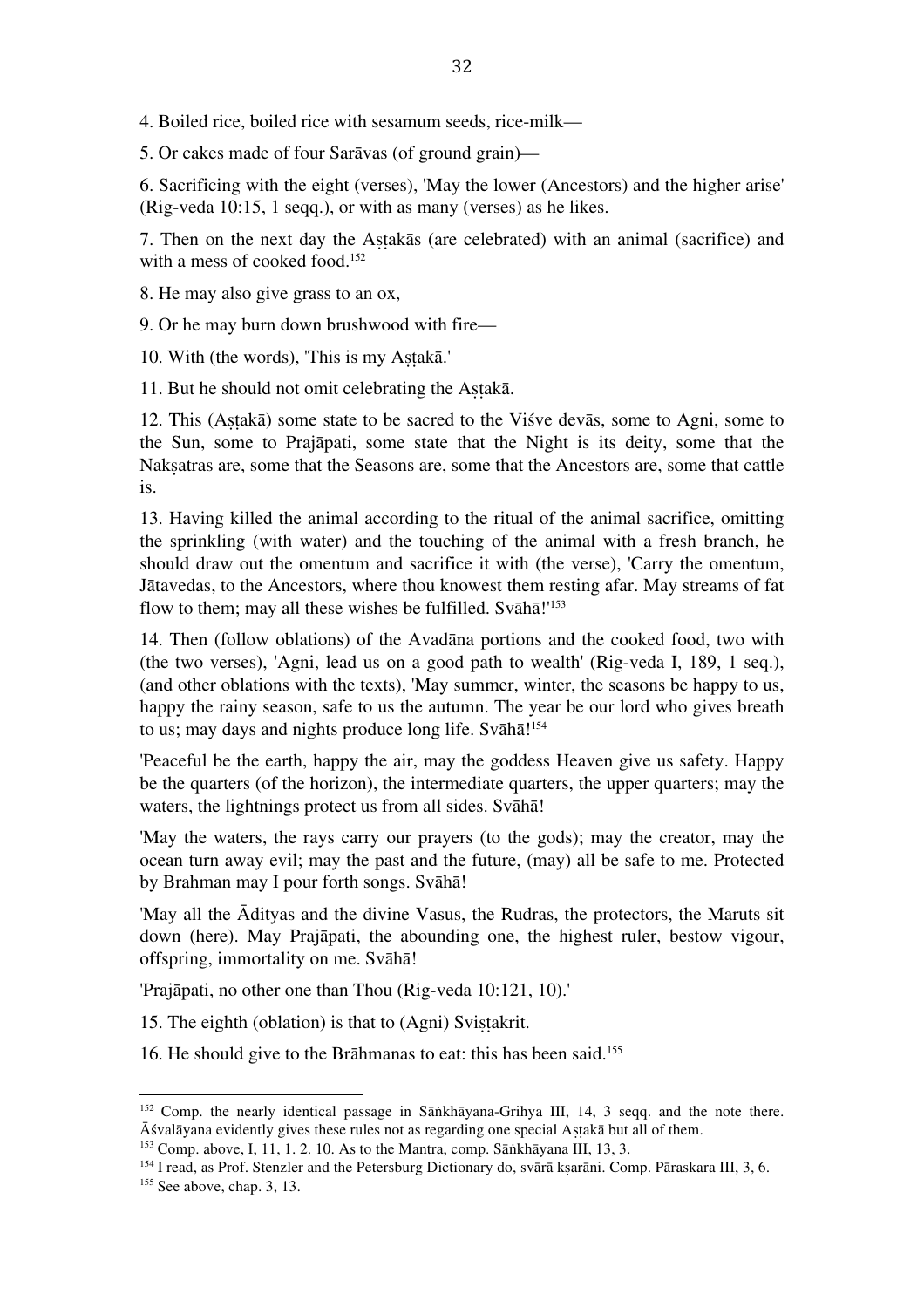### KANDIKĀ 5.

1. On the following day the Anvastakya (i.e. the ceremony following the Astakā, is performed).

2. Having prepared (a portion) of that same meat, 156 having established the fire on a surface inclined towards the south, having fenced it in, and made a door on the north side of the enclosure, having strewn round (the fire) three times sacrificial grass with its roots, without tossing it, turning the left side towards the fire, he should put down the things to be offered, boiled rice, boiled rice with sesamum seeds, rice-milk, mealpap with curds, and meal-pap with honey.

3. (The ceremony should be performed) according to the ritual of the Pinda-pitriyajña. 157

4. Having sacrificed (of those sorts of food) with the exception of the meal-pap with honey, let him give (lumps of those substances) to the Ancestors.<sup>158</sup>

5. And to (their) wives, with the addition of rum and the scum of boiled rice.

6. Some (place the lumps to be offered) into pits, into two or into six:

7. In those situated to the east he should give (the offerings) to the Ancestors.

8. In those to the west, to the wives.

9. Thereby the ceremony celebrated in the rainy season on the Māgha day, in the dark fortnight after the full moon of Prauṣṭhapada (has been declared). 159

10. And thus he should offer (a celebration like the Anvastakya) to the Ancestors every month, observing uneven numbers (i.e. selecting a day with an uneven number, inviting an uneven number of Brāhmanas, &c.). 160

11. He should give food at least to nine (Brāhmanas),

12. Or to an uneven number;

13. To an even number on auspicious occasions or on the performance of meritorious deeds (such as the consecration of ponds, &c.); 161

14. To an uneven number on other (occasions).

15. The rite is performed from left to right. Barley is to be used instead of sesamum. 162

### KANDIKĀ 6.

 $156$  The meat is that of the animal killed on the Astaka day; see chap. 4, 53.

<sup>&</sup>lt;sup>157</sup> This ritual is given in the Srauta-sūtra II, 6 seq.

<sup>&</sup>lt;sup>158</sup> He sacrifices the two oblations prescribed in the Srauta-sūtra II, 6, 12, to Soma pitrimat and to Agni kavyavāhana.

<sup>159</sup> Comp. the note on Sāṅkhāyana-Grihya III, 13, 1.

<sup>160</sup> Comp. Sāṅkhāyana-Grihya IV, 1, 1.

<sup>161</sup> Sāṅkhāyana-Grihya IV, 4, 4.

<sup>162</sup> Sāṅkhāyana-Grihya IV, 4, 6. 9.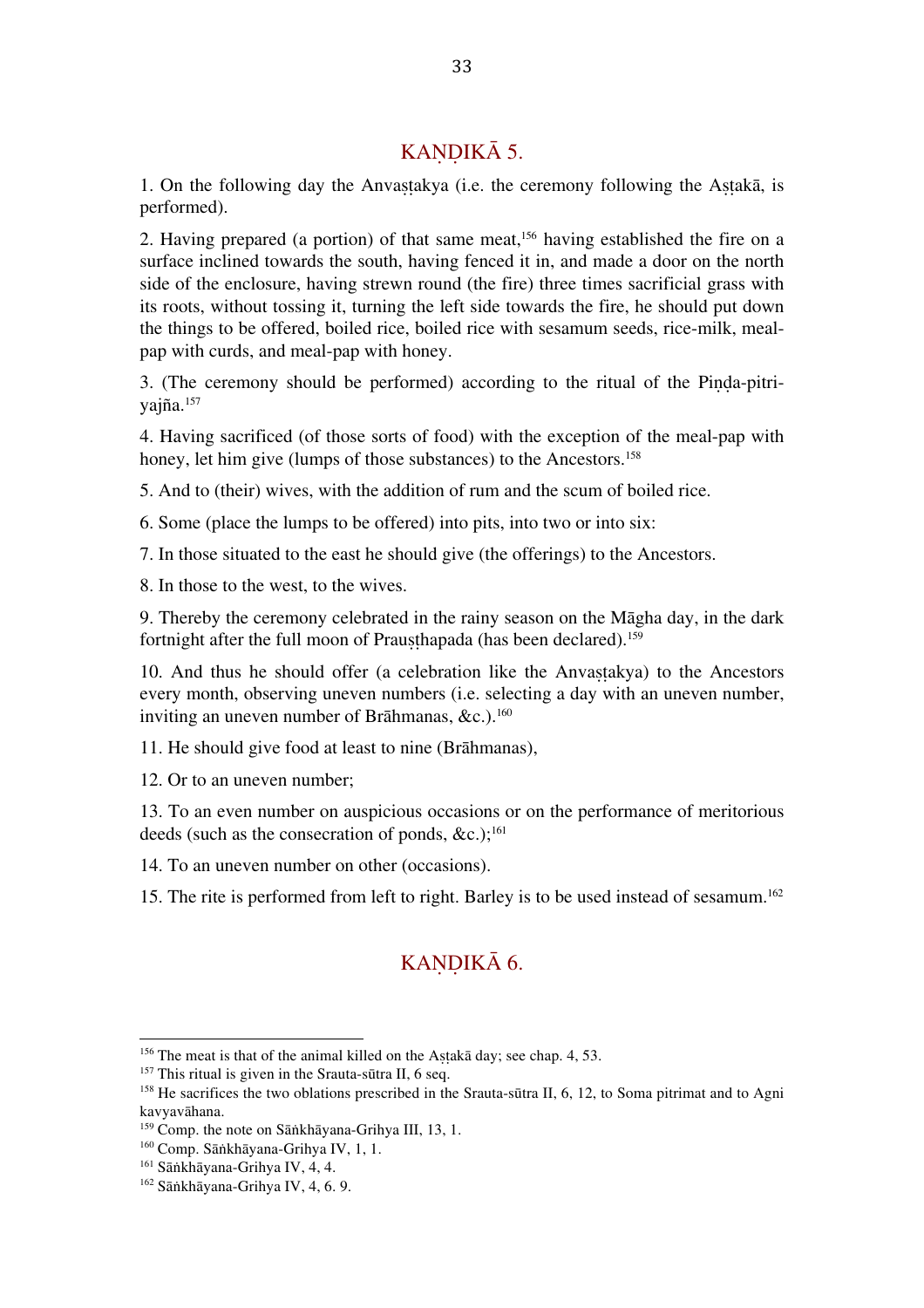1. When going to mount a chariot he should touch the wheels with his two hands separately with (the words), 'I touch thy two fore-feet. Thy two wheels are the Brihat and the Rathantara (Sāmans).' 163

2. 'Thy axle is the Vāmadevya'—with (these words he touches) the two (naves) in which the axle rests. 164

3. He should mount (the chariot) with the right foot first, with (the words), 'With Vāyu's strength I mount thee, with Indra's power and sovereignty.'

4. He should touch the reins, or if the horses have no reins, (he should touch) the horses with a staff, with (the words), 'With Brahman's splendour I seize you. With truth I seize you.'

5. When (the horses) put themselves in motion, he should murmur, 'Go forward to thousandfold successful vigour, divine chariot, carry us forward!'—(and the verse), 'Free, strong be thy limbs!' (Rig-veda VI, 47, 26.)

6. With this (verse he should touch also) other articles of wood. 165

7. 'May the two oxen be strong, the axle firm' (Rig-veda III, 53, i7)—with (this verse) he should touch (each) part of the chariot (alluded to in that verse).

8. With (the verse), 'The earth, the good protectress, the unattained heaven' (Rig-veda 10:63, 10) (he should ascend) a ship.

9. With a new chariot he should drive round a widely known tree or round a pool that does not dry up, with his right side turned towards it, and then should fetch branches which bear fruits,

10. Or something else that belongs to the household.

 

11. (He then) should drive (in that chariot) to an assembly.

12. Having murmured, while looking at the sun, (the verse), 'Make our renown highest' (Rig-veda IV, 31, 15), he should descend.

13. 'To the bull among my equals' (Rig-veda 10:166, 1)—(this verse he should murmur) while approaching (that assembly?).

14. 'May we be called to-day Indra's best friends' (Rig-veda I, 167, 10)—when the sun is setting.

15. 'Thus I address you, O daughters of heaven, while you arise' (Rig-veda IV, 51, 11)—when day appears.

#### KANDIKĀ 7.

1. Now the examination of the ground (where he intends to build a house).

<sup>&</sup>lt;sup>163</sup> 'He should touch at the same time the right wheel with his right hand, the left wheel with his left hand.' Nārāyana.

<sup>164</sup> On the Vedic form of the chariot and of the wheels, comp. Zimmer, Altindisches Leben, p. 247.

<sup>165</sup> According to Nārāyana this Sūtra would refer only to other vehicles of wood, which he is directed to touch with that Rik when going to mount them. Perhaps the commentator is right; the wording of the Rik is well in keeping with his explanation.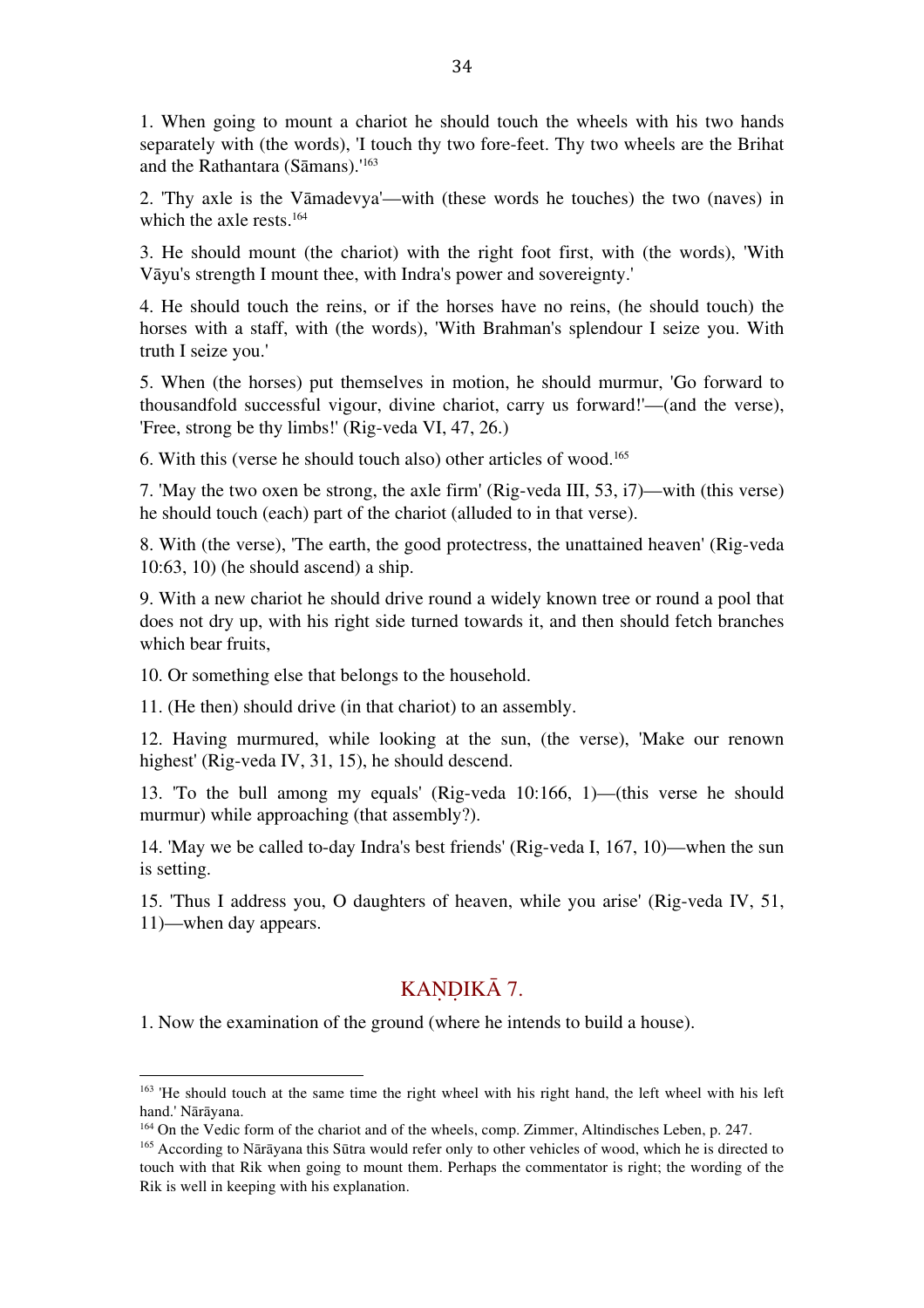2. (It must be) non-salinous soil of undisputed property,

3. With herbs and trees,

4. On which much Kuśa and Vīrana grass grows.

5. Plants with thorns and with milky juice he should dig out with their roots and remove them—

6. And in the same way the following (sorts of plants), viz. Apāmārga, potherbs, Tilvaka, Parivyādha.

7. A spot where the waters, flowing together from all sides to the centre of it, flow round the resting-place, having it on their right side, and then flow off to the east without noise—that possesses all auspicious qualities.

8. Where the waters flow off, he should have the provision-room built.

9. Thus it becomes rich in food.

10. On a spot which is inclined towards the south, he should have the assembly-room constructed; thus there will be no gambling in it.

11. (But others say that) in such (an assembly-room) the young people become gamblers, quarrelsome, and die early.

12. Where the waters flow together from all directions, that assembly-room (situated on such a spot) brings luck and is free from gambling.

#### KANDIKĀ 8.

1. Now he should examine the ground in the following ways.

2. He should dig a pit knee-deep and fill it again with the same earth (which he has taken out of it).

3. If (the earth) reaches out (of the pit, the ground is) excellent; if it is level, (it is) of middle quality; if it does not fill (the pit, it is) to be rejected.

4. After sunset he should fill (the pit) with water and leave it so through the night.

5. If (in the morning) there is water in it, (the ground is) excellent; if it is moist, (it is) of middle quality; if it is dry, (it is) to be rejected.

6. White (ground), of sweet taste, with sand on the surface, (should be elected) by a Brāhmana.

7. Red (ground) for a Kṣatriya.

8. Yellow (ground) for a Vaiśya.

9. He should draw a thousand furrows on it and should have it measured off as quadrangular, with equal sides to each (of the four) directions;

10. Or as an oblong quadrangle.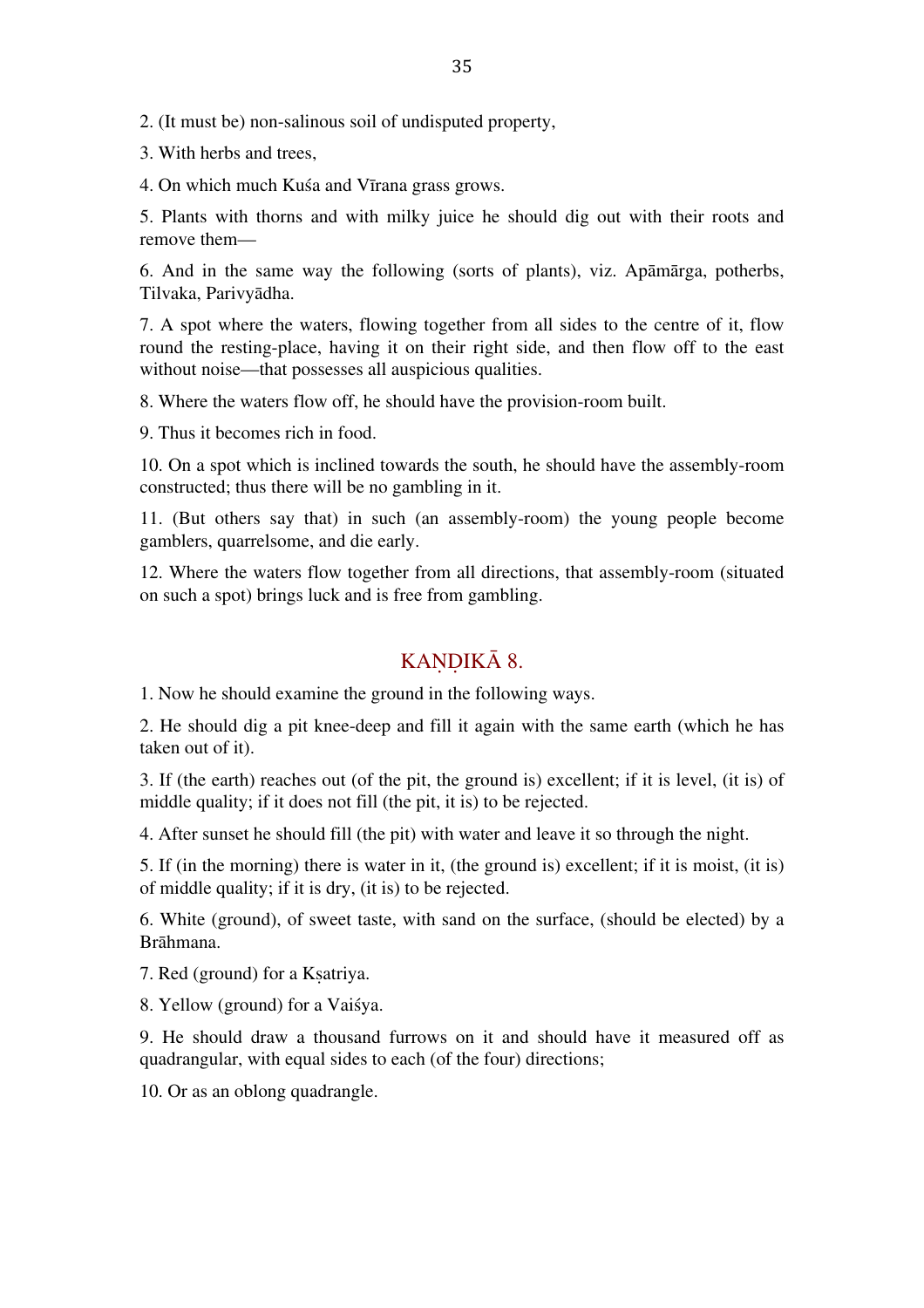11. With a Samī branch or an Udumbara branch he sprinkles it (with water), going thrice round it, so that his right side is turned towards it, reciting the Santātīya hymn. 166

12. And (so he does again three times) pouring out water without interruption, with the three verses, 'O waters, ye are wholesome' (Rig-veda 10:9, 1 seqq.).

13. In the interstices between the bamboo staffs he should have the (single) rooms constructed. 167

14. Into the pits in which the posts are to stand, he should have an Avakā, i.e. (the water-plant called) Sīpāla put down; then fire will not befall him: thus it is understood (in the Sruti).

15. Having put (that plant) into the pit in which the middle-post is to stand, he should spread (on it) eastward-pointed and northward-pointed Kuśa grass and should sprinkle (on that grass) water into which rice and barley have been thrown, with (the words), 'To the steady one, the earth-demon, svāhā!' 168

16. He then should, when (the middle-post) is being erected, recite over it (the two verses), 'Stand here, fixed in the ground, prosperous, long-lasting (?), standing amid prosperity. May the malevolent ones not attain thee!<sup>169</sup>

'To thee (may) the young child (come), to thee the calf …..; to thee (may) the cup of Parisrut (come); (to thee) may they come with pots of curds.'

## KANDIKĀ 9.

1. (Over) the bamboo staff, when it is put on (the middle-post, he recites the hemistich),

2. 'Rightly ascend the post, O staff, bestowing on us long life henceforward.'

3. On four stones, on which Dūrvā grass has been spread, he should establish the water-barrel with (the words), 'Arise on the earth'—

4. Or with (the verse), 'The Arangara<sup>170</sup> sounds, three times bound with the strap. It praises the welfare; may it drive away ill.'

5. He then should pour water into it with (the verse), 'Hither may king Varuna come with the plentiful (waters); at this place may he stay contented; bringing welfare, dropping ghee may they lie down together with Mitra.'

6. He then 'appeases' it (in the following way). $^{171}$ 

<sup>&</sup>lt;sup>166</sup> The hymn of which all verses (except a few) commence with, and frequently contain, the word sam (Rig-veda VII, 35).

<sup>167</sup> The bamboo staffs (vamsa) rest on the chief posts (sthūnā); see chap. 9, 1. 2.

<sup>168</sup> Comp. chap. 1, 4.

<sup>&</sup>lt;sup>169</sup> Comp. Sāṅkhāyana-Grihya III, 3, 1 and the note there. How stāmirāvatīm should be corrected and translated is quite uncertain. Instead of poshasva Prof. Stenzler proposes to read poshasya, as Sāṅkhāyana has; I have adopted this correction.—In the second verse jāyatām saha seems to be corrupt; comp. my note on Sāṅkhāyana III, 2, 9. Instead of parisritah we should read, as Sāṅkhāyana, Pāraskara, and the Atharva-veda (III, 12, 7) have, parisrutah.

<sup>&</sup>lt;sup>170</sup> The meaning of Araṅgara is unknown to me; it seems to be a musical instrument. Comp. Atharvaveda 20:135, 13.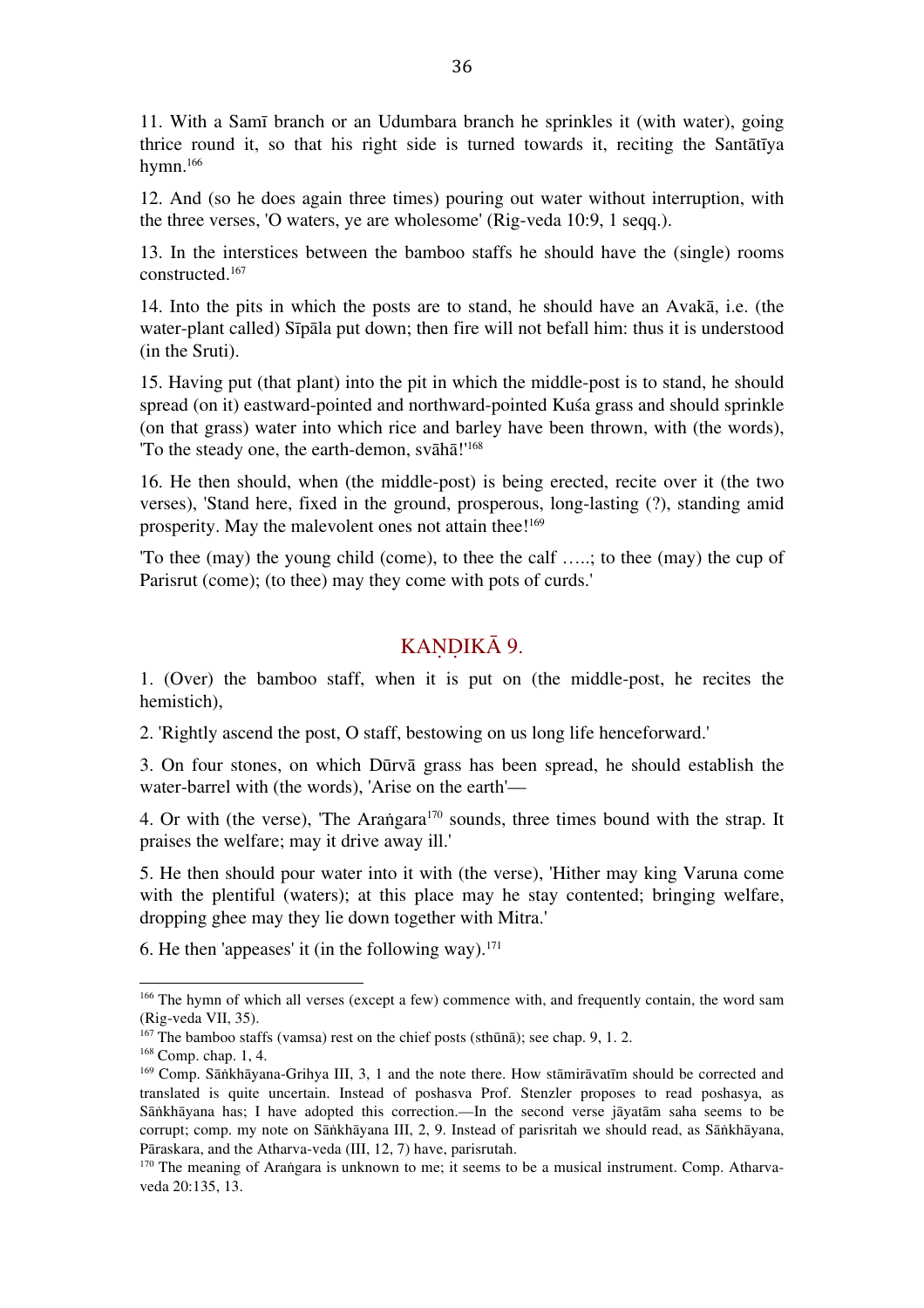7. He puts gold into water into which rice and barley have been thrown, and (with that water) he sprinkles it three times, going round it with his right side turned towards it, with the Santātīya hymn. 172

8. And (so he does again three times) pouring out water without interruption, with the three verses, 'O waters, ye are wholesome' (Rig-veda 10:9, I seqq.).<sup>173</sup>

9. In the middle of the house he should cook a mess of food, sacrifice (therefrom) with the four verses, 'Vāstoshpati, accept us' (Rig-veda 7: 54, 1 seqq.), verse by verse, should prepare food, should give to the Brāhmanas to eat, and should cause them to say, 'Lucky is the ground! Lucky is the ground!' 174

#### KANDIKĀ 10.

1. It has been declared how he should enter the house (when returning from a journey). 175

2. The house, when he enters it, should be provided with seed-corn.

3. He should have his field ploughed under the Naksatras Uttarāh Prosthapadās, (Uttarāh) Phālgunyas, or Rohinī. 176

4. In order that the wind may blow to him from the field, he should offer oblations with the hymn, 'Through the lord of the field' (Rig-veda 4: 57), verse by verse, or he should murmur (that hymn).

5. He should speak over the cows when they go away, the two verses, 'May refreshing wind blow over the cows' (Rig-veda 10: 169, I seq.).<sup>177</sup>

6. When they come back, (he should recite the following verses,) $178$ 

'May they whose udder with its four holes is full of honey and ghee, be milk-givers to us; (may they be) many in our stable, rich in ghee.

'Come hither to me, giving refreshment, bringing vigour and strength. Giving inexhaustible milk, rest in my stable that I may become the highest one'

And, 'They who have raised their body up to the gods'—the rest of the hymn (Rigveda 10:169, 3. 4).

7. Some recite (instead of the texts stated in Sūtra 6) the Āgāvīya hymn. 179

8. He should approach their herds, if the cows do not belong to his Guru, with (the words), 'Prospering are ye; excellent are ye, beautiful, dear. May I become dear to you. May you see bliss in me.' 180

<sup>&</sup>lt;sup>171</sup> The ground on which the house is to be built.

<sup>172</sup> On the Santātīya hymn, see above, chap. 8, Ir.

<sup>&</sup>lt;sup>173</sup> This Sūtra is identical with chap. 8, 12.

<sup>174</sup> Comp. above, chap. 3, 13.

<sup>&</sup>lt;sup>175</sup> See Srauta-sūtra II, 5, 17 seqq. It is there expressly stated that these rules refer also to an Anāhitāgni.

<sup>176</sup> Sāṅkhāyana IV, 13, 1. <sup>177</sup> Sāṅkhāyana-Grihya III, 9.

<sup>178</sup> Sāṅkhāyana, loc. cit.—Should the reading *upa maitu* be corrected into *upa maita*?

<sup>&</sup>lt;sup>179</sup> The hymn commencing  $\bar{a}$  g $\bar{a}$ *vo agman* (hither came the cows) is Rig-veda 6:28.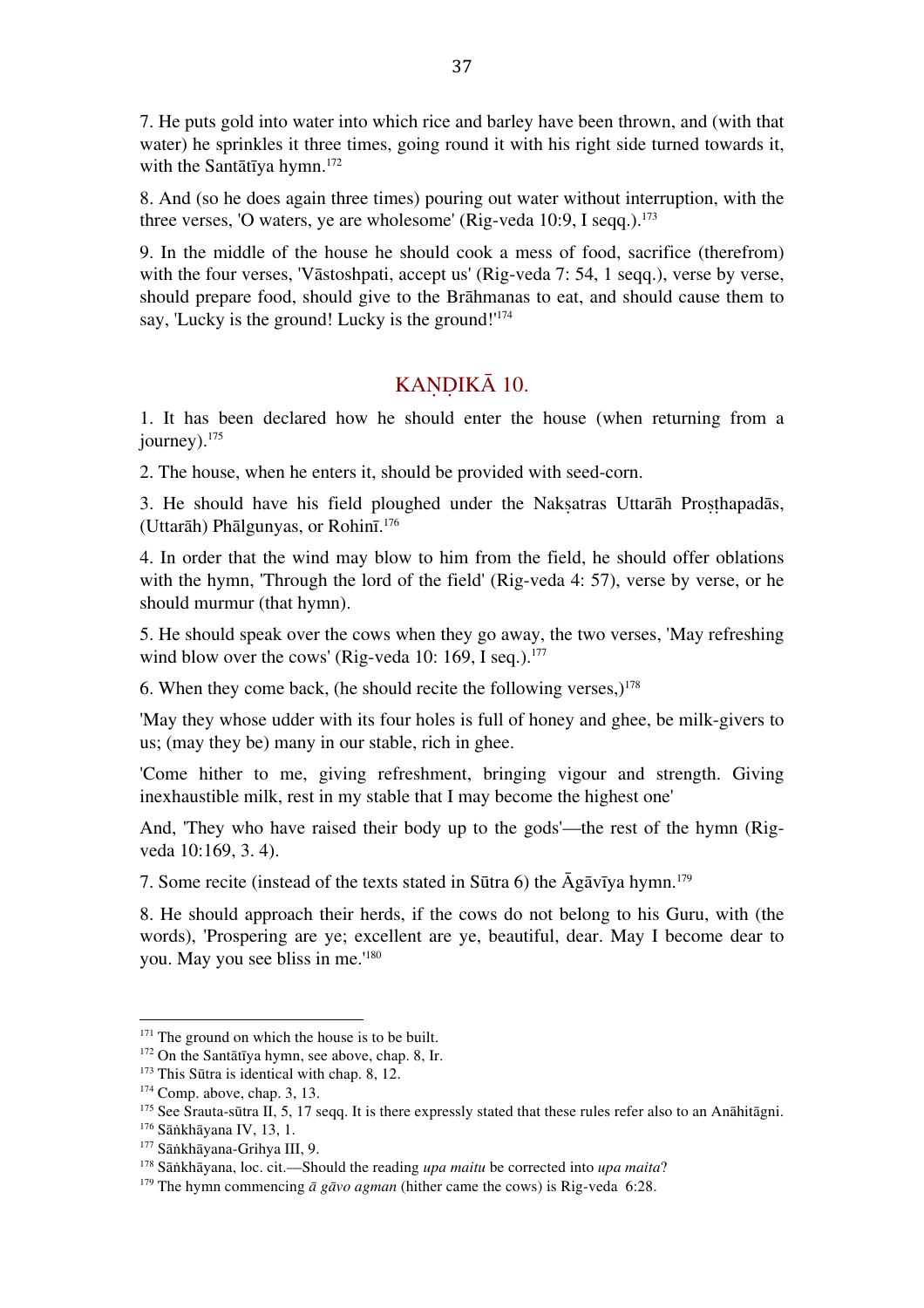End of the Second Adhyāya.

<sup>&</sup>lt;sup>180</sup> Perhaps the last words (which are repeated twice in order to mark the end of the Adhyāya) should be written *sam mayi gānīdhvam*, 'live with me in harmony together.'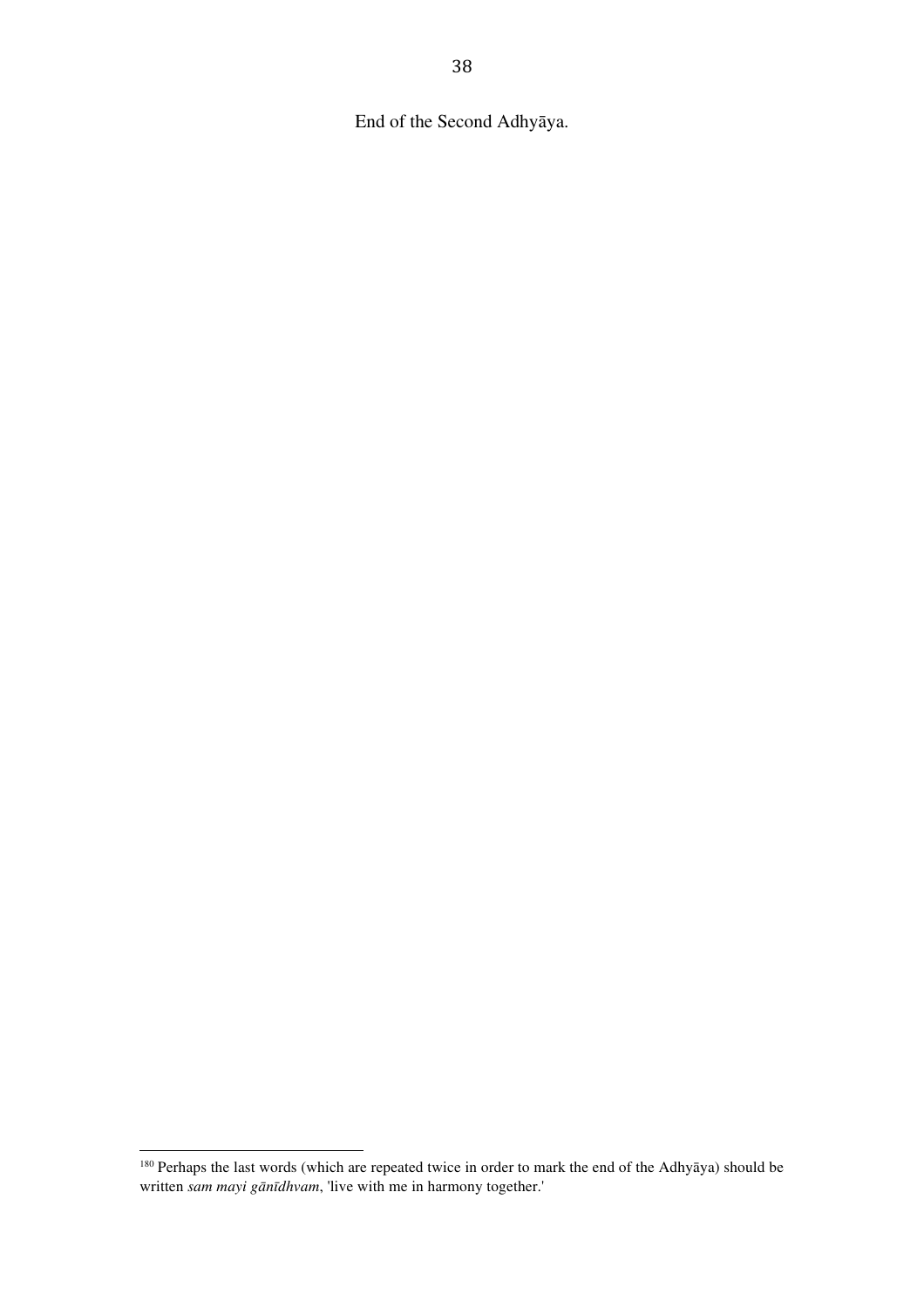### ADHYĀYA 3, KANDIKĀ 1.

1. Now (follow) the five sacrifices:

2. The sacrifice to the Gods, the sacrifice to the Beings, the sacrifice to the Ancestors, the sacrifice to Brahman, the sacrifice to men.

3. Here now, if he makes oblations over the (sacred) fire, this is the sacrifice to the Gods.

If he makes Bali offerings, this is the sacrifice to the Beings.

If he gives (Piṇḍa offerings) to the Ancestors, this is the sacrifice to the Ancestors.

If he studies (Vedic) texts, this is the sacrifice to Brahman.

If he gives to men, this is the sacrifice to men.

4. These (five kinds of) sacrifices he should perform every day.

#### KANDIKĀ 2.

1. Now the rules how one should recite (the Vedic texts) for one's self. 181

2. He should go out of the village to the east or to the north, bathe in water, sip water on a clean spot, clad with the sacrificial cord; he should spread out, his garment being not wet, a great quantity of Darbha grass, the tufts of which are directed towards the east, and should sit down thereon with his face turned to the east, making a lap, putting together his hands in which he holds purifiers (i.e. Kuśa blades), so that the right hand lies uppermost.

It is understood (in the Sruti), 'This is what Darbha grass is: it is the essence of waters and herbs. He thus makes the Brahman provided with essence.'

Looking at the point where heaven and earth touch each other, or shutting his eyes, or in whatever way he may deem himself apt (for reciting the Veda), thus adapting himself he should recite (the sacred texts) for himself.

3. The Vyāhritis preceded by (the syllable) Om (are pronounced first).

4. He (then) repeats the Sāvitrī (Rig-Veda III, 62, 10), (firstly) Pāda by Pāda, (then) hemistich by hemistich, thirdly the whole.

### KANDIKĀ 3.

1. He then should recite for himself (the following texts, viz.) the Rikas, the Yajus, the Sāmans, the Atharvan and Aṅgiras hymns, the Brāhmanas, the Kalpa (Sūtras), the Gāthās, the (texts in honour of kings and heroes, called) Nārāsamsīs, the Itihāsas and Purānas. 182

<sup>181</sup> 1 seqq. Comp. Satapatha Brāhmana XI, 5, 6, 1 seqq.

<sup>&</sup>lt;sup>182</sup> On this and the following paragraphs comp. chiefly Satapatha Brāhmana XI, 5, 6. Other enumerations, contained in the Veda itself, of the texts that were considered as forming the Veda or as attached to the body of the Veda, are found in the Satapatha Brāhmana XIV, 5, 4, 10 (Sacred Books, XV, 111), and in the Khāndogya Upanishad VII, 1 (Sacred Books, I, 109)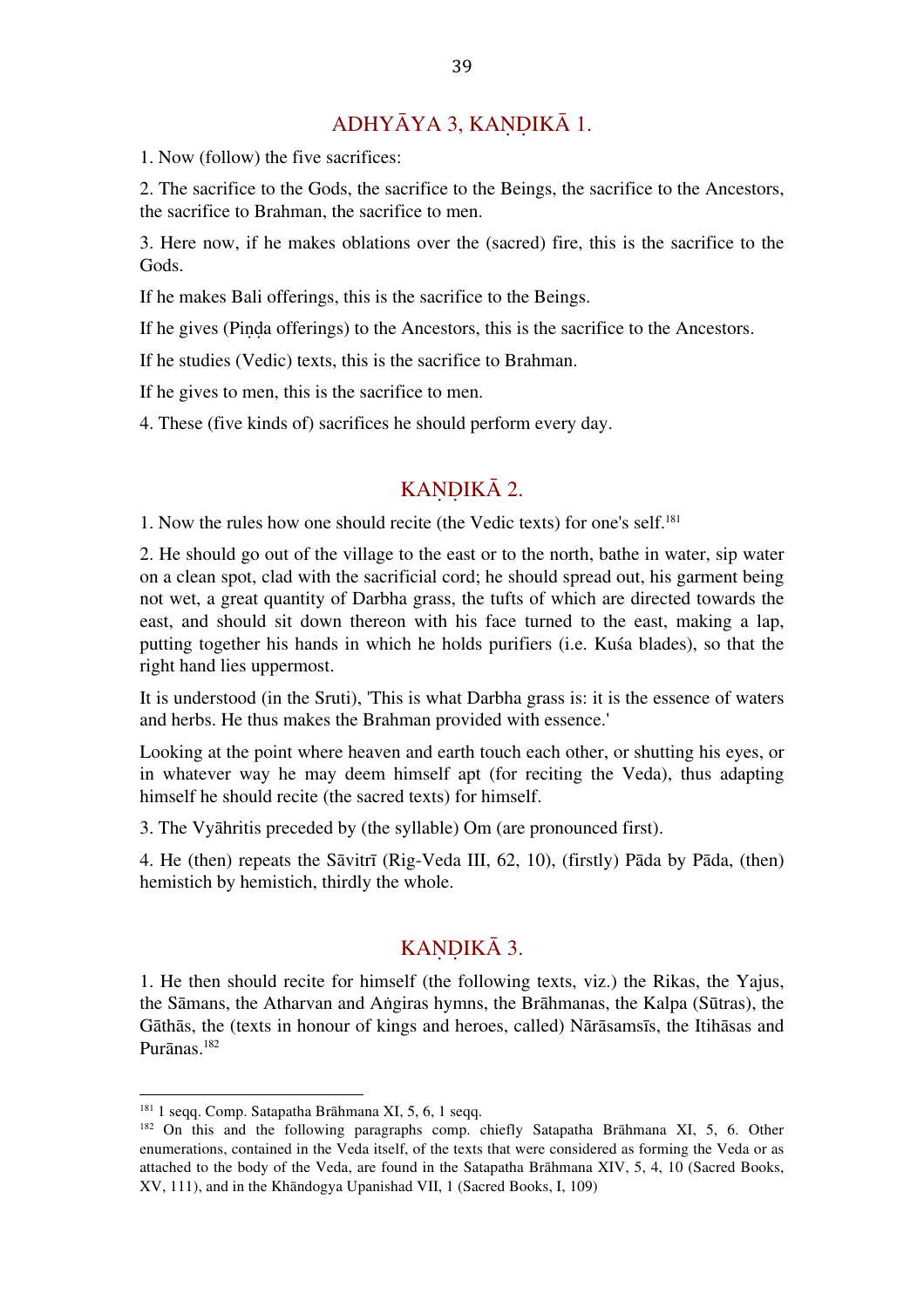2. In that he recites the Rikas, he thereby satiates the gods with oblations of milk — in that (he recites) the Yajus, with oblations of ghee — the Sāmans, with oblations of honey — the Atharvan and Angiras hymns, with oblations of Soma — the Brāhmanas, Kalpas, Gāthās, Nārāsamsīs, Itihāsas and Purānas, with oblations of ambrosia.

3. In that he recites the Rikas, rivers of milk flow, as a funeral oblation, to his Ancestors. In that (he recites) the Yajus, rivers of ghee — the Sāmans, rivers of honey — the Atharvan and Aṅgiras hymns, rivers of Soma — the Brāhmanas, Kalpas, Gāthās, Nārāsamsīs, Itihāsas and Purānas, rivers of ambrosia.

4. After he has recited (those texts) as far as he thinks fit, he should finish with the following (verse),

'Adoration to Brahman! Adoration be to Agni! Adoration to the Earth! Adoration to the Herbs! Adoration to the Voice! Adoration to the Lord of the Voice! Adoration I bring to great Vishnu!'

### KANDIKĀ 4.

1. He satiates the deities: 'Prajāpati, 183 Brahman, the Vedas, the gods, the Rishis, all metres, the word Om, the word Vashat, the Vyāhritis, the Sāvitrī, the sacrifices, Heaven and Earth, the air, days and nights, the numbers, the Siddhas, the oceans, the rivers, the mountains, the fields, herbs, trees, Gandharvas and Apsaras, the snakes, the birds, the cows, the Sādhyas, the Vipras, the Yakṣas, the Rakṣas, the beings that have these (Rakṣas, &c.) at their end.' 184

2. Then the Rishis: 'The (Rishis) of the hundred (Rikas), the (Rishis) of the middle (Mandalas), Gritsamada, Visvāmitra, Vāmadeva, Atri, Bharadvāja, Vasistha, the Prajāthas, the Pavamāna hymns, the (Rishis) of the short hymns, and of the long hymns.' 185

3. (Then) with the sacrificial cord suspended over the right shoulder:

 

4. 'Sumantu, Gaimini, Vaisampāyana, Paila, the Sūtras, the Bhāshyas, the Bhārata, the Mahābhārata, the teachers of law, Gānanti, Bāhavi, Gārgya, Gautama, Sākalya, Bābhravya, Māndavya, Māndūkeya, Gārgī Vākaknavī, Vadavā Prātītheyī, Sulabhā Maitreyī, Kahola Kauśītaka, Mahā-Kauśītaka, Paiṅgya, Mahāpaiṅgya, Suyajña Sāṅkhāyana, Aitareya, Mahaitareya, the Sākala (text), the Bāshkala (text), Sugātavaktra, Audavāhi, Mahaudavāhi, Saugāmi, Saunaka, Āśvalāyana—and whatsoever other teachers there are, may they all satiate themselves.<sup>186</sup>

<sup>&</sup>lt;sup>183</sup> Prajāpati and the following words stand in the nominative; the verb to be supplied is tripyatu (tripyantu), 'may he (they) satiate himself (themselves).'

<sup>184</sup> Comp. Sāṅkhāyana-Grihya IV, 9. Nārāyana: 'Having finished (the Svādhyāya) he satiates with water oblations these deities.'

<sup>185</sup> Sāṅkhāyana-Grihya IV, 10. Sāṅkhāyana has pāvamānāh, the (Rishis) of the Pavamāna hymns,' but pragāthāh as Āśvalāyana has, and not as we should expect, prājāthāh.

<sup>&</sup>lt;sup>186</sup> The names from Kahola Kauśītaki down to Āśvalāyana stand in the accusative; tarpayāmi, 'I satiate so-and-so.' is to be supplied.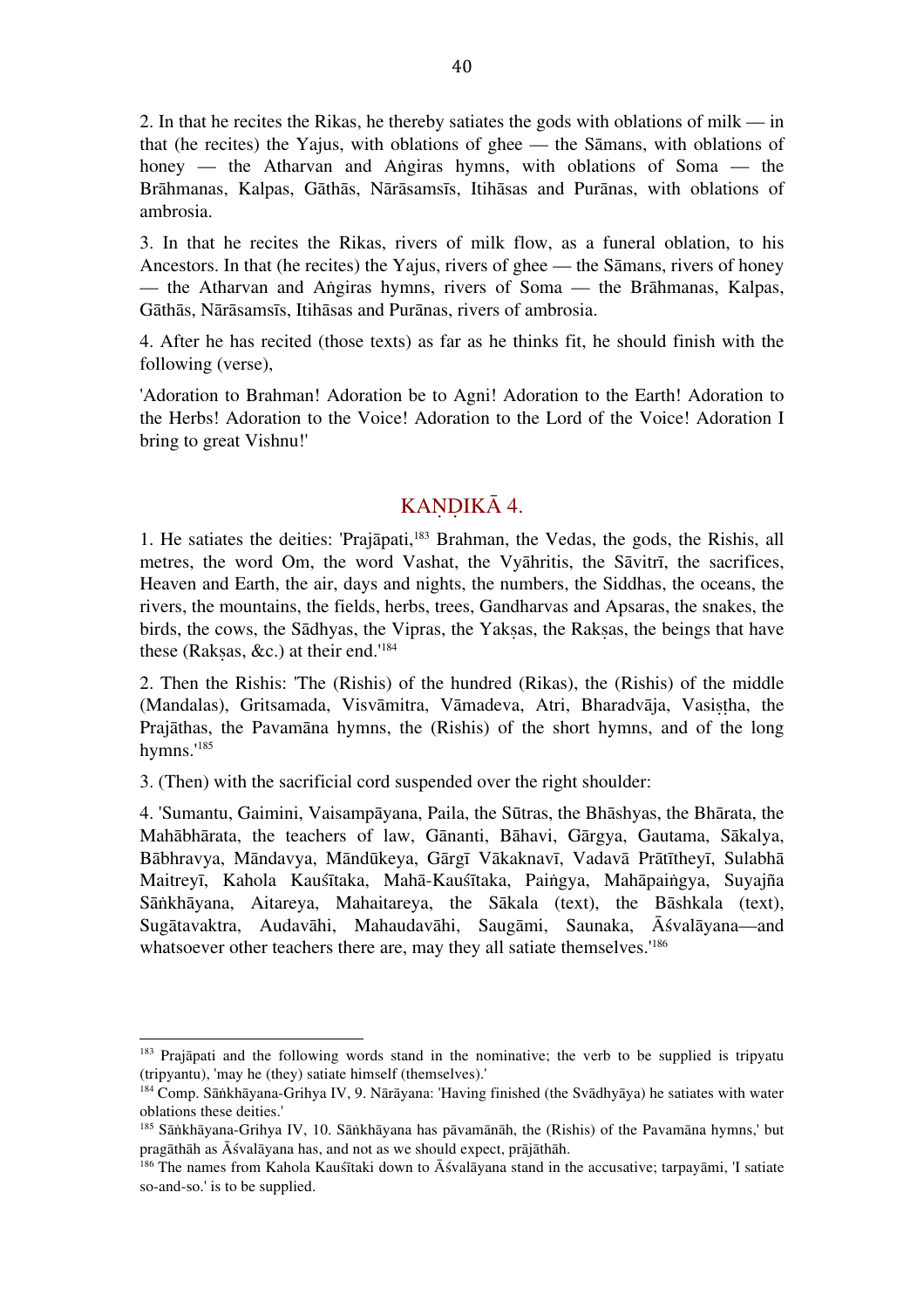5. After he has satiated the Ancestors one by one, $187$  and has returned to his house, what he gives (then), that is the sacrificial fee.

6. And it is also understood (in the Sruti), 'May he be standing, walking, sitting, or lying, (the texts belonging to) whatsoever sacrifice he repeats, that sacrifice indeed he has offered.' 188

7. It is understood (in the Sruti), 'Regarding this (Svādhyāya) there are two cases in which the study (of the sacred texts) is forbidden: when he is impure himself, and when the place is.'

### KANDIKĀ 5.

1. Now (follows) the Adhyāyopākarana (i.e. the ceremony by which the annual course of study is opened);

2. When the herbs appear, (when the moon stands in conjunction) with Sravana, in the Śrāvana month, 189

3. Or on the fifth (Tithi of that month), under (the Nakṣatra) Hasta.

4. Having sacrificed the two Ājya portions, he should offer Ājya oblations (to the following deities, viz.) Sāvitrī, Brahman, Belief, Insight, Wisdom, Memory, Sadasaspati, Anumati, the metres, and the Rishis.<sup>190</sup>

5. He then sacrifices grains with curds (with the following texts):

6. 'I praise Agni the Purohita'—this one verse (Rig-Veda I, 1, 1),

7. 'The *Kushumbhaka* (mungoose?) has said it'—'If thou criest, O bird, announce luck to us Sung by Jamadagni'—'In thy abode the whole world rests' —'Come to our sacrifice, O you that are worthy of sacrifice, with care'—'Whosoever, be he ours, be he alien'—'Look on, look about'—'Come here, Agni, the Maruts' friend'—'The oblation, O king, cooked for thee'—each time two verses; 191

8. 'United is your will' (Rig-veda 10:191, 4)—this one verse;

9. 'That blessing and bliss we choose'—this one verse. 192

 

<sup>190</sup> On the two  $\overline{A}$ jya portions, comp. above, I, 3, 5; 10, 13 seqq.

<sup>&</sup>lt;sup>187</sup> Nārāyana: 'He satiates his father, grandfather, and great-grandfather, and goes to his house. What he then gives, for instance, food offered to guests, or given as alms (to religious beggars), is considered as the sacrificial fee for the Brahmayajña.'

<sup>188</sup> Comp. Satapatha Brāhmana XI, 5, 7, 3. 4.

<sup>&</sup>lt;sup>189</sup> Perhaps the division of these Sūtras should be altered, so that srāvanasya would belong to Sūtra 2. In this case we should have to translate, '2. When the herbs appear, (on a day on which the moon stands in conjunction) with Sravana. 3. Or on the fifth (Tithi) of the Srāvana month, under (the Nakṣatra) Hasta.' Comp. srāvanasya pañkamīm, Par. II, 10, 2. If we count the month beginning with the bright fortnight, and assume that the full moon day of Srāvana falls, as the name of the month implies, on Sravana, the fifth Tithi of that month will fall indeed on Hasta. Comp. on the dates of the Upākarana, Prof. Weber's remarks, Die vedischen Nachrichten von den Naxatra II, 322, and on the special symbolical signification of the Nakṣatra Sravana in this connection, my note on Sāṅkhāyana IV, 5, 2.

<sup>&</sup>lt;sup>191</sup> Comp. Sāṅkhāyana IV, 5, 8. The verses with which the oblations are performed, are the first and last verses of each Mandala.

<sup>192</sup> This is the last verse of the Rik-Samhitā in the Bāshkala Sākhā. See my note on Sāṅkhāyana IV, 5, 9.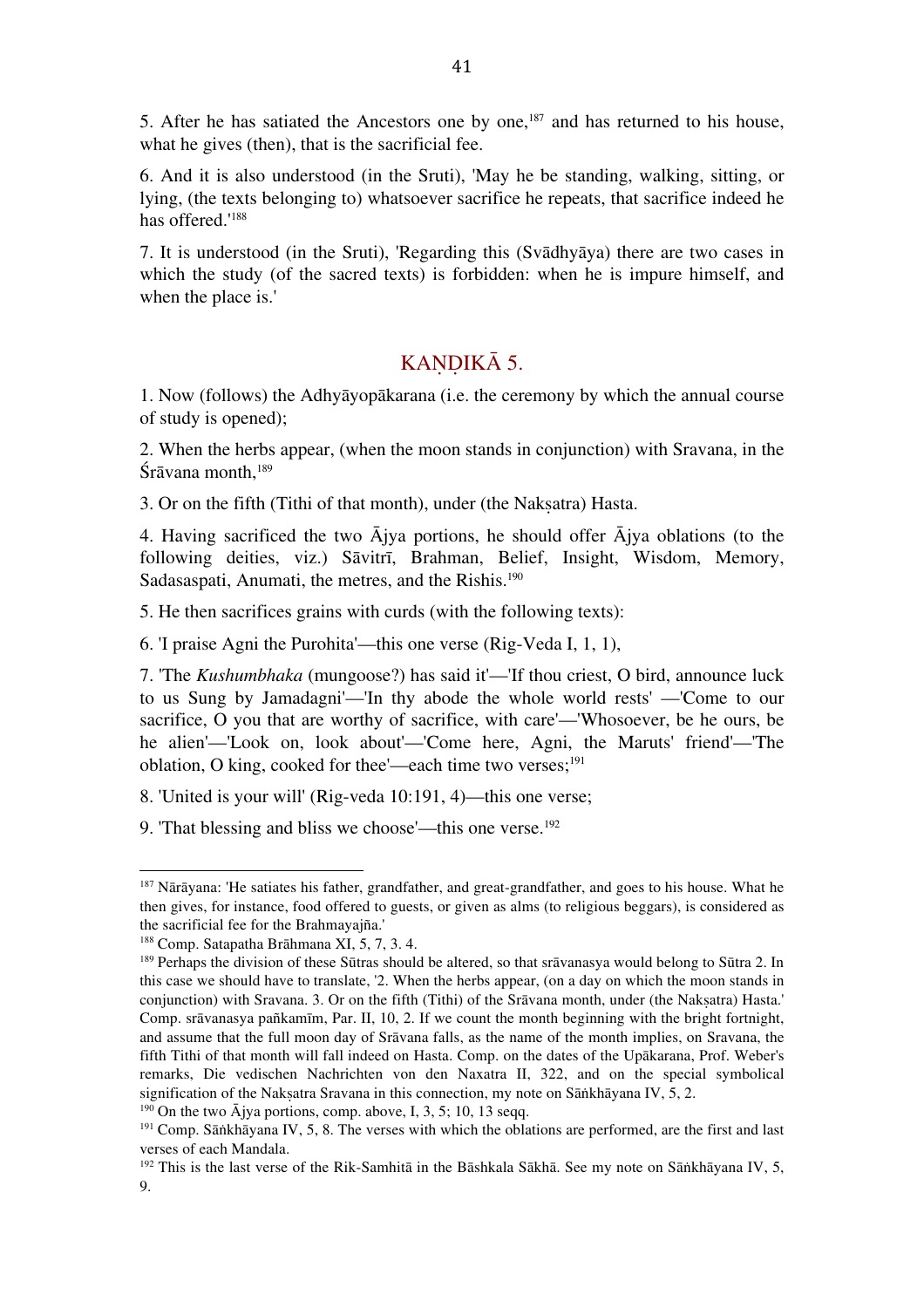10. When he intends to study (the Veda together with pupils), he should, while the pupils take hold of him, sacrifice to those deities<sup>193</sup>, and sacrifice to (Agni) Svistakrit, and partake of the grains with curds; then (follows) the 'cleaning.'

11. Sitting down to the west of the fire on Darbha grass, the tufts of which are directed towards the east, he should put Darbha blades into a water-pot, and making a Brahmāñjali<sup>194</sup> (i.e. joining his hands as a sign of veneration for the Brahman), he should murmur (the following texts):

12. The Vyāhritis preceded by (the syllable) Om (stand first); (these) and the Sāvitrī he should repeat three times and then recite the beginning of the Veda.

13. In the same way at the Utsarga (i.e. at the ceremony performed at the end of the term of Vedic study).

14. He should study six months.

15. One who has performed the Sam $\bar{a}$ vartana<sup>195</sup> (should live during that time) according to the regulations for Brahmacārins.

16. The others according to the rules. 196

17. Some say that he should have intercourse with his wife. 197

18. That (is a practice) sacred to Prajāpati.

19. This (Upākarana) they call vārshika (i.e. belonging to the rainy season).

20. On the middle Aṣṭakā they offer food to those deities, and descend into water. 198

21. They satiate those same deities (with water oblations),

22. (And besides) the Ācāryas, the Rishis, and the Ancestors.

23. This is the Utsarjana. 199

#### KANDIKĀ 6.

1. Instead of the Kāmya ceremonies (i.e. the ceremonies, prescribed in the Srautasūtra, by which special wishes are attained, oblations of) boiled (rice) grains, for the attainment of those wishes, (should be made by the Grihya sacrificer). 200

2. He attains (thereby) those same wishes.

<sup>&</sup>lt;sup>193</sup> The expression, 'Those deities' would, according to Nārāyana, refer not only to the deities stated in Sūtra 4, but also to the deities of the first and last verses of the Mandalas (Sūtras 6 seqq.). On the grains with curds, comp. Sūtra 5. The technical sense of the 'cleaning' is explained in the Srauta-sūtra I, 8, 2; The sacrificer covers his joined hands with the Kuśa grass spread out round the fire, and has water sprinkled on them.

<sup>194</sup> On the term brahmāñjali, comp. Manu II, 71.

<sup>&</sup>lt;sup>195</sup> On the Samāvartana, see below, chap. 8 seq. The restrictions referred to consist in the interdiction of eating honey and meat, of having sexual intercourse, of sleeping in a bedstead and in the day-time, &c. Nārāyana.

<sup>196</sup> ie. the Brahmacārins.

<sup>&</sup>lt;sup>197</sup> I.e. one who has performed the Samāvartana.

 $198$  After the six months (Sūtra 14) have elapsed, on the Astakā of Māgha.

<sup>199</sup> Or Utsarga, see Sūtra 13.

<sup>200</sup> Nārāyana divides this Sūtra into two: 1*. atha kāmyānām sthāne kāmyāh*; 2. *karavah*.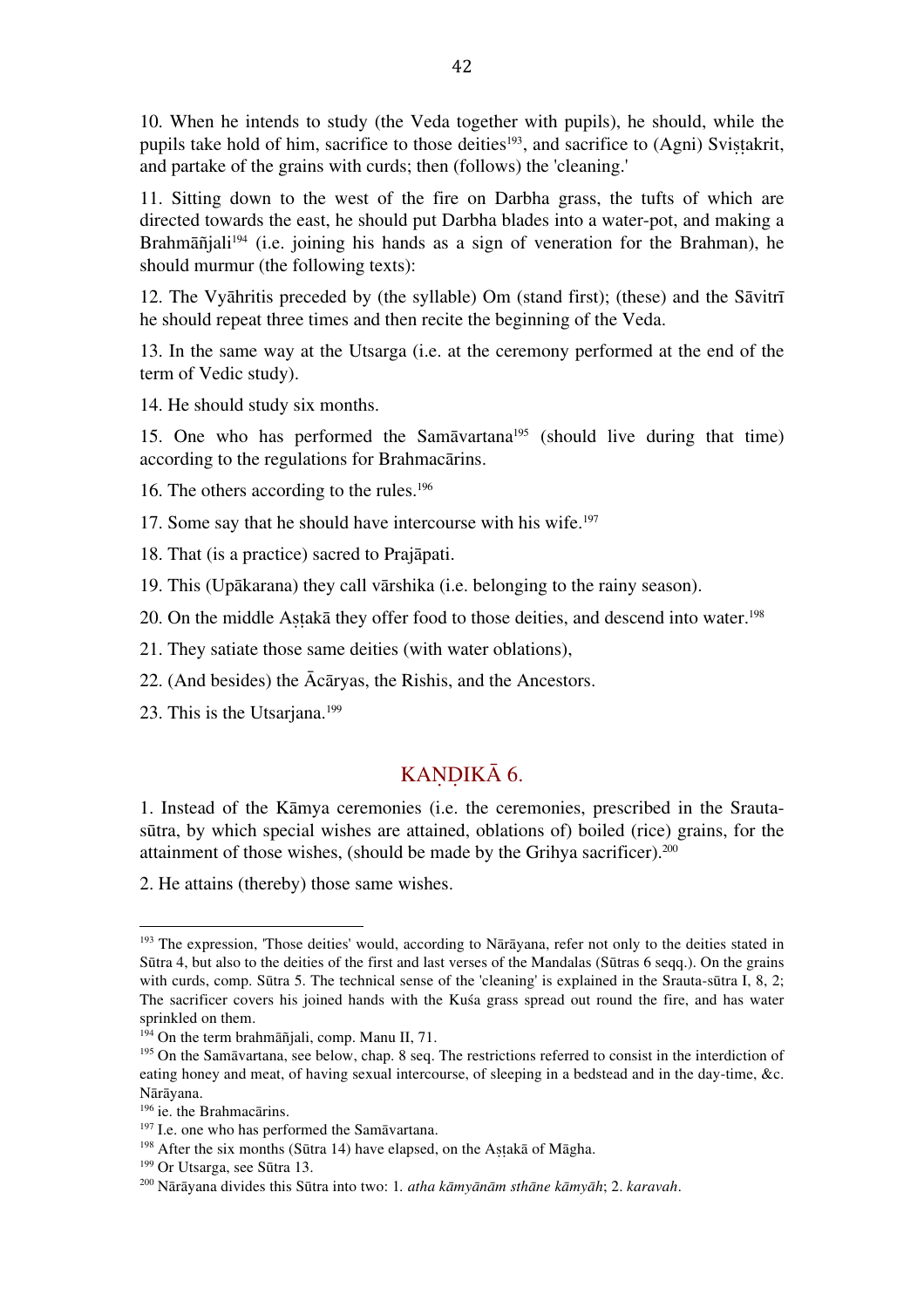3. For a person that is sick, or suffering, or affected with consumption, a mess of boiled (rice) grains in six oblations (should he offered)—

4. With this (hymn), 'I loosen thee by sacrificial food, that thou mayst live' (Rig-veda 10:161).

5. If he has seen a bad dream, he should worship the sun with the two verses, 'To-day, god Savitri' (Rig-veda V, 82, 4, 5), and with the five verses, 'What bad dreams there are among the cows' (Rig-veda VIII, 47, 14 seqq.),

6. Or with (the verse), 'Whosoever, O king, be it a companion or a friend' (Rig-veda II, 28, 10).

7. When he has sneezed, yawned, seen a disagreeable sight, smelt a bad smell, when his eye palpitates, and when he hears noises in his ears, he should murmur, 'Well-eyed may I become with my eyes, well-vigoured with my face, well-hearing with my ears. May will and insight dwell in me!'

8. If he has gone to a wife to whom he ought not to go, or if he has performed a sacrifice for a person for whom he ought not to do so, or has eaten forbidden food, or accepted what he ought not to accept, or pushed against a piled-up (fire altar) or against a sacrificial post, he should sacrifice two Ājya oblations with (the verses), 201

'May my faculties return into me, may life return, may prosperity return; may my goods return to me; may the divine power return into me. Svāhā!

'These fires that are stationed on the (altars called) Dhishnyās, may they be here in good order, each on its right place. (Agni) Vaisvānara, grown strong, the standard of immortality, may he govern my mind in my heart. Svāhā!' 202

9. Or (he may sacrifice) two pieces of wood,

 

10. Or murmur (the same two verses without any oblation).

### KANDIKĀ 7.

1. If the sun sets while he is sleeping without being sick, he should spend the rest of the night keeping silence, without sitting down, and should worship the sun (when it rises) with the five (verses), 'The light, O sun, by which thou destroyest darkness' (Rig-veda 10:37, 4 seq.).

2. If (the sun) rises (while he is sleeping without being sick), being fatigued without having done any work, or having done work that is not becoming, he should keep silence, &c., as before, and perform his worship (to the sun) with the following four (verses, Rig-veda 10:37, 9 seq.). 203

<sup>201</sup> Nārāyana is evidently wrong in explaining *caityam yūpañ ka by agnikayanastham yūpam* (which is not, as Prof. Stenzler takes it, der Opferpfahl auf einem Bestattungsplatze). Comp. Gobhila III, 3, 34; Grihya-samgraha-parisista II, 4.

 $202$  I have translated the second verse in Sūtra 8, as if the text had kalpantām. The MSS. give kalpatām. Atharva-veda VII, 67 has kalpayantām.

<sup>203</sup> Perhaps we should correct the text, *akarmasrāntam anabhirūpena karmanā vā vājyata iti*, &c.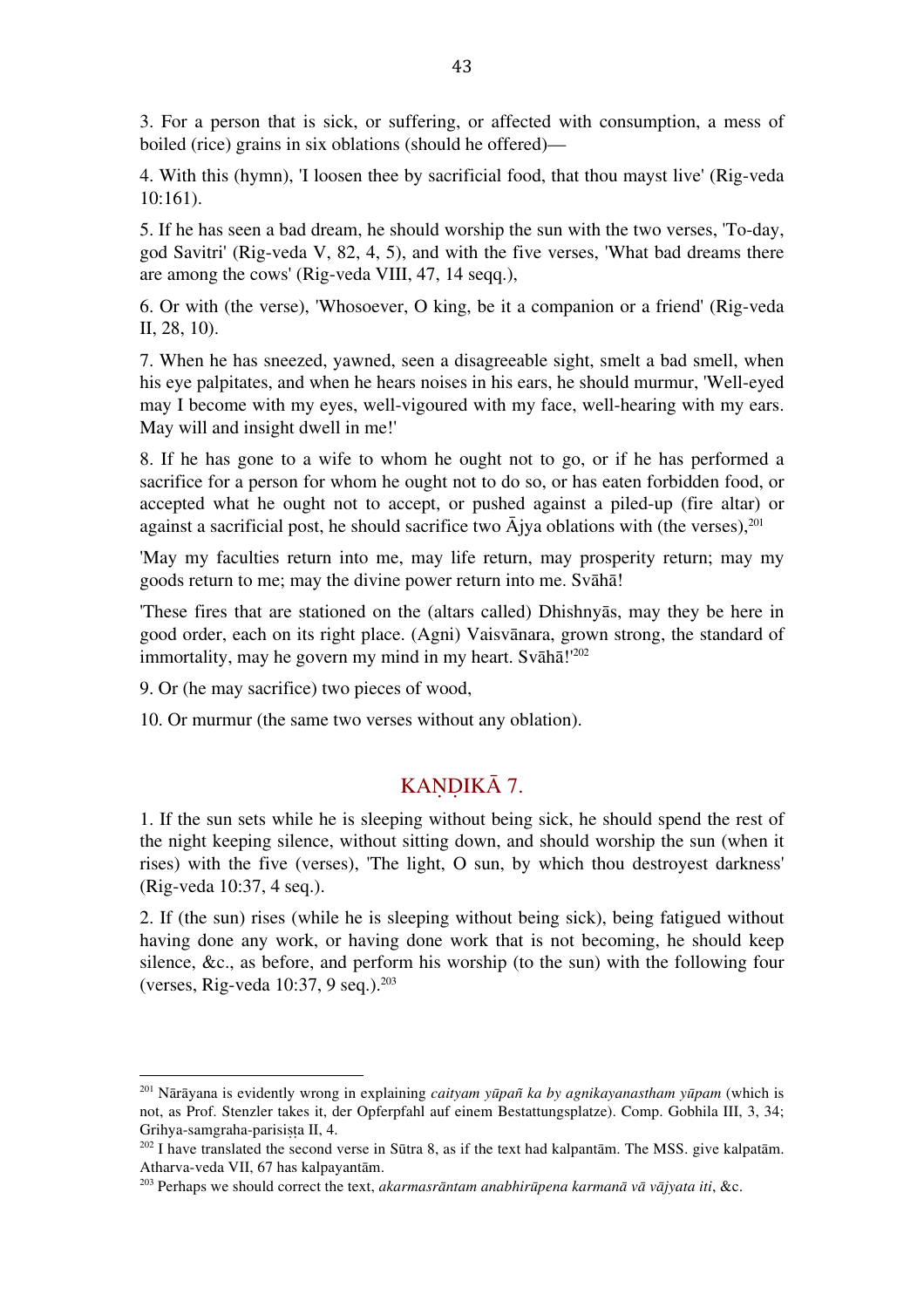3. Invested with the sacrificial cord, constantly fulfilling the prescribed duties regarding the use of water, he should perform the Sandhyā (or twilight devotion), observing silence. 204

4. In the evening he should, turning his face to the north-west, to the region between the chief (west) point and the intermediate (north-western) point (of the horizon), murmur the Sāvitrī, (beginning) when the sun is half set, until the stars appear.

5. In the same way in the morning—

6. Standing, with his face turned to the east, until the disk (of the sun) appears.

7. If a dove flies against his house or towards it, he should sacrifice with (the hymn), 'O gods, the dove' (Rig-veda 10:165), verse by verse, or should murmur (that hymn).

8. 'We have thee, O Lord of the path' (Rig-veda 6:53)—if he is going out for doing some business.

9. 'Bring us together, Pūṣan, with a knowing one' (Rig-Veda 6:54)—if he wishes to find something lost, or if he has strayed. 205

10. 'Journey over the ways, Pūṣan' (Rig-veda 1:42)—if he is going out on a long or dangerous way.

### KANDIKĀ 8.

1. Now when returning (home from his teacher) he should get the following things, viz. a jewel (to be tied round the neck), two ear-rings, a pair of garments, a parasol, a pair of shoes, a staff, a wreath, (pounded seed of the Karañja fruit) for rubbing with, ointment, eye salve, a turban; (all that) for himself and for the teacher.

2. If he cannot get it for both, only for the teacher.

3. He then should get a piece of wood of a tree which is sacrificially pure, in a northeastern direction—

4. Sappy (wood) if he wishes for the enjoyment of food, or for prosperity, or for splendour; dry (wood), if for holy lustre,

5. (Wood) which is both (sappy and dry, in its different parts), if (he wishes) for both.

6. Having put the piece of wood on high, $206$  and having given a cow and food to the Brāhmanas, he should perform the ceremony of shaving the beard.

7. He should alter the texts so that they refer to himself. 207

8. With *Ekaklītaka208* (he should perform the rubbing).

<sup>&</sup>lt;sup>204</sup> See Sāṅkhāyana-Grihya II, 9. There the same word *anvastamadesa* occurs.

<sup>205</sup> Mūlha may either mean, 'having lost his way,' or 'bewildered in his mind.' Nārāyana prefers the latter explanation ('prajñāhīnah').

<sup>206</sup> 'On high' means 'not on the ground' (Nārāyana). On the *gaudānikam karma* (the shaving of the beard), comp. above, Adhyāya I, Kandikā 18. The word 'ceremony' would mean here, according to Nārāyana, that he should perform the rite alone, without observing such prescriptions as stated above, I, 18, 7.

 $207$  Thus, instead of 'Herb! protect him!' (I, 17, 8) he is to say, 'Herb! protect me!' and so on.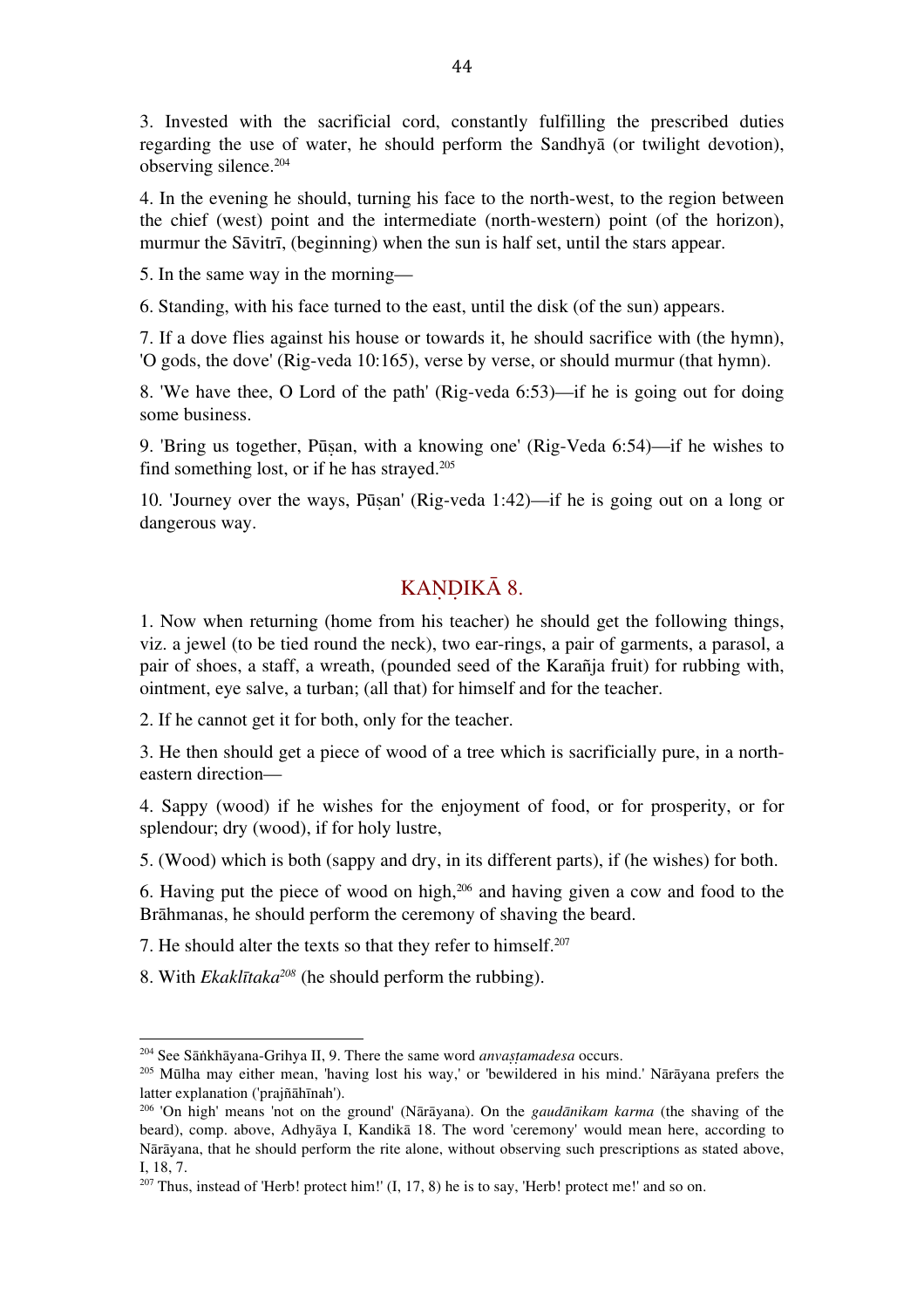9. Having washed himself with lukewarm water, and having put on two (new) garments which have not yet been washed, with (the verse), 'Garments with fat splendour you put on, (Mitra and Varuna)' (Rig-veda I, 152, 1); he should anoint his eyes with (the words), 'The sharpness of the stone art thou; protect my eye.'

10. With (the words), 'The sharpness of the stone art thou; protect my ear'—he should tie on the two ear-rings.

11. After having salved his two hands with ointment, a Brāhmana should salve his head first,

12. A Rājanya his two arms,

13. A Vaiśya the belly,

14. A woman her secret parts,

 

15. Persons who gain their livelihood by running, their thighs.

16. With (the formula), 'Free from pain art thou, free from pain may I become'—he should put on the wreath.

17. Not (such a wreath) which is called mālā.

18. If they call it mālā, he should cause them to call it srag.

19. With (the formula), 'The standing-places of the gods are you; protect me from all sides'—he steps into the shoes, and with (the formula), 'The heaven's covering art thou'—he takes the parasol.

20. With (the formula), 'Reed thou art; from the tree thou descendest; protect me from all sides'—(he takes) a staff of reed.

21. Having with the hymn 'Giving life' tied the jewel to his neck and arranged the turban (on his head), he should standing put the piece of wood (on the fire). 209

#### KANDIKĀ 9.

1. (He says), 'Memory and reproach<sup>210</sup> and knowledge, faith, and wisdom as the fifth, what is sacrificed, and what is given, and what is studied, and what is done, truth, learning, vow—

'The vow which belongs to Agni together with Indra, with Prajāpati, with the Rishis, with the royal ones among the Rishis, with the Ancestors, with the royal ones among the Ancestors, with the human beings, with the royal ones among the human beings,

<sup>208</sup> Ekaklītaka is, according to Nārāyana and the Prayogaratna, the seed of such a Karañja fruit (Pongamia Glabra, Vent.) which contains only one grain of seed. Such grains are pounded before he rubs himself therewith.

<sup>209</sup> On the hymn beginning with the words 'Giving life,' see Prof. Stenzler's note on this Sūtra. Its first verse is identical with Vājasaneyi Samhitā 34:50 (comp. also Sāṅkhāyana-Grihya III, 1, 7), and so are most of its verses found in that Samhitā or in the Atharva-veda; the whole of it occurs among the Rigveda Khilas (vol. vi, p. 25, 2-12).

<sup>&</sup>lt;sup>210</sup> "My memory and my non-memory, that is my double vow"—in this way the twelve (parts of which the first section of the Mantra consists) should be recited.' Nārāyana. I think the commentator is wrong here, and that section should rather be recited as it is given in the text without any alteration; it forms a regular Sloka. Agneh instead of Agne is a conjecture of Prof. Stenzler, which I have adopted.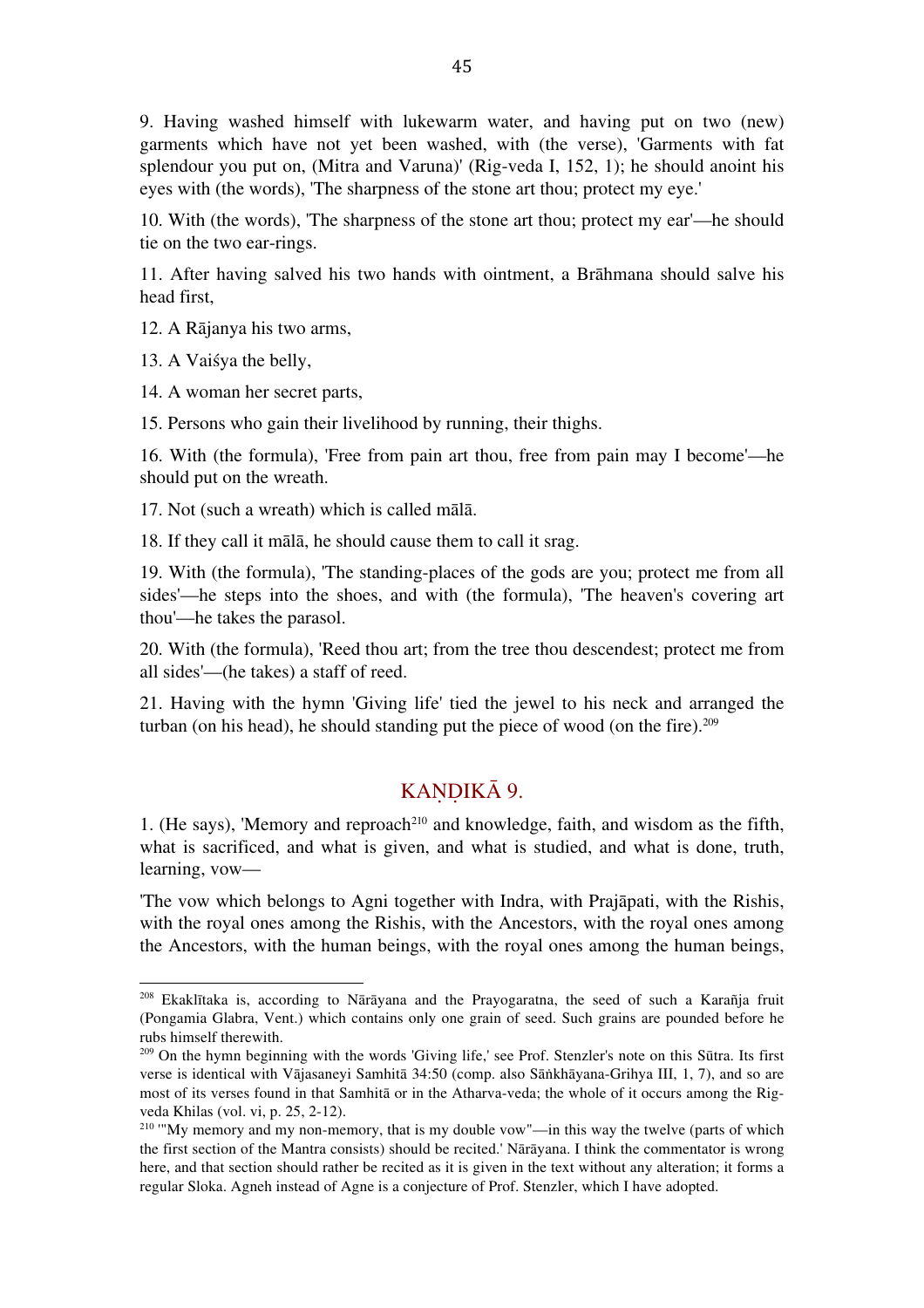with shine, over-shine, after-shine, counter-shine, with gods and men, with Gandharvas and Apsaras, with wild animals and domestic animals,—the vow, belonging to my own self, dwelling in my own self, that is my universal vow. Hereby, O Agni, I become addicted to the universal vow. Svāhā!'

2. With (the hymn), 'Mine, Agni, be vigour' (Rig-veda 10:128, 1), verse by verse, he should put pieces of wood (on the fire). 211

3. He should pass that night at a place where they will do honour to him. 212

4. When, after having finished his (task of) learning, he has offered something to the teacher, <sup>213</sup> or has received his permission, he should take a bath(which signifies the end of his studentship).

5. He (i.e. the Snātaka) has to keep the following observances:

6. He shall not bathe in the night-time; he shall not bathe naked; he shall not lie down naked; he shall not look at a naked woman, except during sexual intercourse; he shall not run during rain; he shall not climb up a tree; he shall not descend into a well; he shall not swim with his arms across a river; he shall not expose himself to danger. 'A great being indeed is a Snātaka'—thus it is understood (in the Sruti).

### KANDIKĀ 10.

1. If (a student) wishes to be dismissed (by his teacher), 214 he should pronounce before the teacher his (i.e. the teacher's?) name—

2. (And should say), 'Here we will dwell, sir!' 215

 

3. With a loud voice (the words) following after the name.

4. 'Of inhalation and exhalation'—(this he says) with a low voice,

5. And (the verse), 'Come hither, Indra, with thy lovely-sounding, fallow-coloured (horses)' (Rig-veda III, 45, 1).

6. The aged one then murmurs, 'To inhalation and exhalation I, the wide-extended one, resort with thee. To the god Savitri I give thee in charge'—and the verse. 216

<sup>&</sup>lt;sup>211</sup> According to Nārāyana the hymn should be recited including the Khila, so that ten pieces of wood are offered. Now the hymn consists of nine verses; there can be, consequently, only one Khailika verse, which is, I suppose, the first verse of the Khila quoted above, p. 228.

<sup>212</sup> By a Madhuparka (Nārāyana). Compare Sāṅkhāyana-Grihya III, 1, 14.

<sup>&</sup>lt;sup>213</sup> Nārāyana: He makes an offer to the teacher in the words, 'What is it that I can do for you?'—and what the teacher tells him, that he does.

<sup>214</sup> Nārāyana refers this rule to a student who has performed the Samāvartana and wishes to go away. But a comparison of Sāṅkhāyana-Grihya II, 18 seems to make it probable that the ceremony described here has nothing to do with the Samāvartana.

I take this chapter rather for a description of the way in which a student has to take leave of his teacher when setting out on a journey. 'His name' is the teacher's name, according to Nārāyana.

<sup>215</sup> Sāṅkhāyana II, 18, 1. Sāṅkh. has aham vatsyāmi; Āśvalāyana, idam vatsyārnah. The commentator says that instead of idam the Āsrama is to be named which the student chooses to enter upon, for instance, Devadatta, we will dwell in the state of a householder, sir!'

<sup>&</sup>lt;sup>216</sup> I have translated, as Prof. Stenzler has also done, according to Sāṅkhāyana's reading, prānāpānā . . . tvayā. The 'aged one' is the teacher, the verse that which is quoted in Sūtra 5.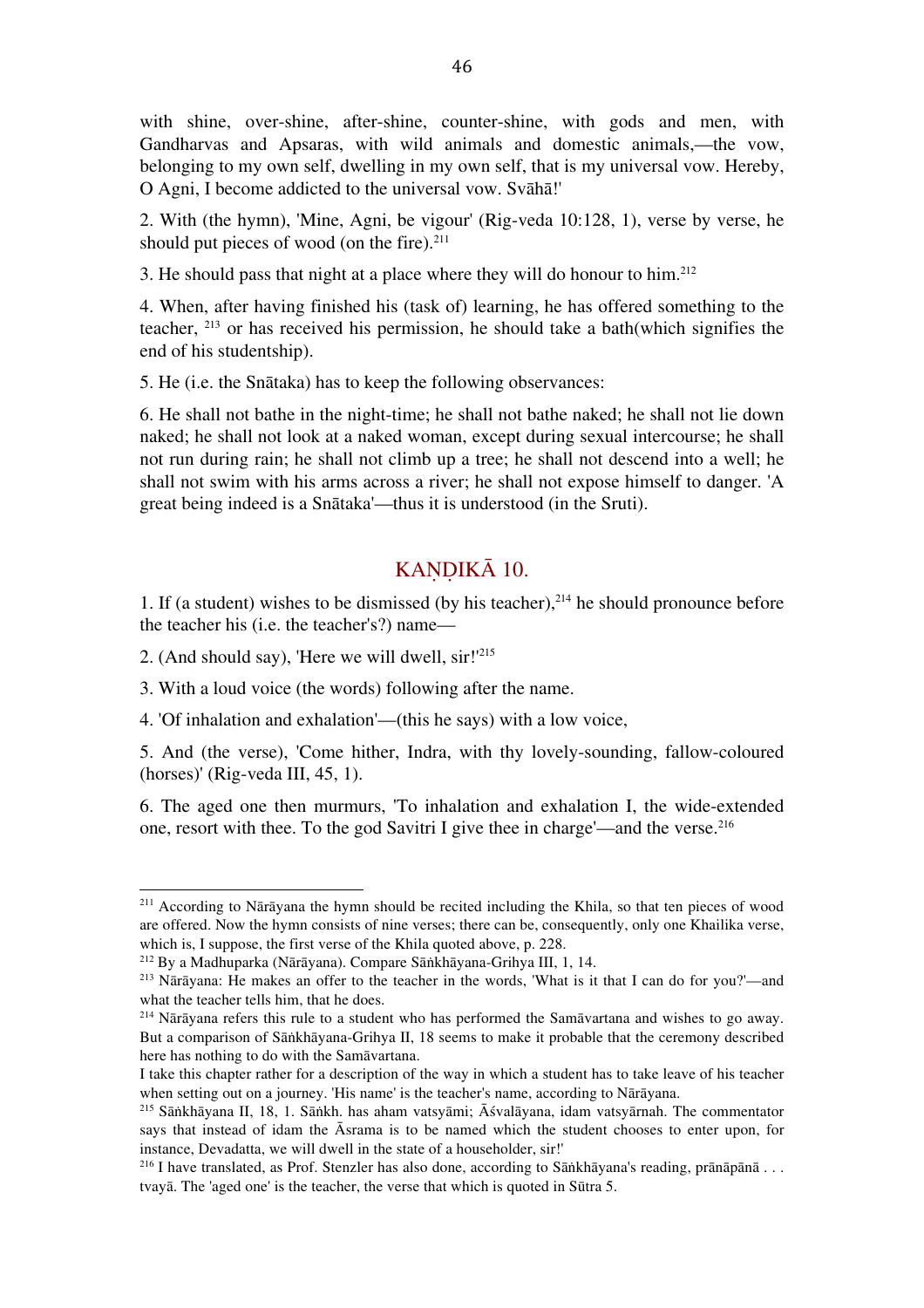7. When he has finished (that verse), and has muttered, 'Om! Forwards! Blessing!' and recited (over the student the hymn), 'The great bliss of the three' (Rig-veda 10:185)— (he should dismiss him).

8. On one who has been thus dismissed, danger comes from no side—thus it is understood (in the Sruti).

9. If he hears (on his way) disagreeable voices of birds, he should murmur the two hymns, 'Shrieking, manifesting his being' (Rig-veda II, 42, 43), and (the verse), 'The divine voice have the gods created' (Rig-veda 8:100, 11).

10. 'Praise the renowned youth who sits on the war-chariot' (Rig-veda II, 33, 11)—if (he hears disagreeable voices) of deer.

11. From the direction, or from the (being) from which he expects danger, towards that direction he should throw a fire-brand, burning on both sides, or having twirled about a churning-stick from the right to the left, with (the words), 'Safety be to me, Mitra and Varuna; encounter the foes and burn them up with your flame. May they find none who knows them and no support; divided by discord may they go to death'—

12. He turns the churning-stick downwards with (the verse), 'The combined wealth of both, heaped together' (Rig-veda 10:84, 7).

#### KANDIKĀ 11.

1. If unknown danger from all sides (menaces him), he should sacrifice eight  $\bar{A}$ jya oblations with (the formulas), 217

'Prithivī (the earth) is covered; she is covered by Agni. By her, the covered one, the covering one, I ward off the danger of which I am in fear. Svāhā!

'Antariksa (the air) is covered; it is covered by Vāyu. By it, the covered, the covering, I ward off the danger of which I am in fear. Svāhā!

'Dyaus (the heaven) is covered; she is covered by Āditya (the sun). By her, &c.

'The quarters (of the horizon) are covered; they are covered by Kandramas (the moon). By them, &c.

'The waters are covered; they are covered by Varuna. By them, &c.

'The creatures are covered; they are covered by Prāna (the breath). By them, &c.

'The Vedas are covered; they are covered by the metres. By them, &c.

'All is covered; it is covered by Brahman. By it, &c. Svāhā!'

2. Then, stationing himself towards the north, east, he murmurs the Svasti-Ātreya and, 'Of what we are in fear, Indra' (Rig-veda VIII, 61, 13 seqq.), down to the end of the hymn. 218

<sup>217</sup> 'Covered' is vrita; 'I ward off' is the causative of the same verb, vāraye.

<sup>&</sup>lt;sup>218</sup> The Svasti-Ātreya is the part of the hymn V, 51, which very frequently contains the word svasti (vv. 11-15). There is a Khila appended to that hymn (Rig-veda, vol. iii, p. 30), which, according to Nārāyana, is also to be murmured on this occasion.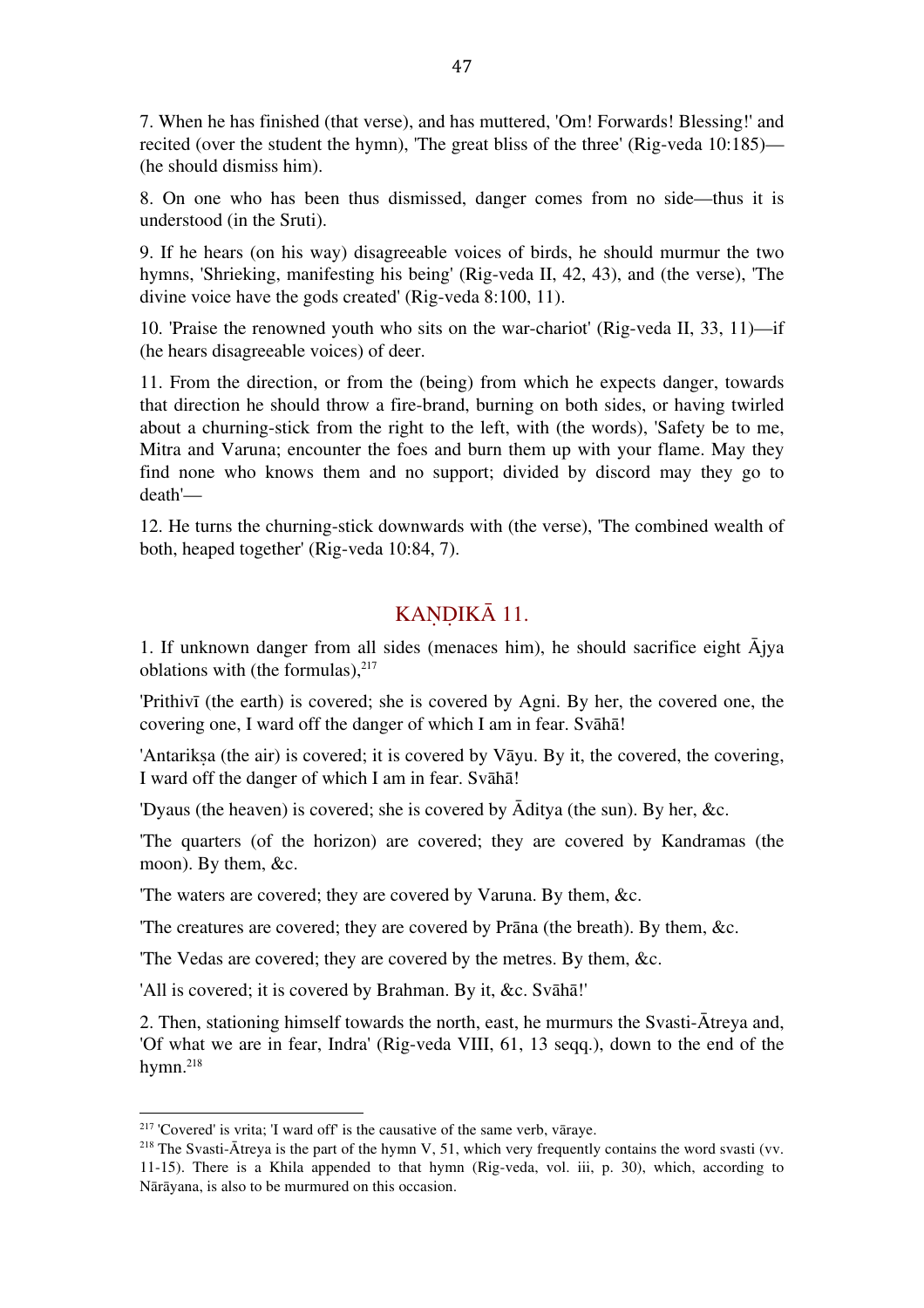### KANDIKĀ 12.

1. When a battle is beginning, (the royal Purohita) should cause the king to put on his armour (in the following way).

2. (The Purohita) stations himself to the west of (the king's) chariot with (the hymn?), 'I have brought thee hither; be here' (Rig-veda 10:173). 219

3. With (the verse), 'Like a thunder-cloud is his countenance' (Rig-veda 6:75, 1), he should tender the coat of mail to him.

4. With the following (verse) the bow.

5. The following (verse) he should cause him to repeat.

6. He should murmur himself the fourth.

7. With the fifth he should tender the quiver to him.

8. When (the king) starts, the sixth.

9. The seventh (he recites) over the horses.

10. The eighth he should cause (the king) to repeat while looking at the arrows;

11. (The verse), 'Like a serpent it encircles the arm with its windings' (Rig-veda 6:75, 14), when he ties to his arm the leather (by which the arm is protected against the bow-string).

12. He then mounts up to (the king on his chariot), while he is driving, and causes him to repeat the Abhīvarta hymn (Rig-veda 10:174) and the two verses, 'He who, Mitra and Varuna' (Rig-veda 8:101, 3 seq.). 220

13. He then should look at him with the Apratiratha, Sāsa, and Sauparna hymns. 221

14. The Sauparna is (the hymn), 'May the streams of honey and ghee flow forwards.' 222

15. (The king) should drive (in his chariot successively) to all quarters (of the horizon).

16. He should commence the battle in the line of battle invented by Āditya or by Usanas.

17. He <sup>223</sup> should touch the drum with the three verses, 'Fill earth and heaven with thy roar' (Rig-veda VI, 47, 29 seqq.).

<sup>219</sup> According to Nārāyana the Pratīka here signifies not the verse, but the whole hymn, though a whole Pāda is given (comp. Srauta-sūtra I, 1, 17).

<sup>&</sup>lt;sup>220</sup> The Abhīvarta hymn begins with the word abhīvartena, and is ascribed to Abhīvarta  $\overline{A}$ ngirasa.

<sup>221</sup> The Apratiratha hymn is Rig-veda 10:103 (ascribed to Apratiratha Aindra); the Sāsa, 10:152 (ascribed to Sāsa Bhāradvāja). On the Sauparna, see the next Sūtra.

<sup>222</sup> This hymn is not found in any Vedic Samhitā, as far s I know, nor does it occur in the Suparnādhyāya. I have followed Prof. Stenzler's conjecture *pra dhārā yantu instead of pradhārayantu*, which is confirmed by Sāyana's note on Aitareya Brāhmana VI, 25, 7; VIII, 10, 4 (pp. 365, 399 ed. Aufrecht).

<sup>223</sup> According to Nārāyana the subject is the king.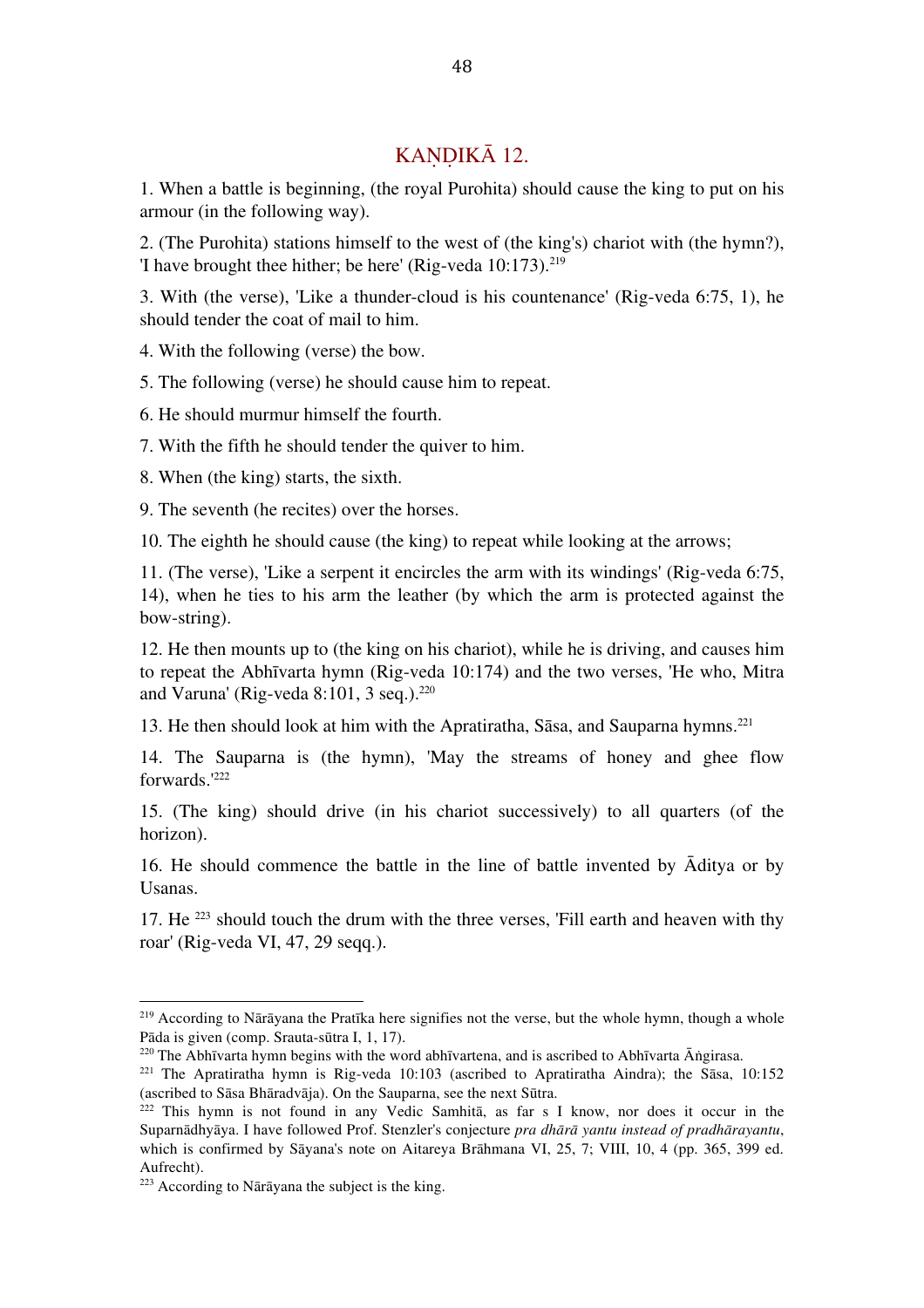18. With (the verse), 'Shot off fall down' (Rig-veda VI, 75, 16), he should shoot off the arrows.

19. 'Where the arrows fly' (1.1. v. 17)—this (verse) he<sup>224</sup> should murmur while they are fighting.

20. Or he should teach (the king the texts mentioned). Or he should teach (the king).

#### **End of the Third Adhyāya.**

#### ADHYĀYA 4, KAṆḌIKĀ 1.

1. If disease befalls one who has set up the (sacred Srauta) fires, he should leave his home (and go away) to the eastern, or northern, or north-eastern direction.<sup>225</sup>

2. 'The sacred fires are fond of the village'—thus it is said.

3. Longing for it, desirous of returning to the village they might restore him to healththus it is understood (in the Sruti). 226

4. Being restored to health, he should offer a Soma sacrifice, or an animal sacrifice, or an ordinary sacrifice, and take his dwelling (again in the village). 227

5. Or without such a sacrifice. 228

6. If he dies, one should have a piece of ground dug up to the south-east or to the south-west—

7. At a place which is inclined towards the south or towards the south-east.

8. According to some (teachers), inclined towards south-west.

9. (The piece of ground dug up should be) of the length of a man with upraised arms,

10. Of the breadth of one *Vyāma* (fathom),

11. Of the depth of one *Vitasti* (span).

12. The cemetery should be free from all sides.

13. It should be fertile in herbs.

14. But plants with thorns and with milky juice, &c., as stated above. 229

15. From which the waters flow off to all sides: this is a characteristic required for the cemetery (*smasāna*) 230 where the body is to be burned.231

 <sup>224</sup> Here the subject is the Purohita.

 $225$  Comp. Srauta-sūtra VI, 9, 1. The funeral rites according to the Grihya-sūtras have been treated of by Prof. Max Müller, Zeitschrift der Deutschen Morgenländischen Gesellschaft, vol. ix.

<sup>226</sup> I.e. longing for the village. I here differ from Prof. Stenzler's translation, 'Indem sie, um nach dem Dorfe zu kommen, ihm Gutes wünschen.' Prof. Stenzler here follows Nārāyana, who has the following note, *grāmam āgantum ikkhanto'gnaya enam āhitāgnim āsamsante, ayam agado bhaved iti*.

<sup>227</sup> Comp. Srauta-sūtra VI, 9, 7.

<sup>228</sup> Srauta-sūtra VI, 10, 1.

 $229$  See above, II, 7, 5.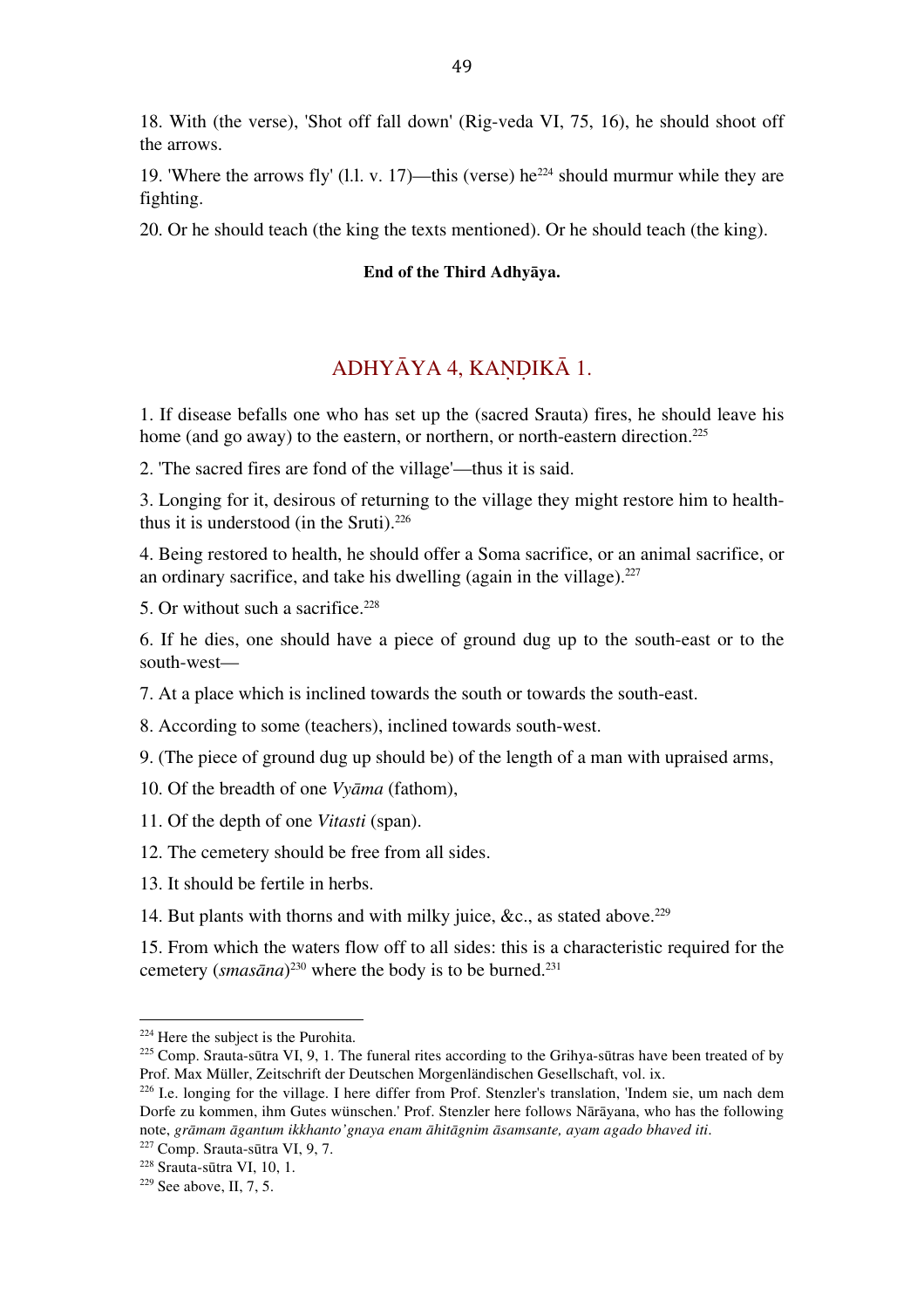16. 'They cut off (from the dead body) the hair, the beard, the hairs of the body, and the nails'— this has been stated above. 232

17. (They should provide) plenty of sacrificial grass and of butter. 233

18. They here<sup>234</sup> pour clarified butter into curds.

19. This is the 'sprinkled butter' used for the Ancestors (i.e. Manes).

#### KANDIKĀ 2.

1. (The relations of the dead person) now carry (his sacred) fires and (his) sacrificial vessels in that direction. 235

2. After them aged persons forming an odd number, men and women not going together, (carry) the dead body.

3. Some (say) that (the dead body should be carried) in a cart with a seat, drawn by cows.

4. (Some prescribe) a she-animal for covering (the dead body with its limbs): 236

5. A cow,

6. Or a she-goat of one colour.

7. Some (take) a black one.

8. They tie (a rope) to its left fore-foot and lead it behind (the dead body).

9. Then follow the relations (of the dead person), wearing their sacrificial cords below (round their body), with the hair-locks untied, the older ones first, the younger ones last.

10. When they have thus arrived at the place, the performer (of the rites) walks three times round the spot with his left side turned towards it, and with a Samī branch sprinkles water on it, with (the verse), 'Go away, withdraw, and depart from here' (Rig-veda 10:14, 9). 237

11. To the south-east, on an elevated corner (of that place), he places the Āhavanīya fire,

12. To the north-west the Gārhapatya fire, 238

<sup>230</sup> Nārāyana: By the word *smasāna* (cemetery) two different smasānas are designated here, because below (Sūtra 15) a distinction is added (to the word smasāna), in the words, 'This is a characteristic required for the smasāna where the body is to be burned.' Thus the place where the body is burned, and the place where the gathered bones are deposited, both are called smasāna.

<sup>231</sup> See the note on Sūtra 12.

<sup>&</sup>lt;sup>232</sup> See the Srauta-sūtra VI, 10, 2.

<sup>233</sup> *Dvigulpham barhir ājyañ ca.* Nārāyana explains *dvigulpha* by *prabhūta*. Comp. *bahulatrina*, Kātyāyana XXV, 7, 15.

<sup>234</sup> 'Here' means, at a ceremony directed to the Manes. Nārāyana.

<sup>&</sup>lt;sup>235</sup> In the direction stated above, chap. 1, 6.

<sup>236</sup> See chap. 3, 20-25.

<sup>&</sup>lt;sup>237</sup> Kartodakena (i.e. kartā udakena) is evidently the right reading, not gartodakena.

<sup>238</sup> The words, 'on an elevated corner' (Sūtra 11) have to be supplied.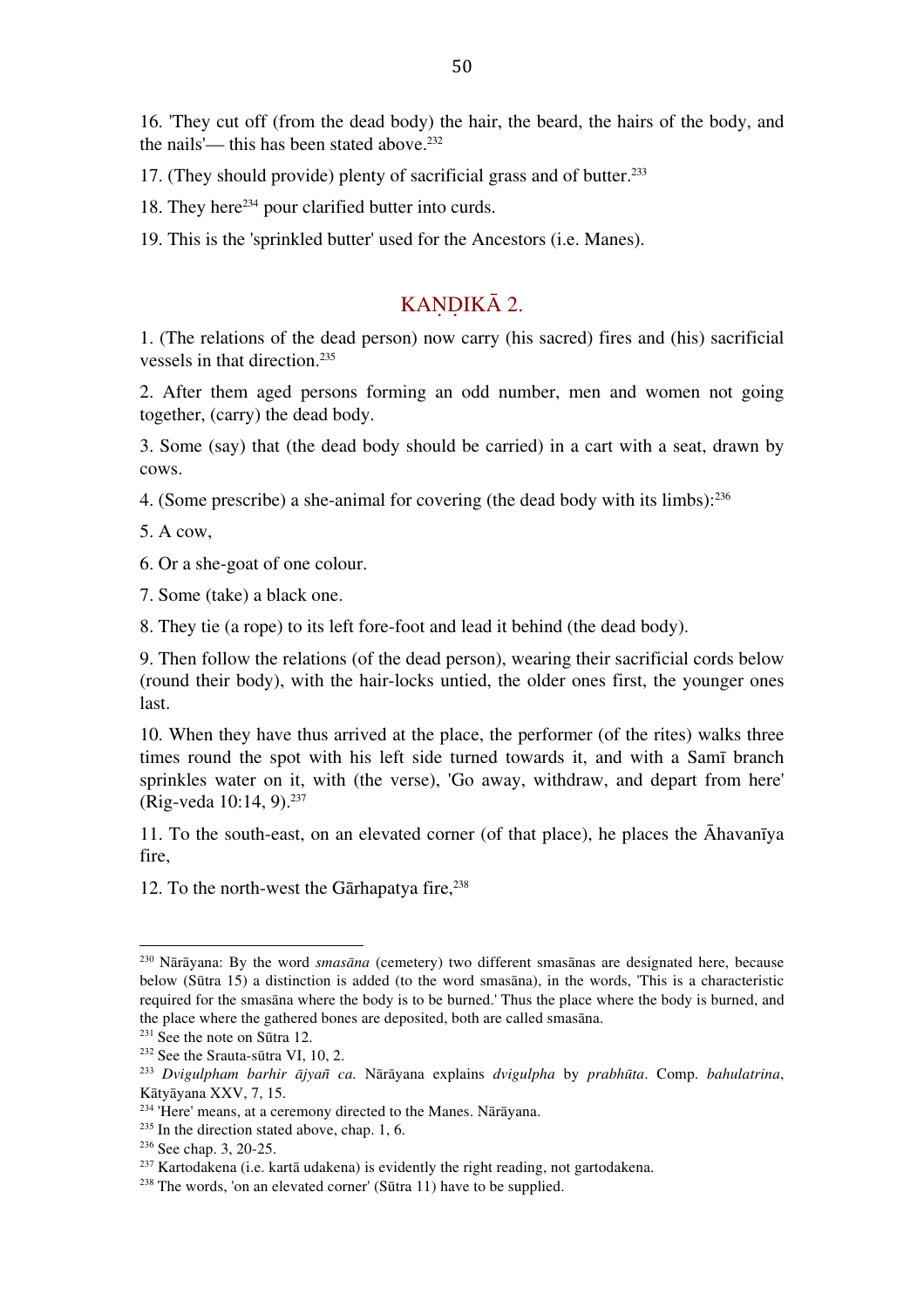13. To the south-west the Daksina fire.

14. After that a person that knows (how to do it), piles up between the fires a pyre of fuel. 239

15. After sacrificial grass and a black antelope's skin with the hair outside has been spread out there, they place the dead body thereon, which they have carried so as to pass by the Gārhapatya fire on its north-side, turning its head towards the Āhavanīya.

16. To the north (of the body they seat) the wife (of the deceased), $^{240}$ 

17. And a bow for a Kṣatriya.

18. Her brother-in-law, being a representative of her husband, or a pupil (of her husband), or an aged servant, should cause her to rise (from that place) with (the verse), 'Arise, O wife, to the world of life' (Rig-veda 10:18, 8). 241

19. The performer (of the rites) should murmur (that verse), if a  $Sūdra<sup>242</sup>$  (makes her rise from the pyre).

20. With (the verse), 'Taking the bow out of the hand of the deceased' (Rig-veda 10:18, 9), (he takes away) the bow.

21. It has been stated (what is to be done) in case a Sūdra (should perform this act).

22. Having bent the bow, he should, before the piling up (of the things mentioned below, which are put on the dead body) is done, break it to pieces, and throw it (on the pyre). $^{243}$ 

### KANDIKĀ 3.

1. He should then put the following (sacrificial) implements (on the dead body). 244

2. Into the right hand the (spoon called) Juhū.

3. Into the left the (other spoon called) Upabhrit.

4. On his right side the (wooden sacrificial sword called) Sphya, on his left (side) the Agnihotrahavanī (i.e. the ladle with which the Agnihotra oblations are sacrificed).

5. On his chest the (big sacrificial ladle called) Dhruvā. On his head the dishes. On his teeth the pressing-stones.

6. On the two sides of his nose the two (smaller sacrificial ladles called) Sruvas.

7. Or, if there is only one (Sruva), breaking it (in two pieces).

<sup>239</sup> As to the pronoun *enam*, which refers, with an irregular p. 239 construction, to the dead person, comp Satapatha Brāhmana 12:5, 2, 7.

 $240$  The wife is made to lie down on the pyre.

<sup>&</sup>lt;sup>241</sup> Possibly the words devarah and patisthānīyah refer to two different persons, so that we should have to translate, 'Her brother-in-law, (or some other) representative of her husband, &c.'

<sup>&</sup>lt;sup>242</sup> This refers to the case of the aged servant. The word for which we have put Sūdra here and in Sūtra 21, is vrishala.

<sup>243</sup> See Sūtra 19.

<sup>&</sup>lt;sup>244</sup> On the different implements mentioned in the following Sūtras, comp. Prof. Max Müller's paper in the Zeitschrift der Deutschen Morgenländischen Gesellschaft, vol. ix, pp. vii seqq.; lxxviii seqq.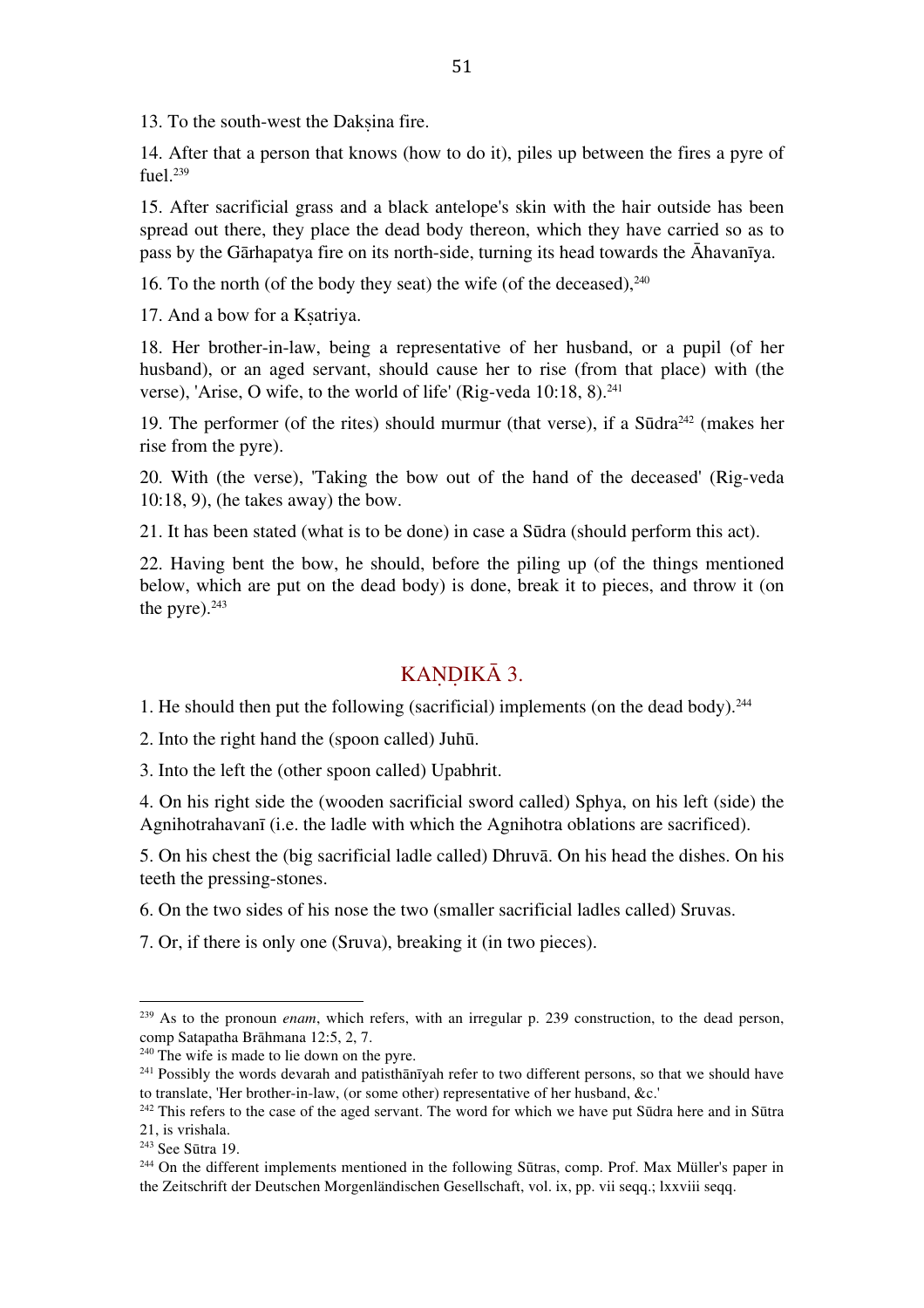8. On his two ears the two *Prāsitraharanas* (i.e. the vessels into which the portion of the sacrificial food belonging to the Brahman is put). 245

9. Or, if there is only one (Prāsitraharana), breaking it (in two pieces).

10. On his belly the (vessel called) Pātrī,

11. And the cup into which the cut-off portions (of the sacrificial food) are put.

12. On his secret parts the (staff called) Samyā.

13. On his thighs the two kindling woods.

14. On his legs the mortar and the pestle.

15. On his feet the two baskets.

16. Or, if there is only one (basket), tearing it (in two pieces).

17. Those (of the implements) which have a hollow (into which liquids can be poured), are filled with sprinkled butter. 246

18. The son (of the deceased person) should take the lower and the upper mill-stone for himself.

19. And the implements made of copper, iron, and earthenware. 247

20. Taking out the omentum of the she-animal [that has been sacrificed] he should cover therewith the head and the mouth (of the dead person) with the verse, 'Put on the armour (which will protect thee) against Agni, by (that which comes from) the cows' (Rig-veda 10:16, 7). 248

21. Taking out the kidneys (of the animal) he should lay them into the hands (of the dead body) with the verse, 'Escape the two hounds, the sons of Saramā' (Rig-veda 10:14, 10), the right (kidney) into the right (hand), the left into the left.

22. The heart (of the animal he puts) on the heart (of the deceased).

23. And two lumps (of flour or rice), according to some (teachers). 249

24. (Only) if there are no kidneys, according to some (teachers). $250$ 

25. Having distributed the whole (animal), limb by limb (placing its different limbs on the corresponding limbs of the deceased), and having covered it with its hide, he recites, when the Pranīta water is carried forward, (the verse), 'Agni, do not overturn this cup' (Rig-veda 10:16, 8). 251

<sup>&</sup>lt;sup>245</sup> On the Prāsitra and the Prāsitraharanas, comp. Hillebrandt, Neu- and Vollmondsopfer, pp. 119 (with note 6), 120, 131

<sup>246</sup> Nārāyana explains *āsecanavanti* by *bilavanti*. On *prishadājya* ('sprinkled butter') comp. the two last Sūtras of the first chapter.

 $247$  The statement in Satapatha Brāhmana XII, 5, 2, 14 is somewhat different.

<sup>248</sup> Anustaranyā vapām. See chap. 2, 4.

<sup>&</sup>lt;sup>249</sup> Nārāyana states that these lumps are not put, as one would be inclined to believe, on the heart, but into the hands of the deceased. Sūtra 24 shows that this interpretation is correct.

<sup>&</sup>lt;sup>250</sup> I.e. if there is no Anustaranī animal, which is considered as optional (see chap. 2, 4).

<sup>251</sup> Comp. Kātyāyana 25:7, 35.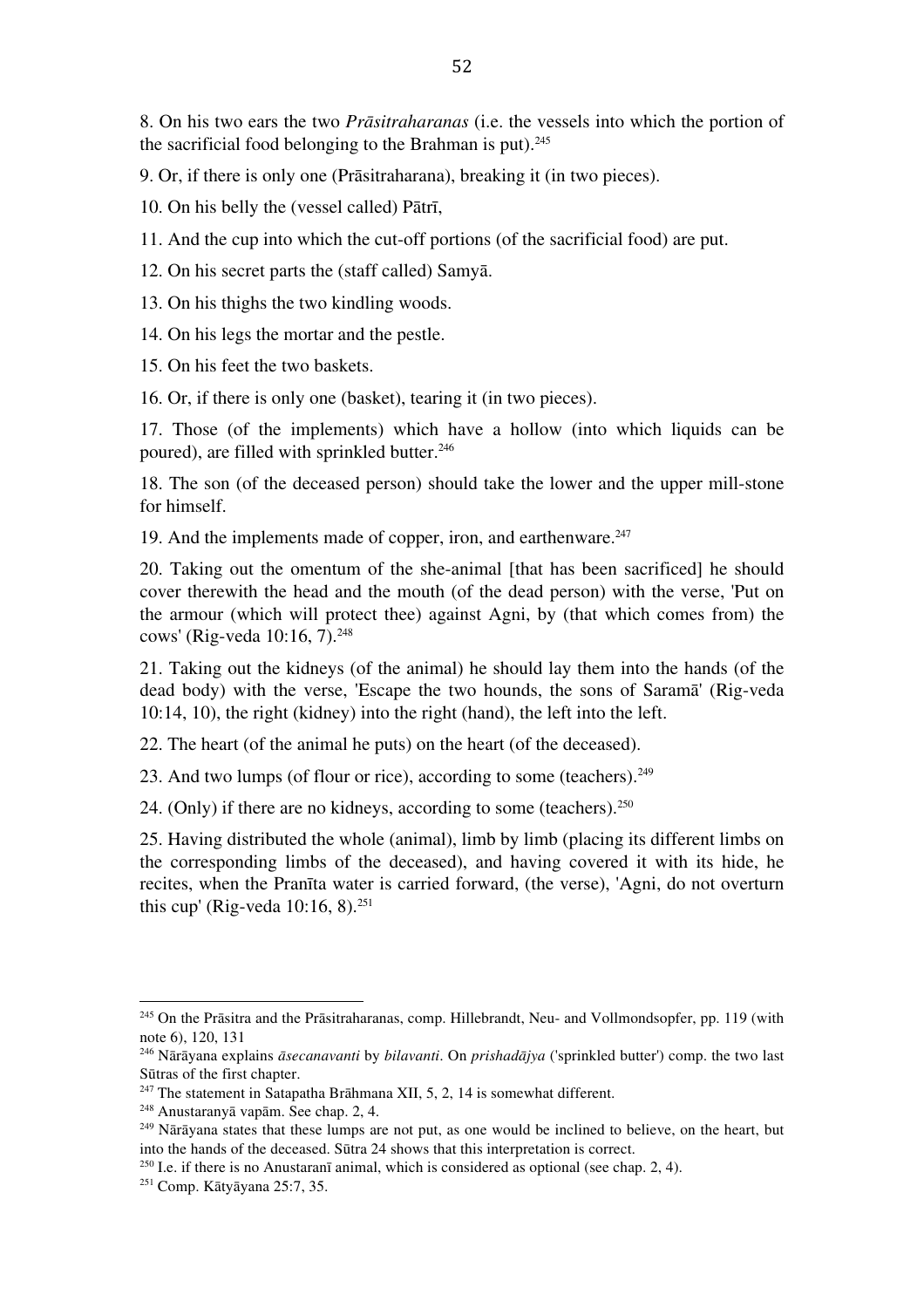26. Bending his left knee he should sacrifice  $\bar{A}$ jya oblations into the Daksina fire with (the formulas), 'To Agni svāhā! To Kāma svāhā! To the world svāhā! To Anumati svāhā!'

27. A fifth (oblation) on the chest of the deceased with (the formula), 'From this one verily thou hast been born. May he now be born out of thee, <sup>252</sup> so-and-so.! To the heaven-world svāhā!'

### KANDIKĀ 4.

1. He gives order, 'Light the fires together.'

2. If the Āhavanīya fire reaches (the body) first, he should know, 'It has reached him in the heaven-world. He will live there in prosperity, and so will this one, i.e. his son, in this world.' 253

3. If the Gārhapatya fire reaches (the body) first, he should know, 'It has reached him in the air-world. He will live there in prosperity, and so will this one, i.e. his son, in this world.' 254

4. If the Dakṣina fire reaches (the body) first, he should know, 'It has reached him in the world of men. He will live there in prosperity, and so will this one, i.e. his son, in this world.' 255

5. If (the three fires) reach (the body) in the same moment, they say that this signifies the highest luck. 256

6. While (the body) is burning, he recites over it the same texts, 'Go on, go on, on the ancient paths' (Rig-veda 10:14, 7). 257

7. Being burnt by a person who knows this, he goes to the heaven-world together with the smoke (of the funeral pyre)—thus it is understood (in the Sruti).

8. To the north-east of the Āhavanīya fire he should have a knee-deep pit dug and should have an Avakā, i.e. (the water-plant called) Sīpāla put down into it. From that (pit) he (i.e. the deceased) goes out and together with the smoke he goes up to the heaven-world—thus it is understood (in the Sruti). 258

9. After he has recited (the verse), 'These living ones have separated from the dead' (Rig-veda 10:18, 3), they turn round from right to left and go away without looking back.

10. When they have come to a place where standing water is, having once (plunged into it and) emerged from it, they pour out one handful (of water), pronounce the

<sup>252</sup> He who is born out of the deceased, is Agni. See Satapatha Brāhmana II, 3, 3, 5; and also XII, 5, 2, 15.

<sup>253</sup> Satapatha Brāhmana XII, 5, 2, 10.

<sup>254</sup> Satapatha Brāhmana l.l. § 9.

<sup>255</sup> Satapatha Brāhmana l.l. § 11.

<sup>256</sup> Satapatha Brāhmana l.l. § 12.

 $257$  The same texts' means that the texts indicated in the Srauta-sūtra VI, 10, 19 (twenty-four verses taken from the hymns  $X$ , 14, 16, 17, 18, 154) have to be recited.

<sup>258</sup> Comp. above, II, 8, 14.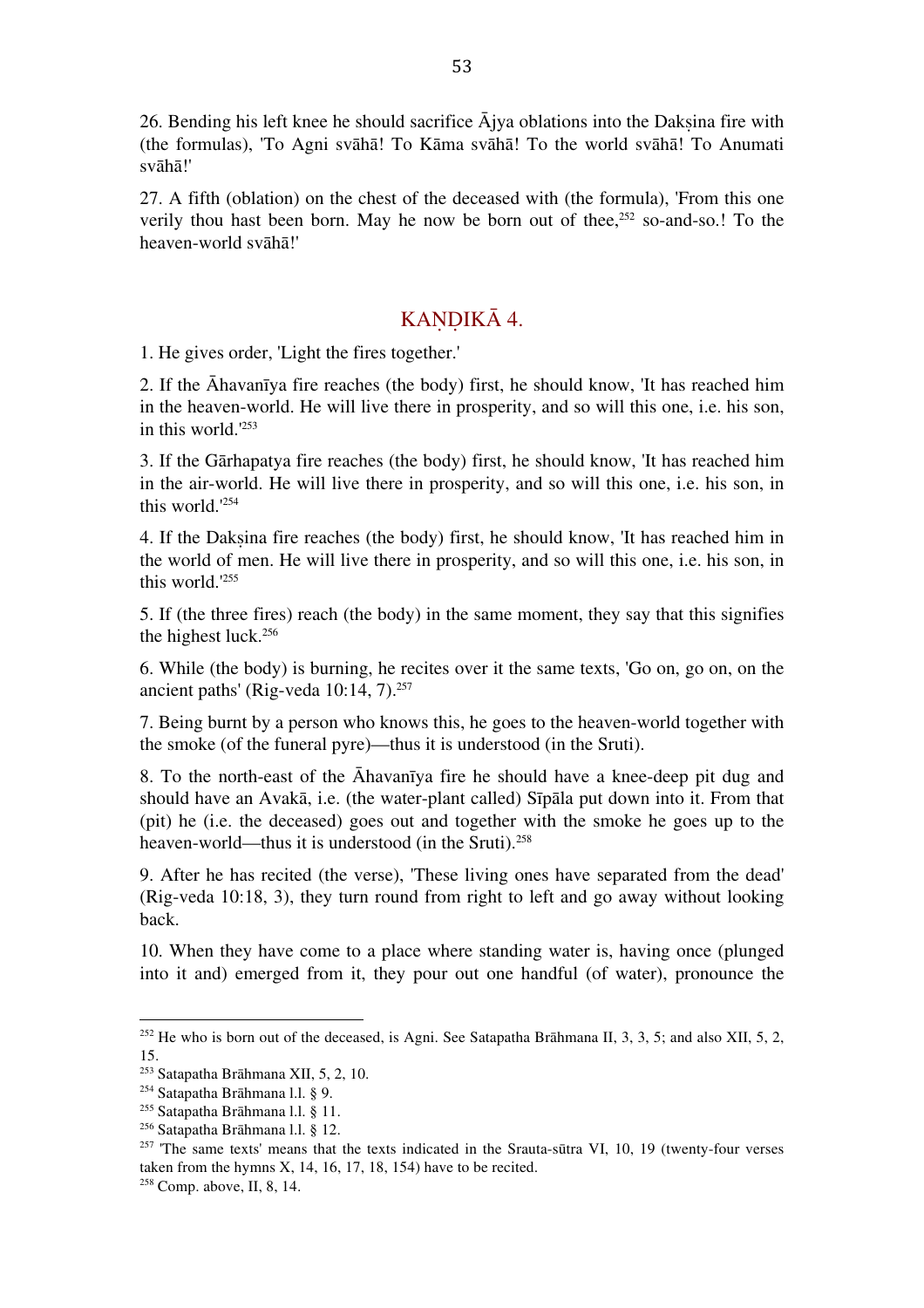Gotra name and the proper name (of the deceased), go out (of the water), put on other garments, wring out (the old garments) once, lay them away with their skirts to the north, and sit down until the stars appear. 259

11. Or they may enter (their houses), when still (a part) of the sun-disk is seen,

12. The younger ones first, the older ones last. 260

13. When they have come to the houses, they touch a stone, the fire, cow's dung, fried barley, sesamum seeds, and water.

14. Let them not cook food during that night.

15. Let them subsist on bought or ready-made food. 261

16. Let them eat no saline food for three nights.

17. Let them optionally for twelve nights avoid the distribution of gifts and the study (of Vedic texts), if one of the chief Gurus (has died). 262

18. Ten days after (the death of) Sapindas, 263

19. And of a Guru who is no Sapinda,

20. And of unmarried female relations.

21. Three nights after (the death of) other teachers, 264

22. And of a relation who is no Sapinda,

23. And of married female relations,

24. Of a child that has no teeth,

25. And of a dead-born child.

 

26. One day, after (the death of) a fellow-pupil,

27. And of a Srotriya of the same village.

#### KANDIKĀ 5.

1. The gathering (of the bones is performed) after the tenth (Tithi from the death), (on a Tithi) with an odd number, of the dark fortnight, under a single Nakṣatra. 265

<sup>&</sup>lt;sup>259</sup> 'All the Samānodaka relations (see Manu V, 60), men and women, should pour out one handful of water each. Pronouncing p. 244 the Gotra name and the proper name of the deceased, saying, for instance, "Devadatta, belonging to the Gotra of the Kāsyapas, this water is for thee!"—they sprinkle it out, with southward-turned faces.' Nārāyana.

<sup>260</sup> Possibly praviseyuh (they should enter) belongs to this Sūtra. In Prof. Stenzler's edition and in the commentary of Nārāyana it is taken as belonging to Sūtra 11.

<sup>&</sup>lt;sup>261</sup> Vasistha IV, 15. Nārāyana here observes, 'Some authorities omit this Sūtra.'

<sup>&</sup>lt;sup>262</sup> 'Father and mother and the teacher who, after having performed the Upanayana for him, has taught him the whole Veda, are the chief Gurus. When these have died, they should avoid giving gifts and studying the Veda either for twelve nights, or for ten nights, this rule standing in correlation with the following one.' Nārāyana.

<sup>&</sup>lt;sup>263</sup> The Sapinda relationship is generally defined as the relationship within six degrees, though the statements in the different p. 245 texts do not exactly agree. See Āpastamba II, 15, -2; Manu V, 60; Gautama XIV, 13 (with Prof. Bühler's note, Sacred Books, vol. ii, p. 247, &c.).

<sup>264</sup> Comp. Sūtras 17, 19.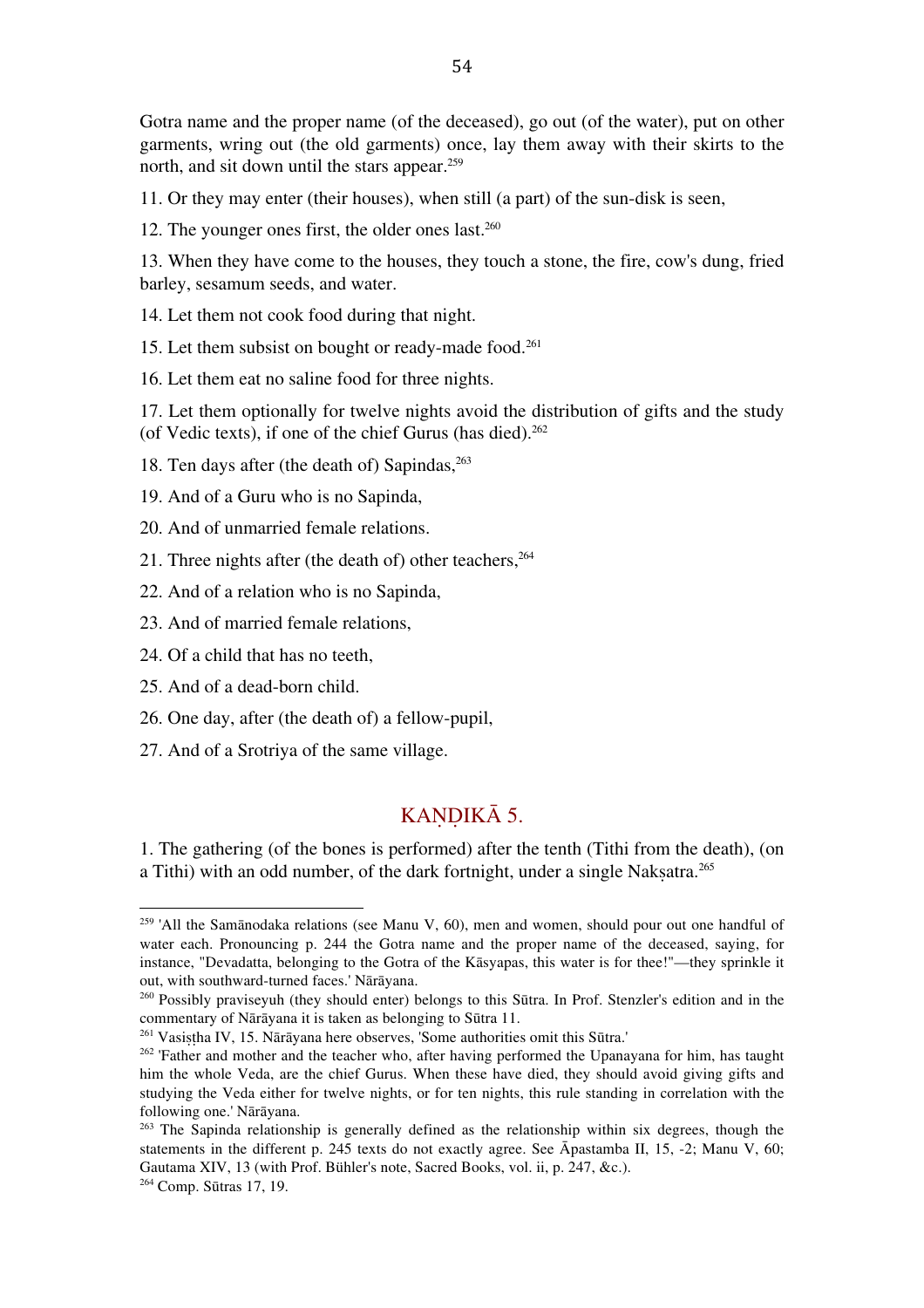2. A man into a male  $urn<sup>266</sup>$  without special marks, a woman into a female one without special marks.

3. Aged persons of an odd number, not men and women together (gather the bones). 267

4. The performer of the ceremony walks three times round the spot with his left side turned towards it, and sprinkles on it with a Samī branch milk mixed with water, with the verse, 'O cool one, O thou that art full of coolness' (Rig-veda 10:16,14). 268

5. With the thumb and the fourth finger they should put each single bone (into the, urn) without making a noise,

6. The feet first, the head last.

7. Having well gathered them and purified them with a winnowing basket, 269 they should put (the urn) into a pit, at a place where the waters from the different sides do not flow together, except rain water, with (the verse), 'Go to thy mother Earth there' (Rig-veda 10:18, 10).

8. With the following (verse) he should throw earth (into the pit).

9. After he has done so, (he should repeat) the following (verse).

10. Having covered (the urn) with a lid with (the verse), 'I fasten to thee' (Rig-veda 10:18,13), they then should go away without looking back, should bathe in water, and perform a Śrāddha270 for the deceased.

### KANDIKĀ 6.

1. They who have lost a Guru by death, or are afflicted by other misfortune, should perform on the new-moon day an rectification ceremony.

2. Before sunrise they should carry their fire $271$  together with its ashes and with its receptacle to the south with the half-verse, 'I send far away the flesh-devouring Agni' (Rig-veda 10:16,9).

3. Having thrown that (fire) down at a place where four roads meet or somewhere else, they walk round it three times, turning their left sides towards it, beating their left thighs with their left hands. 272

<sup>&</sup>lt;sup>265</sup> Nārāyana (comp. the Āśvalāyana-Grihya-Parisista III, 7) understands this Sūtra in a different way. 'After the tenth Tithi of the dark fortnight, on a Tithi with an odd number, is e. on the eleventh, thirteenth, or fifteenth.' The single Nakṣatras are those the name of which does not denote two Nakṣatras (as, for instance, the two Ashādhās). Comp. Kāty.-Sraut. XXV, 8, 1; Manu V, 59.

<sup>&</sup>lt;sup>266</sup> Urns, with or without protuberances like female breasts, are considered as female or male accordingly.

<sup>&</sup>lt;sup>267</sup> See chap. 2, 2.

<sup>268</sup> Comp. chap. 2, 10.

<sup>269</sup> Nārāyana explains *pavana* by *sūrpa*. He says that the 'performer' (kartri) repeats this and the following texts.

<sup>270</sup> They should give a Srāddha to the deceased exclusively, according to the Ekoddiṣṭa rite.' Nārāyana.

 $271$  According to Nārāyana the fire means here not the sacred domestic fire, but a common kitchen fire. I doubt whether thecommentator is right. The ceremonies described in the following Sūtras seem to point rather to a renewal of the sacred Grihya fire, the old one having proved unlucky to the sacrificer. In the same way, in the Srauta ritual, a sacrificer who, after having performed the Ādhāna, has bad luck, performs the Punarādheya.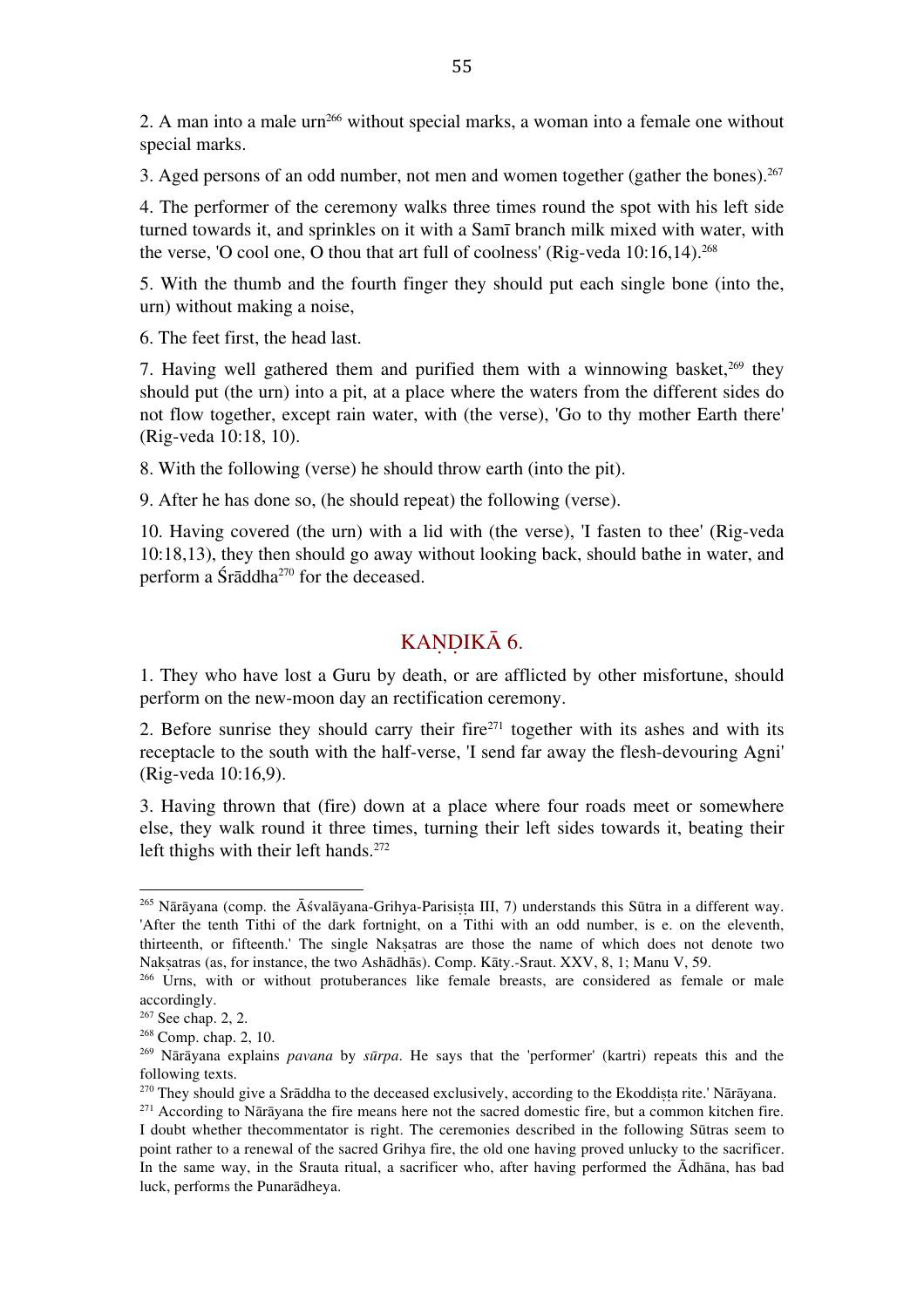4. They then should return home without looking back, bathe in water, have their hair, their beards the hair of their bodies, and their nails cut, and furnish themselves with new jars, pots, vessels for rinsing the mouth, wreathed with garlands of Samī flowers, with fuel of Samī wood, with two pieces of Samī wood for kindling fire, and with branches to be laid round the fire, with bull's dung and a bull's hide, fresh butter, a stone, and as many bunches of Kuśa grass as there are young women (in the house).

5. At the time of the  $\text{Agni}(-\text{hotra})^{273}$  he should kindle fire with the hemistich, 'Here may this other Jātavedas' (Rig-veda 10:16, 9).

6. Keeping that (fire) burning, they sit till the silence of the night, repeating the tales of the aged, and getting stories of auspicious contents, Itihāsas and Purānas, told to them.

7. When all sounds have ceased, or when (the others) have gone to the house or the resting-place, (the performer of the ceremony) 274 should pour out an uninterrupted stream of water, beginning at the south side of the door, with (the verse), 'Spinning the thread follow the light of the aerial space' (Rig-veda 10:53, 6), (going round the house), ending at the north side of the door.

8. Having then given its place to the fire, 275 and having spread to the west of it a bull's hide with the neck to the east, with the hair outside, he should cause the people belonging to the house to step on that (hide) with (the verse), 'Arise to long life, choosing old age' (Rig-veda 10:18, 6).

9. With (the verse), 'This I lay round the living' (Rig-veda 10:18, 4), he should lay branches round (the fire).

10. After having with (the words), 'A mountain<sup>276</sup> (i.e. a stone) they shall place between themselves and death,' placed a stone to the north of the fire, and having sacrificed with the four (verses), 'Go hence, O death, on another way' (Rig-veda 10:18, 1-4), verse by verse, he should look at his people with (the verse), 'As the days follow each other' (ibid. 5).

11. The young women (belonging to the house) should, with each hand separately, with their thumbs and fourth fingers, with young Darbha blades, salve their eyes with fresh butter, and throw (the Darbha blades) away, turning their faces away.

<sup>272</sup> Comp. Kātyāyana-Srauta-sūtra V, 10, r5.

<sup>273</sup> The text has *agnivelāyām*, which Nārāyana explains by *agni-hotra-viharana-kāle aparāhne.* He states that the fire should be produced by attrition of two new kindling woods (arani), mentioned in Sūtra 4. The fire thus kindled is to be used, he says, as a kitchen-fire. Herein he seems to me to have misunderstood the meaning of the ceremony; see the note on Sūtra 2. The hemistich quoted in this Sūtra (which is the second half of the same verse of which the first half is prescribed in Sūtra 2) clearly points to the sacred quality of the fire in question; it runs thus, 'Here may this other Jātavedas carry the offerings to the gods, the knowing one.'

<sup>274</sup> The person who pours out the water is, as Nārāyana says, the *kartri*, i.e. the performer of the whole ceremony. The word cannot be translated, as Prof. Stenzler does, der Bestatter, no funeral ceremonies being here treated of.

<sup>275</sup> See above, I, 8, 9. Here Nārāyana sees that the fire is the sacred one. He says, *athasabdo'smin kāle'gnyantaram aupāsanam upasamādadhyād iti jñāpanārtham.*

 $276$  The words, 'A mountain,' &c., stand at the end of the verse quoted in Sūtra 9.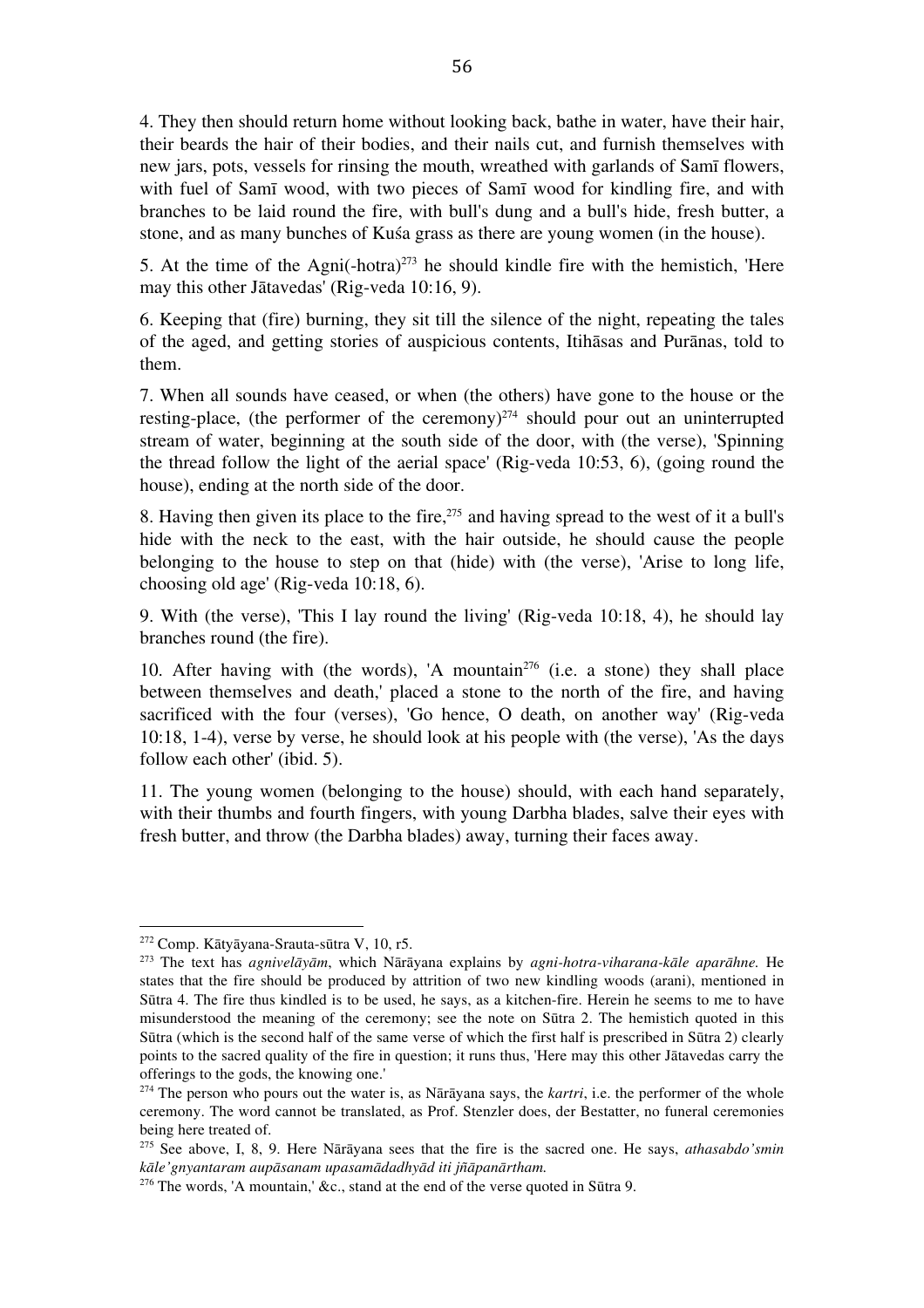12. (The performer of the ceremony) should look at them, while they are salving themselves, with (the verse), 'These women, being no widows, having noble husbands' (Rig-veda 10:18, 7).

13. With (the verse), 'Carrying stones, (the river) streams forward; take hold of each other' (Rig-veda 10:53, 8)—the performer (of the ceremony) first should touch the stone.

14. After that, stationing himself to the northeast, while (the others) go round with the fire, with bull's dung, and with an uninterrupted stream of water, repeating the three verses, 'O waters, ye are wholesome' (Rig-veda 10:9, i seqq.), he should murmur the verse, 'These have led round the cow' (Rig-veda 10:155, 5).

15. A tawny-coloured bull should he lead round—thus they say.

16. They then sit down at a place where they intend to tarry, having put on garments that have not yet been washed.

17. (There) they sit, avoiding to sleep, till sunrise.

18. After sunrise, having murmured the hymns sacred to the sun and the auspicious hymns, having prepared food, having made oblations with (the hymn), 'May he drive evil away from us with his shine' (Rig-veda I, 97), verse by verse, having given to the Brāhmanas to eat, he should cause (them) to pronounce auspicious words. 277

19. A cow, a cup of metal, and a garment that has not yet been washed, constitute the sacrificial fee.

### KANDIKĀ 7.

1. Now at a Śrāddha ceremony, at that which is celebrated on the Parvan day, or for the attainment of special wishes, or at the Ābhyudayika Śrāddha (i.e. the Śrāddha celebrated when some good luck has happened), or at the Ekoddista Śrāddha (the Śrāddha directed to a single dead person). 278

2. He causes Brāhmanas who are endowed with learning, moral character, and correct conduct, or with one of these (characteristics), who have been invited in time, who have taken a bath, washed their feet, and sipped water, to sit down, as representatives of the Ancestors, with their faces turned to the north, one for each one of the Ancestors, or two for each, or three for each.

3. The larger their number is, the greater is the reward (which the sacrificer is entitled to expect).

- 4. But in no case one (Brāhmana) for all (the Ancestors).
- 5. Optionally (he may invite only one Brāhmana) except at the first (Śrāddha). 279

<sup>&</sup>lt;sup>277</sup> See above, II, 3, 13.

<sup>&</sup>lt;sup>278</sup> Comp. on the Srāddha ceremonies in general the note on Sāṅkhāyana-Grihya IV, 1, 1, and the quotations given there. The Pārvana Srāddha, which is celebrated on the new-moon day, is treated of by Sāṅkhāyana IV, 1, the Ābhyudayika Srāddha, IV, 4, the Ekoddiṣṭa Srāddha, IV, 2.

<sup>279</sup> *Anādye*. Of the different interpretations of this word which Nārāyana gives, it may suffice here to quote two. The first Srāddha may either mean the Pārvana Srāddha, because this stands first among the different kinds of Srāddha ceremonies enumerated in Sūtra 1; or it may mean the Sapindīkarana (see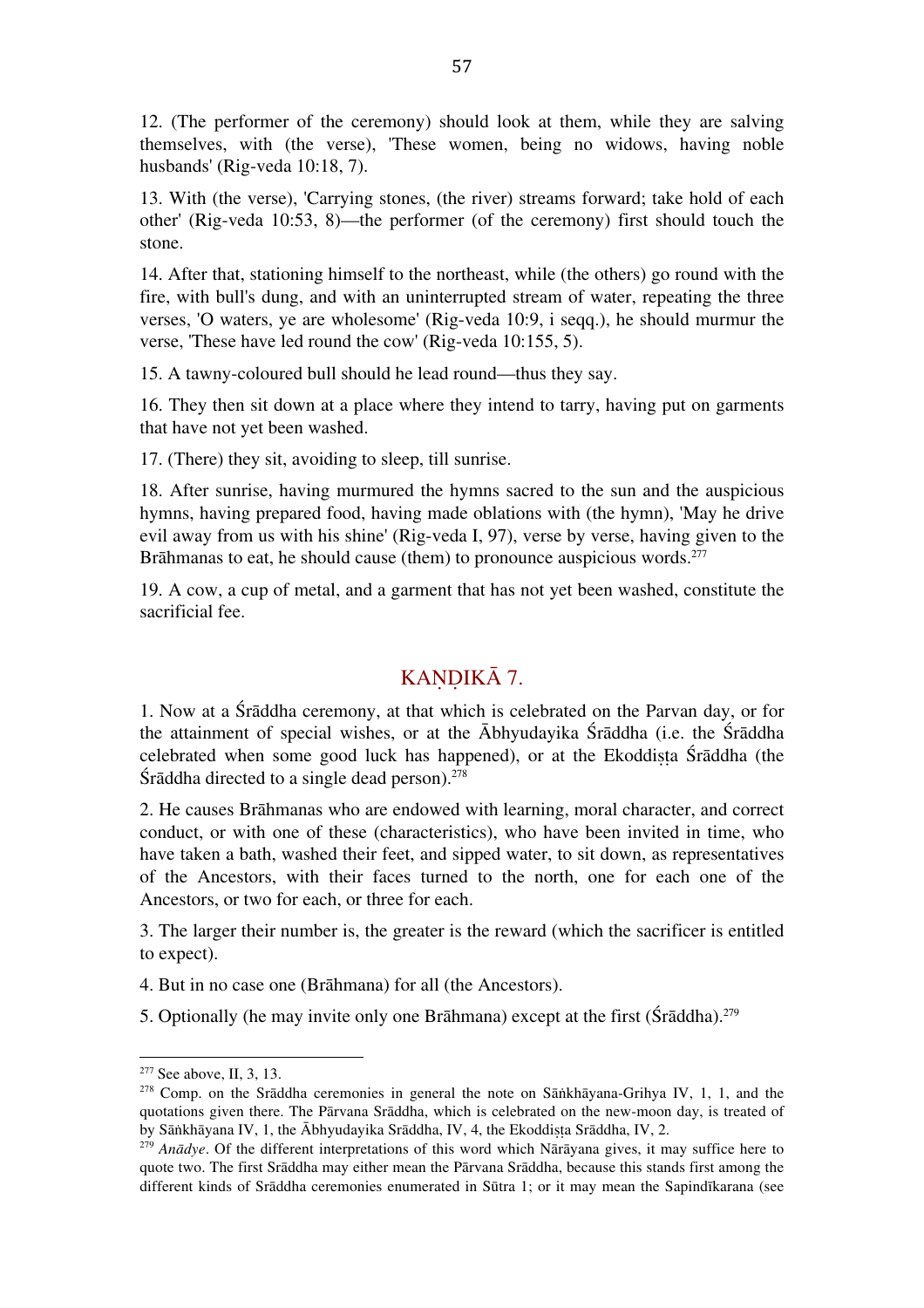6. By (the exposition of) the Piṇḍa sacrifice (the corresponding rules) have been declared (for the Śrāddha ceremonies also). 280

7. Having given water (to the Brāhmanas),

8. Having given to them double-folded Darbha blades, and a seat, 281

9. Having (again) given water (to them), 282

10. Having poured water into three vessels of metal, of stone, and of earthen-ware, or (into three vessels) made of the same substance, over which he has put Darbha grass,

And having recited over (that water the verse), 'For luck and help the divine waters' (Rig-veda 10:9, 4), he pours sesamum seeds into it with (the formula), 'Sesamum art thou; Soma is thy deity; at the Gosava sacrifice thou hast been created by the gods. By the ancients thou hast been offered. Through the funeral oblation render the Ancestors and these worlds propitious to us. Svadhā! Adoration!'

12. (The different rites are performed) from the right to the left. 283

13. With (the part) of the other (i.e. left) hand between the thumb (and the forefinger), because he wears the sacrificial cord over his left shoulder, or with the right hand which he seizes with the left (he offers the Arghya water to the Ancestors with the words), 'Father, this is thy Arghya. Grandfather, this is thy Arghya. Greatgrandfather, this is thy Arghya'—having first offered (ordinary) water (to the Ancestors). 284

14. When he is going to hand over that (Arghya water to the Brāhmanas who represent the Ancestors, he says once each time), 'Svadhā! The Arghya water!'

15. Over (the Arghya water) which has been poured out, he should recite the verse, 'The celestial waters which have been produced on the earth, the aerial waters and the waters which are terrestrial, the gold-coloured ones, apt for sacrifice, may these waters bring us luck and be kind to us.' Pouring together<sup>285</sup> what has been left (in the

Sāṅkhāyana IV, 3), for this is the first occasion on which a dead person receives Srāddha oblations together with two others of the Ancestors.

<sup>&</sup>lt;sup>280</sup> The sacrifice to the Manes, as forming part of the Srauta ritual, is explained in the Srauta-sūtra II, 6 seq.

<sup>281</sup> Yājñavalkya I, 229.

<sup>&</sup>lt;sup>282</sup> Yājñavalkya I, 230. The reading of several words of the Mantra is doubtful, and the parallel texts, as Prof. Stenzler has not failed to observe, differ; especially the words *pratnavadbhih prattah* seem to me to be corrupt. The word *pratnavat* is only known to the Petersburg Dictionary as having the meaning, 'containing the word *pratna*,' which will not do here. Thus, I think that the reading *pratnam adbhih priktah* should be adopted; the translation would be, 'Anciently thou hast been mixed with water.' <sup>283</sup> Comp. Sāṅkhāyana-Grihya IV, 4, 6.

<sup>&</sup>lt;sup>284</sup> The part of the hand above the thumb is called the 'Tīrtha belonging to the Manes;' see, for instance, Baudhāyana's Dharma-sūtra I, 8, 16. The sacrificer is here understood to wear his sacrificial cord suspended over the left shoulder (he is 'yājñopavītin'). But as the oblation here treated of is directed to the Manes, it is required that he should be prācīnāvītin. Now he is considered as prācīnāvītin, according to Nārāyana, not only if the cord is suspended over his right shoulder (which is the ordinary meaning of prācīnāvītin), but also if the hand with which he performs the rites, and the shoulder over which he wears the sacred cord, are either both right or both left. Thus here, acting with the left-hand and wearing the cord over the left shoulder, he becomes prācīnāvītin.

The last word (appūrvam) is separated by Nārāyana from the rest, so that it forms a separate Sūtra.

<sup>&</sup>lt;sup>285</sup> The sacrificer gives the water to the Brāhmanas, and these pour it out. Instead of *prithiv*<sup>*ī*</sup> *sambabhūvuh* (*prithivī* being intended as a locative; see Lanman, Noun-inflection in the Veda, p. 389)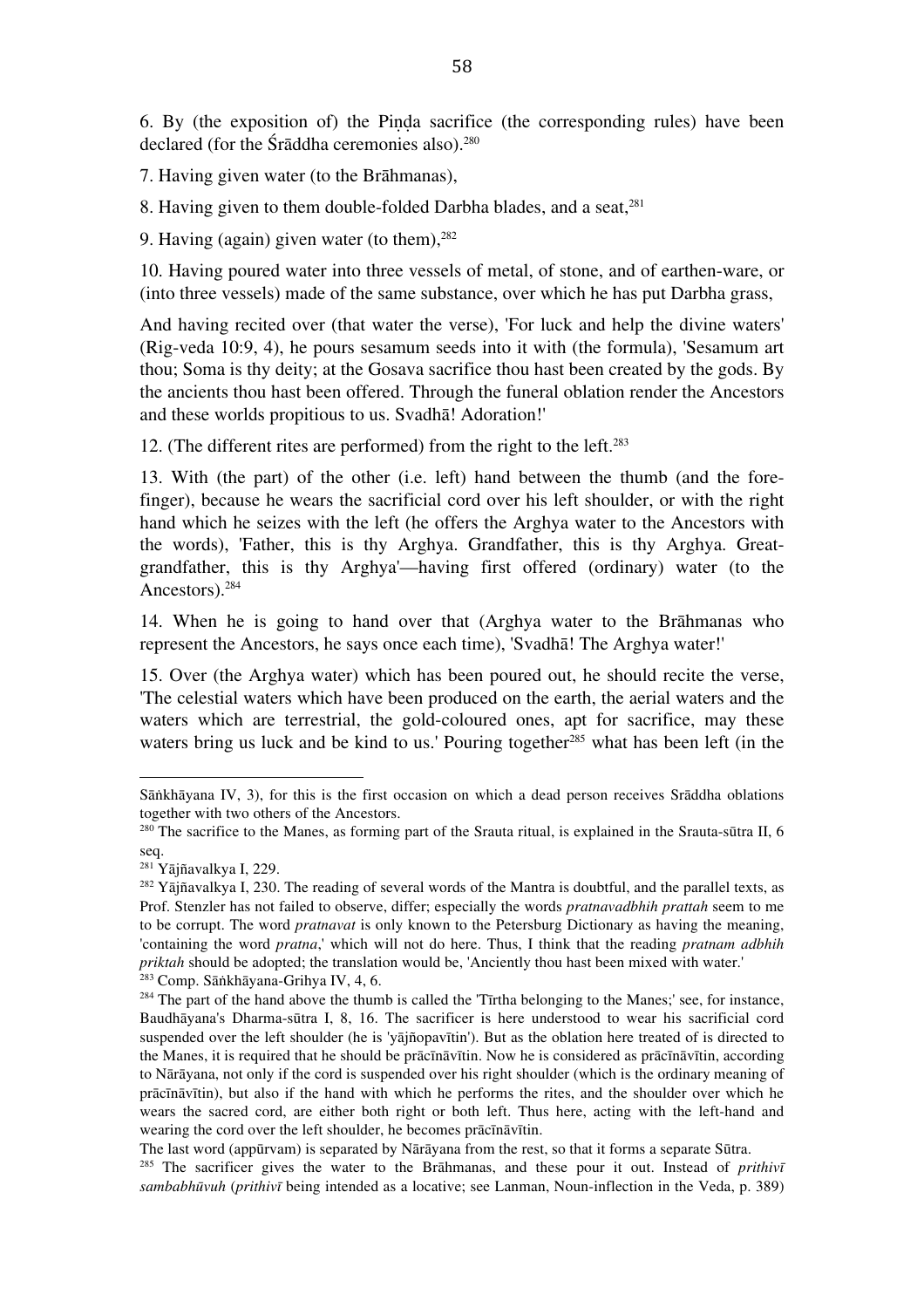three Arghya vessels) he moistens his face with that water, if he desires that a son should be born to him.

16. 'He should not take up the first vessel, into which the Arghya water for the Ancestors has been poured. Hidden the Ancestors dwell therein: thus Saunaka has said.' 286

17. In that moment the gifts of perfumes, garlands, incense, lights, and clothes are offered (to the Brāhmanas). 287

18. Having taken some food (of the Sthālīpāka prepared for the Piṇḍapitriyajña), and having besmeared it with ghee, he asks (the Brāhmanas) for their permission by saying, 'I shall offer it in the fire,' or, 'I will sacrifice my offering in the fire,' or, 'I will offer it in the fire.'

19. The permission (is given in the words), 'It may be offered,' or, 'Sacrifice thy offering,' or, Offer it.'

20. He then sacrifices in the fire as stated above. 288

21. Or, if they give their permission, in the hands (of the Brāhmanas). 289

22. 'The mouth of the gods verily is the fire, the mouth of the Ancestors is the hand' thus says the Brāhmana.

23. If in the hands, he assigns to them other food, after they have sipped water.

24. The food (is put together) with the food. 290

25. It is said, 'What is given away and offered, that brings prosperity.' 291

26. When he sees that they are satiated, he should recite (the verses) containing the word *madhu*, and (the verse), 'They have eaten, they have enjoyed themselves' (Rigveda I, 82, 2). 292

27. Having asked them, 'Relished?' and having taken the food, whatever food he has used, together with the Sthālīpāka, in order to make lumps thereof, he should offer the rest (to the Brāhmanas). 293

we should read, no doubt, as the parallel texts have, *payasā sambabhūvuh*: 'The celestial waters which have united themselves with milk.'

<sup>286</sup> This is a Sloka.

<sup>287</sup> Manu III, 209; Yājñavalkya I, 231.

<sup>&</sup>lt;sup>288</sup> The oblations alluded to in this Sūtra are prescribed in the Srauta-sūtra, II,  $6$ , 12. They are directed to Soma pitrimat and to Agni kavyavāhana.

<sup>289</sup> According to Manu (III, 212) this is done only in case there is no fire. Possibly *abhyanujñāyām* belongs to Sūtra 20, so that we should have to translate, 'He then sacrifices . . . if they give their permission. Or in the hands.'

 $290$  'The food which is left from the oblations he puts with the food (Sūtra 23) which is to be eaten by the Brāhmanas, and has been put into the vessels.' Nārāyana.

<sup>291</sup> Is *sriṣṭam* to be understood in the sense of *visriṣṭam*? Nārāyana explains it by *prabhūtam*.

<sup>292</sup> The verses containing the word madhu are Rig-veda I, 90, 6-8.

<sup>293</sup> On the question, 'Relished?' compare Sāṅkhāyana-Grihya IV, 2, 5. For several kinds of Srāddha ceremonies a Sthālīpāka is prescribed, for others it is not; for the Srāddhas of the last kind the words 'Together with the Sthālīpāka' are not valid.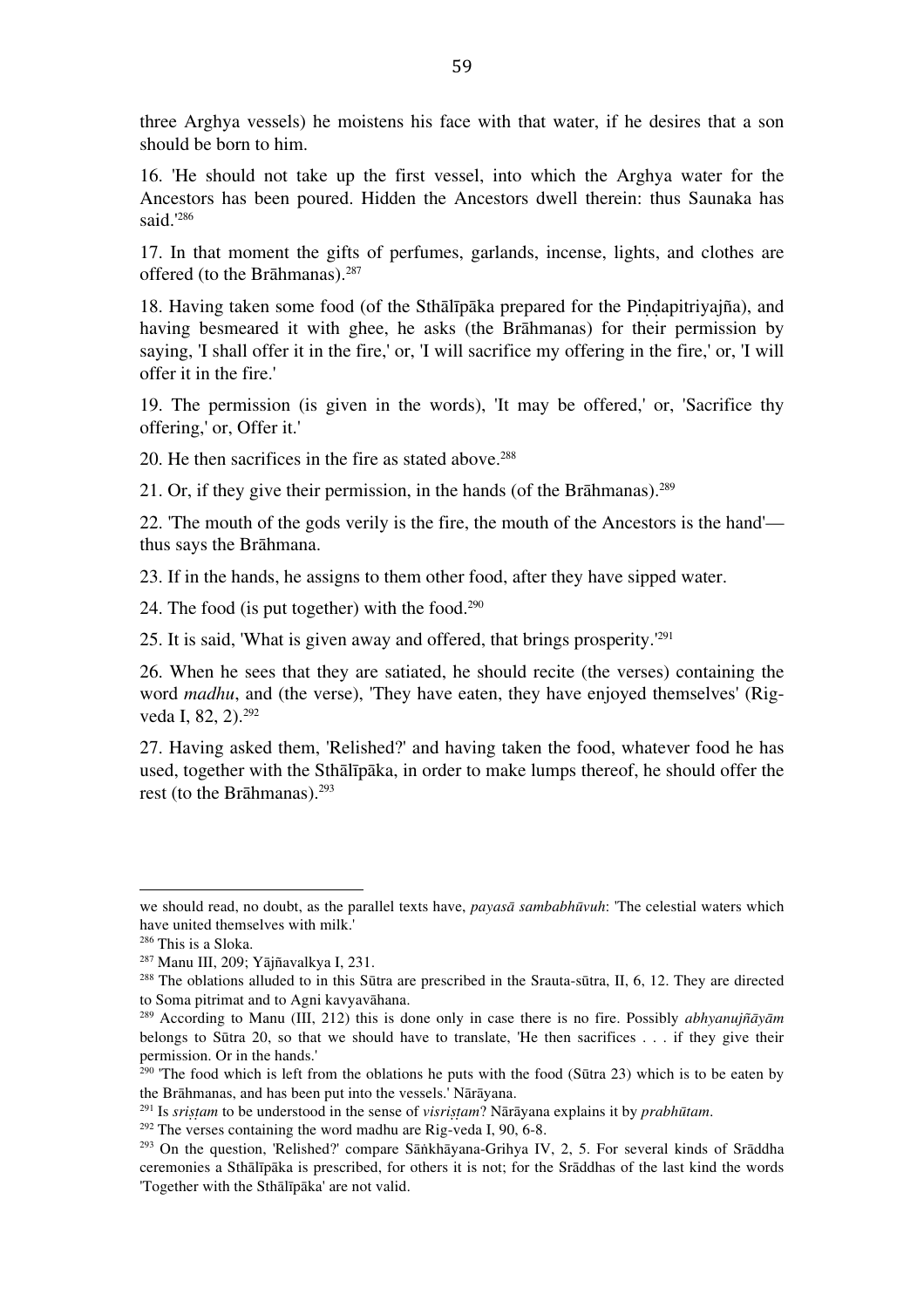28. After they have either accepted (that rest of food), or left it (to him), and have finished eating, he should, before they have sipped water, put down the lumps for the Ancestors.

29. After they have sipped water, according to some (teachers).

30. Having strewn the food on the ground and suspended the sacrificial cord over his left shoulder, he should dismiss the Brāhmanas, (saying to them), 'Say Om! Svadhā!' 294

31. Or, 'So be it! Svadhā!'

#### KANDIKĀ 8.

1. Now the spit-ox<sup>295</sup> (sacrificed to Rudra).

2. In autumn or in spring, under the (Nakṣatra) Ārdrā.

3. The best of his herd,

4. (An ox) which is neither leprous nor speckled;

5. One with black spots, according to some; 296

6. If he likes, a black one, if its colour inclines to copper-colour.

7. He sprinkles it with water, into which he has thrown rice and barley,

8. From head to tail,

9. With (the formula), 'Grow up, agreeable to Rudra the great god.'

10. He should let it grow up. When it has cut its teeth, or when it has become a bull. 297

11. To a quarter (of the horizon) which is sacrificially pure, 298

12. At a place which cannot be seen from the village,

13. After midnight,

14. According to some, after sunrise.

15. Having caused a Brahman who is versed in learning and knows the practice (of this sacrifice), to sit down, having driven a fresh branch with leaves into the ground as a sacrificial post, (having taken) two creeping plants or two Kuśa ropes as two girdles, and having wound the one round the sacrificial post, and tied the other round the middle of the animal's head,<sup>299</sup> he binds it to the sacrificial post or to the girdle (which he had tied to that post) with (the formula), 'Agreeable to him to whom adoration (is brought), I bind thee.

<sup>294</sup> They reply, 'Om! Svadhā!'

<sup>&</sup>lt;sup>295</sup> According to Nārāyana, the 'spit-ox' sacrifice is so called because it is offered to Rudra the spitwearer.

<sup>296</sup> *Kalmāsho nāma krishnabindukitah*. Nārāyana.

<sup>297</sup> This Sūtra should rather be divided into two.

<sup>298</sup> I.e. to the east or the north.

<sup>299</sup> Round the middle of the head means, between the two horns. Nārāyana.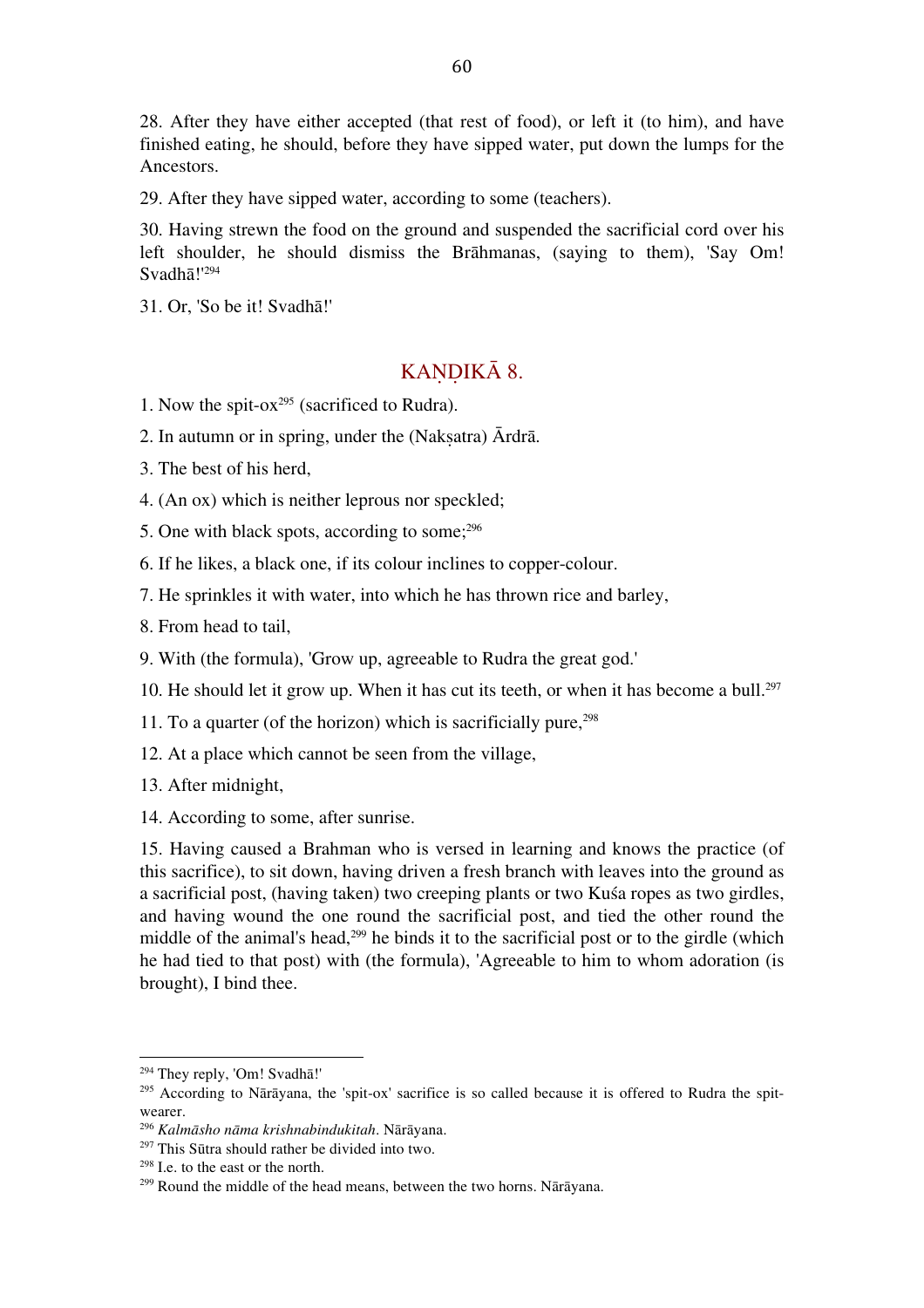16. The sprinkling with water and what follows is the same as at the animal sacrifice. 300

17. We shall state what is different.

18. Let him sacrifice the omentum with the Pātrī or with a leaf—thus it is understood (in the Sruti)—

19. With (the formulas), 'To Hara, Mrida, Sarva, Siva, Bhava, Mahādeva, Ugra, Bhīma, Paśupati, Rudra, Saṅkara, Īsāna svāhā!'

20. Or with the last six (parts of that formula),

21. Or with (the formula), 'To Rudra svāhā!'

22. Let him make Bali offerings $301$  towards the four quarters (of the horizon), to each on four rings of Kuśa net-work, with (the formulas), 'The hosts, Rudra, which thou hast towards the eastern direction, to them this (offering is brought). Adoration to thee! Do no harm to me!' In this way the assigning (of the offerings is performed) according to the different quarters (of the horizon).

23. With the following four hymns he should worship the four quarters, viz. 'What shall we to Rudra,' 'These prayers to Rudra,' 'To thee, O father,' 'These songs to Rudra with the strong bow' (Rig-veda I, 43, 114; II, 33; VII, 46).

24. (This) worship to the quarters (of the horizon) (is performed) at all sacrifices to Rudra.

25. The husks and chaff (of the rice), the tail, the skin, the head, the feet (of the sacrificial animal) he should throw into the fire.

26. He should turn the skin to some use, according to Sāmvatya. 302

27. To the north of the fire, on rows of Darbha grass, or on rings of Kuśa net-work, he should pour out the blood (of the sacrificial animal) with (the formula), 'Hissing ones! Noisy ones! Searching ones! Seizing ones! Serpents! What here belongs to you, take that.' 303

28. Then, turning to the north, (he assigns it) to the serpents (in the words), 'Hissing ones! Noisy ones! Searching ones! Seizing ones! Serpents! What here belongs to you, take that.'

Then the serpents take whatever has flowed down there of blood or of the contents of stomach and entrails.

29. All names, all hosts, all exaltations belong to him;—to a sacrificer who knows that, he gives joy.

30. Even to a man who only with words sets forth (some part) of that (ceremony), he will do no harm; thus it is understood (in the Sruti).

<sup>300</sup> See above, I, 11.

<sup>&</sup>lt;sup>301</sup> This Bali offering is performed, according to Nārāyana, before the Svistakrit oblation of the chief sacrifice. On kusasūna the commentator has the note, 'Darbhastambais trinais ca kalpavad (or rather, as Prof. Stenzler writes, katakavad) *grathitvā sarveshām agram grihītvā, ekīkritya grathitāh kusasūnā ukyante*.'

<sup>&</sup>lt;sup>302</sup> Perhaps Sāmvatya is a mis-spelling of the name of the well-known Grihya teacher Sāmbavya.

<sup>303</sup> Darbhavītā is explained in the commentary by darbharāji.